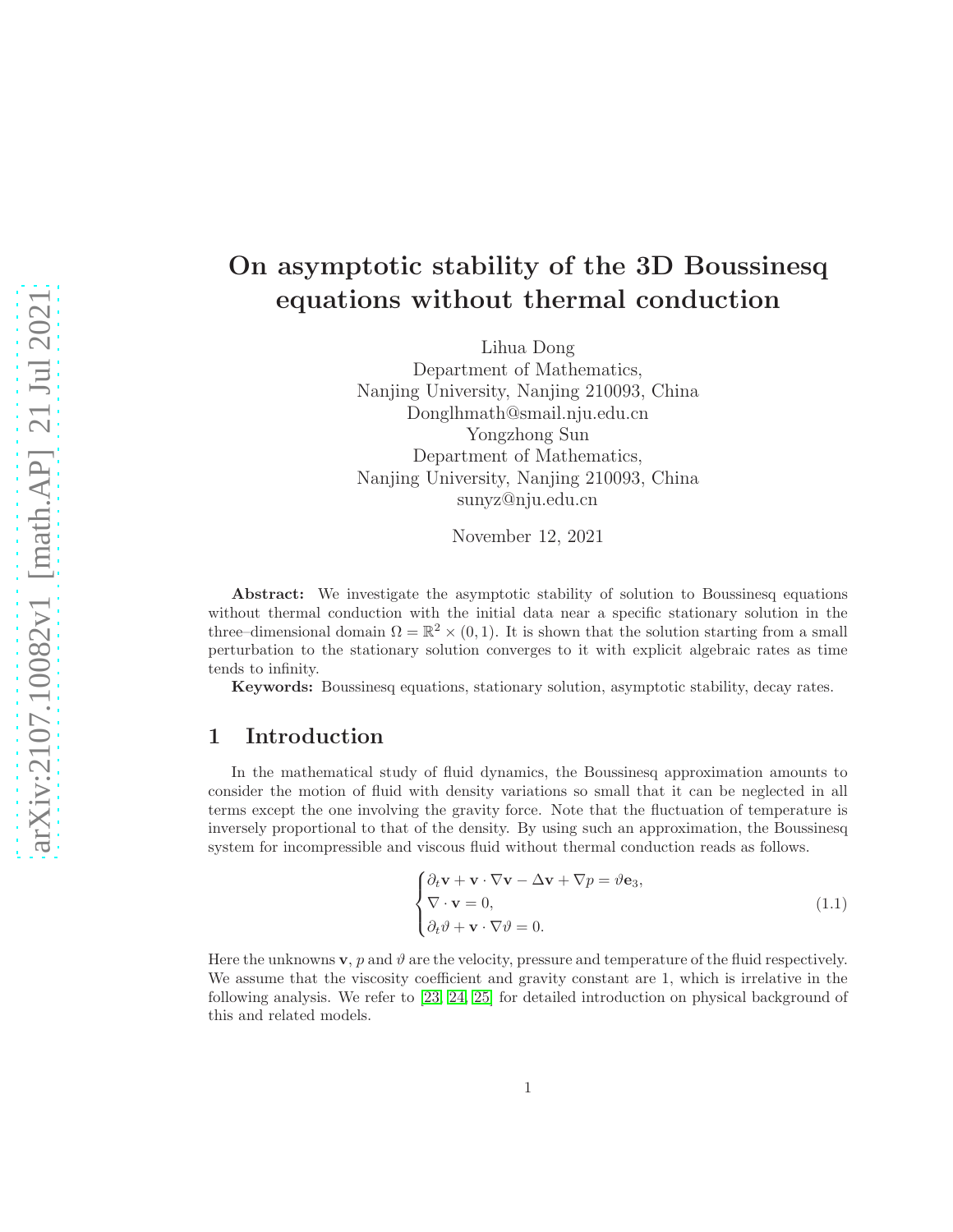Due to rich physical background and mathematical features, in recent years there are many works on the Boussinesq equations without thermal conduction from the point of view of rigorous mathematical analysis. In the two–dimensional case, the global existence, uniqueness and regularity of smooth solution have been investigated by many authors under different settings, see  $\left[1, 7, 8, 15, 16, 18, 19, 20, 21, 22\right]$  $\left[1, 7, 8, 15, 16, 18, 19, 20, 21, 22\right]$  $\left[1, 7, 8, 15, 16, 18, 19, 20, 21, 22\right]$  $\left[1, 7, 8, 15, 16, 18, 19, 20, 21, 22\right]$  $\left[1, 7, 8, 15, 16, 18, 19, 20, 21, 22\right]$  $\left[1, 7, 8, 15, 16, 18, 19, 20, 21, 22\right]$  $\left[1, 7, 8, 15, 16, 18, 19, 20, 21, 22\right]$  $\left[1, 7, 8, 15, 16, 18, 19, 20, 21, 22\right]$  $\left[1, 7, 8, 15, 16, 18, 19, 20, 21, 22\right]$  $\left[1, 7, 8, 15, 16, 18, 19, 20, 21, 22\right]$ . Moreover, there are some recent works on the asymptotic stability of certain stationary solution to  $(1.1)$ , see  $[9, 10, 11, 26, 27]$  $[9, 10, 11, 26, 27]$  $[9, 10, 11, 26, 27]$  $[9, 10, 11, 26, 27]$  $[9, 10, 11, 26, 27]$ . However, to the best of the authors' knowledge, there is no result on the asymptotic behavior in the three–dimensional case. In [\[8\]](#page-34-1), R. Danchin and M. Paicu have obtained the global solution to [\(1.1\)](#page-0-0) under the smallness assumption on the initial data. H. Abidi et al. [\[2\]](#page-33-1) and T. Hmidi et al. [\[17\]](#page-34-11) have shown global existence of large solution to  $(1.1)$  in the whole space  $\mathbb{R}^3$  with axisymmetric initial data. Finally, we refer the reader to [\[14,](#page-34-12) [28\]](#page-35-6) for works on the stability of certain stationary solution to the inviscid Boussinesq equations.

Here we assume that the fluid occupies the three–dimensional domain  $\Omega = \mathbb{R}^2 \times (0,1) \subset \mathbb{R}^3$ and supplement system [\(1.1\)](#page-0-0) with initial conditions

$$
\mathbf{v}(0,\mathbf{x}) = \mathbf{v}_0(\mathbf{x}), \ \vartheta(0,\mathbf{x}) = \vartheta_0(\mathbf{x}) \text{ in } \Omega,
$$
\n(1.2)

together with the following slip–boundary conditions.

<span id="page-1-0"></span>
$$
(\mathbf{v} \cdot \mathbf{n})(t, \mathbf{x}) = 0, (\mathbb{S}(\nabla \mathbf{v})\mathbf{n} \cdot \tau)(t, \mathbf{x}) = 0 \text{ on } \partial\Omega, t > 0.
$$
 (1.3)

Here we use  $\mathbf{x} = (x, y, z)$  to denote the spatial variable in  $\mathbb{R}^3$ , while **n** and  $\tau$  are the unit outward normal and tangential direction to  $\partial\Omega = \mathbb{R}^2 \times \{z = 0, 1\}$  respectively. The stress tensor  $\mathbb{S}(\nabla \mathbf{v}) = \frac{1}{2} (\nabla \mathbf{v} + \nabla^{\top} \mathbf{v})$  is the symmetric part of  $\nabla \mathbf{v}$ . Since the boundary  $\partial \Omega$  is flat, it follows that  $(1.3)$  are equivalent to

$$
\partial_3 v_1(t, \mathbf{x}) = 0, \, \partial_3 v_2(t, \mathbf{x}) = 0, \, v_3(t, \mathbf{x}) = 0, \text{ on } \partial\Omega, \, t > 0. \tag{1.4}
$$

The purpose of this paper is to obtain the asymptotic stability of the specific stationary solution  $(\mathbf{v}_s, p_s, \vartheta_s)$  (see [\(1.5\)](#page-1-1) below) to [\(1.1\)](#page-0-0) in the three–dimensional domain  $\Omega = \mathbb{R}^2 \times (0, 1)$ . We remark that if a stationary solution  $\vartheta_s(z)$  satisfies  $\vartheta'_s(z_0) < 0$  for some  $z_0 \in [0,1]$ , which implies that fluid with higher temperature lies below the one with lower temperature, then it is unstable–the Rayleigh–Bénard instability happens, see  $[4, 9, 12]$  $[4, 9, 12]$  $[4, 9, 12]$ , among others. Hence, in the present work we focus on the opposite case  $\vartheta'_{s}(z) > 0$  for all  $z \in [0, 1]$ , which implies that fluid with lower temperature lies below the fluid with higher temperature. Specifically, we choose

<span id="page-1-1"></span>
$$
\mathbf{v}_s = 0, \ p_s = \frac{1}{2}z^2, \ \vartheta_s = z, \ z \in [0, 1]. \tag{1.5}
$$

In the following Theorem [1.1,](#page-2-0) we show the solution to [\(1.1\)](#page-0-0) converges to the specific stationary solution [\(1.5\)](#page-1-1) with explicit rates as long as the initial data is close to it in high order Sobolev spaces.

By introducing the perturbation

$$
\mathbf{u} = \mathbf{v} - \mathbf{v}_s, \, q = p - p_s, \, \theta = \vartheta - \vartheta_s,
$$

system [\(1.1\)](#page-0-0) is transformed into

<span id="page-1-2"></span>
$$
\begin{cases} \partial_t \mathbf{u} + \mathbf{u} \cdot \nabla \mathbf{u} - \Delta \mathbf{u} + \nabla q = \theta \mathbf{e}_3, \\ \nabla \cdot \mathbf{u} = 0, \\ \partial_t \theta + \mathbf{u} \cdot \nabla \theta = -u_3. \end{cases}
$$
 (1.6)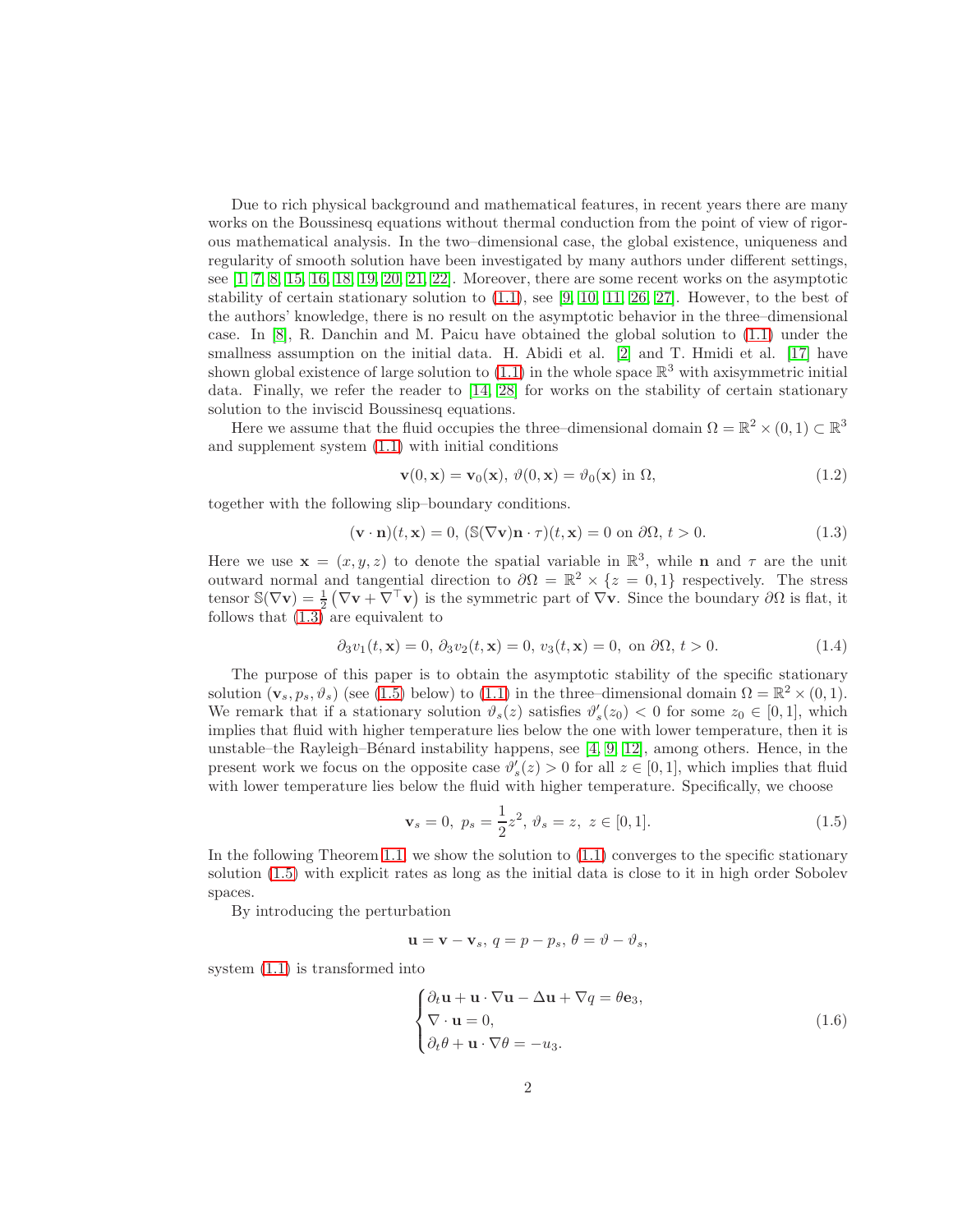The corresponding initial and boundary conditions for system [\(1.6\)](#page-1-2) are read as follows.

$$
\begin{cases}\n\mathbf{u}(0,\mathbf{x}) = \mathbf{u}_0(\mathbf{x}), \ \theta(0,\mathbf{x}) = \theta_0(\mathbf{x}) \text{ in } \Omega, \\
u_3(t,\mathbf{x}) = 0, \ \partial_3 u_1(t,\mathbf{x}) = 0, \ \partial_3 u_2(t,\mathbf{x}) = 0 \text{ on } \partial\Omega, \ t > 0.\n\end{cases}
$$
\n(1.7)

We eliminate the pressure  $\nabla q$  by taking curl(=  $\nabla \times$ ) on both side of  $(1.6)<sub>1</sub>$  to reformulate it in terms of the vorticity  $\boldsymbol{\omega} = \nabla \times \mathbf{u}$  as follows.

<span id="page-2-1"></span>
$$
\begin{cases} \partial_t \omega - \Delta \omega + \mathbf{u} \cdot \nabla \omega - \omega \cdot \nabla \mathbf{u} = (\partial_2 \theta, -\partial_1 \theta, 0), \\ \partial_t \theta + \mathbf{u} \cdot \nabla \theta = -u_3, \\ \mathbf{u} = \nabla \times (-\Delta)^{-1} \omega, \end{cases}
$$
(1.8)

together with the initial and boundary conditions

<span id="page-2-2"></span>
$$
\begin{cases}\n(\boldsymbol{\omega}, \theta)(0, \mathbf{x}) = (\boldsymbol{\omega}_0, \theta_0)(\mathbf{x}) \text{ in } \Omega, \\
\omega_1(t, \mathbf{x}) = 0, \omega_2(t, \mathbf{x}) = 0, \partial_3 \omega_3(t, \mathbf{x}) = 0 \text{ on } \partial\Omega, t > 0.\n\end{cases}
$$
\n(1.9)

Here for simplicity we use  $(-\Delta)^{-1}\omega$  (see Remark [2.1](#page-6-0) below) to denote the stream functions  $\varphi = (\varphi_1, \varphi_2, \varphi_3)$  which satisfy

<span id="page-2-3"></span>
$$
\begin{cases}\n-\Delta \varphi = \omega \text{ in } \Omega, \\
\varphi_1|_{\partial \Omega} = 0, \ \varphi_2|_{\partial \Omega} = 0, \ \partial_3 \varphi_3|_{\partial \Omega} = 0.\n\end{cases}
$$
\n(1.10)

Also note that  $\mathbf{u} = \nabla \times \boldsymbol{\varphi}$  satisfies

<span id="page-2-4"></span><span id="page-2-0"></span>
$$
\begin{cases} \nabla \times \mathbf{u} = \boldsymbol{\omega}, \, \nabla \cdot \mathbf{u} = 0 \text{ in } \Omega, \\ \partial_3 u_1 |_{\partial \Omega} = \partial_3 u_2 |_{\partial \Omega} = u_3 |_{\partial \Omega} = 0. \end{cases} \tag{1.11}
$$

Now we state the main result of this paper.

**Theorem 1.1** Let  $m \geq 31$  be an integer. Assume that  $\nabla \cdot \boldsymbol{\omega}_0 = 0$  and

$$
\omega_0 = (\omega_{10}, \omega_{20}, \omega_{30}) \in \mathcal{W}^m \cap W^{7,1}, \tag{1.12}
$$

$$
\Lambda^{-1}\omega_{30} \in L^2 \cap L^1, \ \theta_0 \in \mathfrak{D}^{m+1} \cap W^{10,1}.\tag{1.13}
$$

There exists  $\epsilon_0 > 0$  depending only on m such that if

$$
\|\theta_0\|_{W^{10,1}} + \|\theta_0\|_{H^{m+1}} + \|\omega_0\|_{W^{7,1}} + \|\omega_0\|_{H^m} + \|\Lambda^{-1}\omega_{30}\|_{L^2} + \|\Lambda^{-1}\omega_{30}\|_{L^1} \le \epsilon_0, \qquad (1.14)
$$

then  $(1.8)$ – $(1.9)$  admits a unique global smooth solution

$$
\boldsymbol{\omega} \in C([0,\infty); \mathcal{W}^m) \cap L^2([0,\infty); \mathcal{W}^{m+1}), \ \theta \in C([0,\infty); \mathfrak{D}^{m+1})
$$

satisfying

$$
\|\omega(t)\|_{H^m}^2 + \|\theta(t)\|_{H^{m+1}}^2 \lesssim \epsilon_0^2, \text{ for all } t > 0.
$$

Moreover,

$$
\|\theta(t)\|_{H^5} \lesssim \langle t \rangle^{-\frac{1}{2}}, \ \|\omega_h(t)\|_{H^3} + \|\nabla_h \theta(t)\|_{H^3} \lesssim \langle t \rangle^{-1},
$$
  

$$
\|\nabla_h \omega_h(t)\|_{H^1} + \|\nabla_h^2 \theta(t)\|_{H^1} \lesssim \langle t \rangle^{-\frac{3}{2}}, \ \|\omega_3(t)\|_{H^3} \lesssim \langle t \rangle^{-\frac{5}{4}}, \ \|\omega_3(t)\|_{L^\infty} \lesssim \langle t \rangle^{-2},
$$
  

$$
\|\theta(t)\|_{L^\infty} + \|\partial_3 \theta(t)\|_{L^\infty} \lesssim \langle t \rangle^{-1}, \ \|\nabla_h \theta(t)\|_{L^\infty} + \|\omega_h(t)\|_{L^\infty} \lesssim \langle t \rangle^{-\frac{3}{2}}.
$$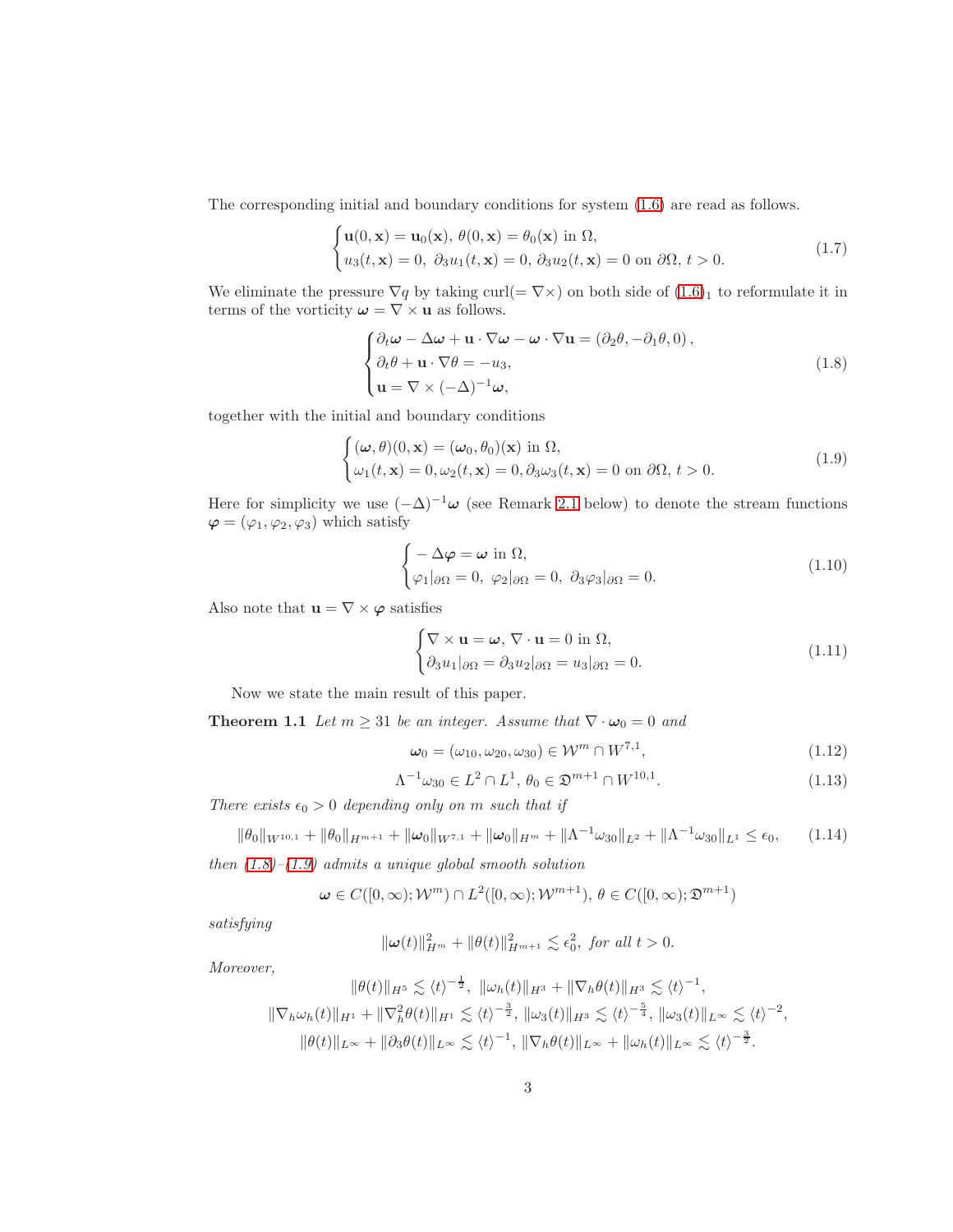**Remark 1.1** For  $t > 0$ , let  $\langle t \rangle = \max\{1, t\}$ . Throughout this paper,  $\nabla_h = (\partial_1, \partial_2)$ ,  $\omega_h =$  $(\omega_1, \omega_2)$ ,  $u_h = (u_1, u_2)$  and  $v_h = (v_1, v_2)$ . Going back to the original initial-boundary value problem  $(1.1)$ – $(1.3)$ , we have for all  $t > 0$ ,

$$
\|\vartheta(t) - z\|_{H^5} \lesssim \langle t \rangle^{-\frac{1}{2}}, \|\nabla_h(\vartheta(t) - z)\|_{H^3} \lesssim \langle t \rangle^{-1},
$$
  

$$
\|\nabla_h^2(\vartheta(t) - z)\|_{H^1} + \|v_3(t)\|_{H^3} \lesssim \langle t \rangle^{-\frac{3}{2}}, \|v_h(t)\|_{H^4} \lesssim \langle t \rangle^{-\frac{3}{4}},
$$
  

$$
\|\vartheta(t) - z\|_{L^\infty} + \|\partial_3(\vartheta(t) - z)\|_{L^\infty} \lesssim \langle t \rangle^{-1}, \ \|\nabla_h(\vartheta(t) - z)\|_{L^\infty} + \|\mathbf{v}(t)\|_{W^{1,\infty}} \lesssim \langle t \rangle^{-\frac{3}{2}}.
$$

Note that compared with the two–dimensional case in [\[11\]](#page-34-10), solutions to the 3D system  $(1.1)$ – [\(1.3\)](#page-1-0) have better decay rates.

Since system [\(1.1\)](#page-0-0) has no thermal conduction, the action of buoyancy plays the key role in stabilization. As it is well–known, to obtain uniform estimates of solutions to  $(1.8)$ – $(1.9)$  in higher order Sobolev spaces, one has to show  $L^1$  estimate of  $\|\nabla\mathbf{u}\|_{L^{\infty}}$  in time. It turns out that the crucial step is to give decay estimates for  $\theta$ . By decoupling [\(1.8\)](#page-2-1), we find that  $\theta$  satisfies

$$
\partial_{tt}\theta - \Delta \partial_t \theta - \partial_1 (-\Delta)^{-1} \partial_1 \theta - \partial_2 (-\Delta)^{-1} \partial_2 \theta = f_2,
$$

where  $f_2$  is defined in [\(3.33\)](#page-14-0). Hence  $\theta$  exhibits dissipation in the horizontal direction. In fact, we obtain the time decay rate of  $\|\partial_3\theta(t)\|_{L^\infty}$  is at most  $\langle t \rangle^{-1}$  while  $\|\nabla_h\theta(t)\|_{L^\infty}$  is  $\langle t \rangle^{-\frac{3}{2}}$ , which in turn implies the decay rate of  $\|\nabla \mathbf{u}(t)\|_{L^{\infty}}$  is  $\langle t \rangle^{-\frac{3}{2}}$ . Similar to [\[11\]](#page-34-10), our method to prove Theorem [1.1](#page-2-0) is to show decay estimates for the linearized system by spectral analysis and then construct suitable energy functionals to the nonlinear system.

# 2 Preliminaries

In this section, we give some necessary results that will be used later.

First we introduce some necessary notations used in this paper. For  $f \cdot g \in L^1(\Omega)$ ,  $\langle f, g \rangle$ denotes their  $L^2(\Omega)$  inner product. For  $m \in \mathbb{N}$  and  $p \in [1,\infty]$ , the inhomogeneous Sobolev space with derivatives up to order m belonging to  $L^p(\Omega)$  is denoted by  $W^{m,p}(\Omega)$ . The standard norm (with standard modification when  $p = \infty$ ) in  $W^{m,p}(\Omega)$  is given by  $||f||^p_{W^{m,p}} := \sum_{|\alpha| \le m} ||\partial^{\alpha} f||^p_{L^p}$ . Especially, we use  $H^m(\Omega)$  to denote the  $L^2(\Omega)$ -based Sobolev spaces  $W^{m,2}(\Omega)$ . For  $f \in H^m$ , the corresponding norm of  $H^m$  is defined by  $||f||_{H^m} = ||f||_{\dot{H}^m} + ||f||_{L^2}$ , where  $\dot{H}^m$  is the homogeneous Sobolev space with the *m*th-order derivatives belonging to  $L^2(\Omega)$ . Throughout this paper,  $\widehat{\Omega}$  denotes the frequency space  $\mathbb{R} \times \mathbb{R} \times \mathbb{N}$ . We use  $L^p(\widehat{\Omega})(1 \le p \le \infty)$  to denote the standard Lebesgue space of measurable p-integrable function  $g(\xi, \eta, k)$ ,  $(\xi, \eta, k) \in \Omega$ , with the norm  $||g||_{L^p(\widehat{\Omega})}^p = \sum_{k \in \mathbb{N}} \int_{\mathbb{R}^2} |g(\xi, \eta, k)|^p d\xi d\eta$ . For simplicity, we use  $L^p, W^{m,p}, \widehat{L}^p, \dot{H}^m$  and  $H^m$  to stand for  $L^p(\Omega)$ ,  $W^{m,p}(\Omega)$ ,  $L^p(\widehat{\Omega})$ ,  $\dot{H}^m(\Omega)$  and  $H^m(\Omega)$ , respectively. Finally, notation  $A \leq B$  mean that there is an uniform constant C such that  $A \leq CB$ .  $A \sim B$  denotes  $A \leq B$ and  $B \n\leq A$ .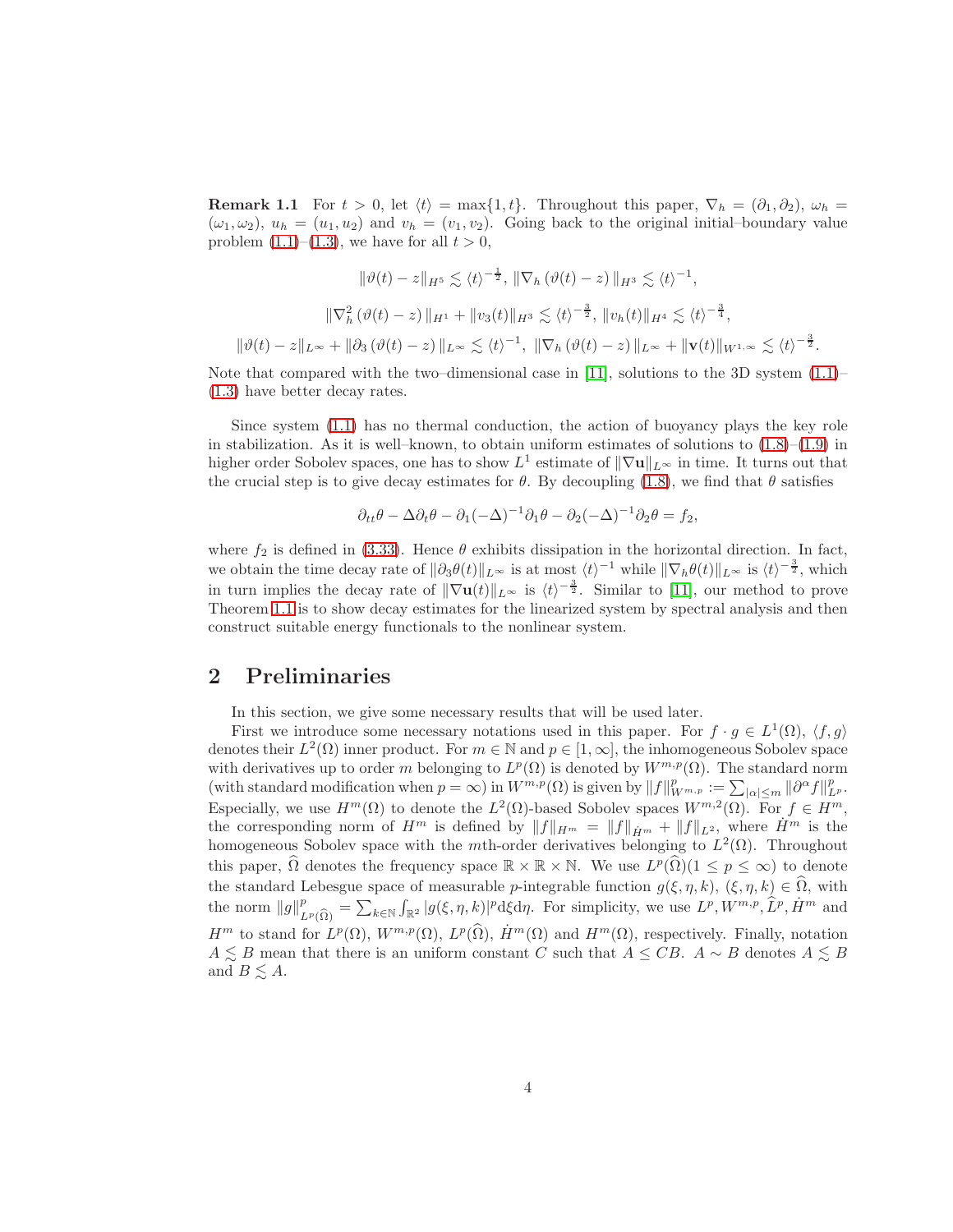## 2.1 Mathematical setting and Fourier expansion

In the present paper, we assume that the initial data  $(\omega_0, \theta_0)$  satisfies

<span id="page-4-0"></span>
$$
\omega_{10} \in H^m, \ \partial_3^n \omega_{10} |_{\partial \Omega} = 0, \text{ for } n = 0, 2, \cdots, 2[(m-1)/2], \tag{2.1}
$$

$$
\omega_{20} \in H^m, \ \partial_3^n \omega_{20} |_{\partial \Omega} = 0, \text{ for } n = 0, 2, \cdots, 2[(m-1)/2], \tag{2.2}
$$

$$
\omega_{30} \in H^m, \ \partial_3^n \omega_{30} |_{\partial \Omega} = 0, \text{ for } n = 1, 3, \cdots, 2[m/2] - 1,
$$
 (2.3)

$$
\theta_0 \in H^{m+1}, \ \partial_3^n \theta_0 |_{\partial \Omega} = 0, \text{ for } n = 0, 2, \cdots, 2[m/2].
$$
 (2.4)

We remark that the special mathematical settings  $(2.1)$ – $(2.4)$  on initial data are motivated by [\[5,](#page-33-3) [6,](#page-34-14) [10,](#page-34-9) [11\]](#page-34-10). From  $(1.8)_2$  and  $u_3(t)|_{\partial\Omega} = 0$ , we obtain the transport equation

$$
\partial_t \theta(t)|_{\partial \Omega} + u_1(t)\partial_1 \theta(t)|_{\partial \Omega} + u_2(t)\partial_2 \theta(t)|_{\partial \Omega} = 0.
$$

Then  $\theta_0|_{\partial\Omega} = 0$  implies  $\theta(t)|_{\partial\Omega} = 0$ . Taking  $\partial_3$  on  $\nabla \cdot \mathbf{u} = 0$  gives

$$
\partial_3^2 u_3(t)|_{\partial\Omega} = -\partial_3 \partial_1 u_1(t)|_{\partial\Omega} - \partial_3 \partial_2 u_2(t)|_{\partial\Omega} = 0,
$$

where we use the fact that  $\partial_3u_1(t)|_{\partial\Omega} = 0$  and  $\partial_3u_2(t)|_{\partial\Omega} = 0$ . By using  $(1.8)_1$  and  $(1.9)_2$ ,

<span id="page-4-1"></span>
$$
\partial_3^2 \omega_1(t)|_{\partial \Omega} = 0, \ \partial_3^2 \omega_2(t)|_{\partial \Omega} = 0, \ \partial_3^3 \omega_3(t)|_{\partial \Omega} = 0. \tag{2.5}
$$

According to  $(2.5)$  and the incompressible condition for  $\mathbf{u}$ , we find that

$$
\partial_3^3 u_1(t)|_{\partial\Omega} = 0, \ \partial_3^3 u_2(t)|_{\partial\Omega} = 0, \ \partial_3^4 u_3(t)|_{\partial\Omega} = 0.
$$

Furthermore, taking  $\partial_3^2$  on  $(1.8)_2$  and restricting to the boundary yield

$$
\partial_t \partial_3^2 \theta(t)|_{\partial \Omega} + u_1(t)\partial_1 \partial_3^2 \theta(t)|_{\partial \Omega} + u_2(t)\partial_2 \partial_3^2 \theta(t)|_{\partial \Omega} + 2\partial_3 u_3(t)\partial_3^2 \theta(t)|_{\partial \Omega} = 0.
$$

Applying Lagrangian coordinates, we get  $\partial_3^2 \theta(t)|_{\partial \Omega} = 0$  from  $\partial_3^2 \theta_0|_{\partial \Omega} = 0$ . Similarly, from  $\partial_2^{2n}\theta_0|_{\partial\Omega} = 0$  for  $n = 2, 4 \cdots$ , we find that the sufficiently smooth function  $(\mathbf{u}, \boldsymbol{\omega}, \theta)$  satisfies

$$
\partial_3^{2n} \theta(t)|_{\partial \Omega} = 0, \ \partial_3^{2n} \omega_1(t)|_{\partial \Omega} = 0, \ \partial_3^{2n} \omega_2(t)|_{\partial \Omega} = 0, \ \partial_3^{2n+1} \omega_3(t)|_{\partial \Omega} = 0, \n\partial_3^{2n+3} u_1(t)|_{\partial \Omega} = 0, \ \partial_3^{2n+3} u_2(t)|_{\partial \Omega} = 0, \ \partial_3^{2n+4} u_3(t)|_{\partial \Omega} = 0.
$$
\n(2.6)

<span id="page-4-2"></span>According to this fact, we introduce the functional spaces as follows. For  $m \in \mathbb{N}$  and  $p \in [1,\infty]$ ,

$$
\mathfrak{D}^{m,p} := \{ f \in W^{m,p} : \partial_3^n f |_{\partial \Omega} = 0, n = 0, 2, \cdots, 2[(m-1)/2] \},
$$
\n(2.7)

$$
\mathfrak{N}^{m,p} := \{ f \in W^{m,p} : \partial_3^n f |_{\partial \Omega} = 0, n = 1, 3, \cdots, 2[m/2] - 1 \},\tag{2.8}
$$

$$
\mathcal{W}^{m,p} := \{ \mathbf{g} \in W^{m,p} : \mathbf{g} = (g_1, g_2, g_3) \in \mathfrak{D}^{m,p} \times \mathfrak{D}^{m,p} \times \mathfrak{N}^{m,p} \},\tag{2.9}
$$

$$
\mathcal{V}^{m,p} := \{ \mathbf{g} \in W^{m,p} : \mathbf{g} = (g_1, g_2, g_3) \in \mathfrak{N}^{m,p} \times \mathfrak{N}^{m,p} \times \mathfrak{D}^{m,p} \}.
$$
(2.10)

Here  $\mathfrak{D}^m = \mathfrak{D}^{m,2}$ ,  $\mathfrak{N}^m = \mathfrak{N}^{m,2}$ ,  $\mathcal{W}^m = \mathcal{W}^{m,2}$  and  $\mathcal{V}^m = \mathcal{V}^{m,2}$ .

The Fourier expansion for a function  $f \in \mathfrak{D}^m$  reads as

$$
f(x,y,z) = \frac{1}{\pi^{\frac{3}{4}}} \sum_{k=1}^{+\infty} \int_{\mathbb{R}^2} \widehat{f}_o(\xi,\eta,k) e^{ix\xi} e^{iy\eta} d\xi d\eta \sin k\pi z,
$$
 (2.11)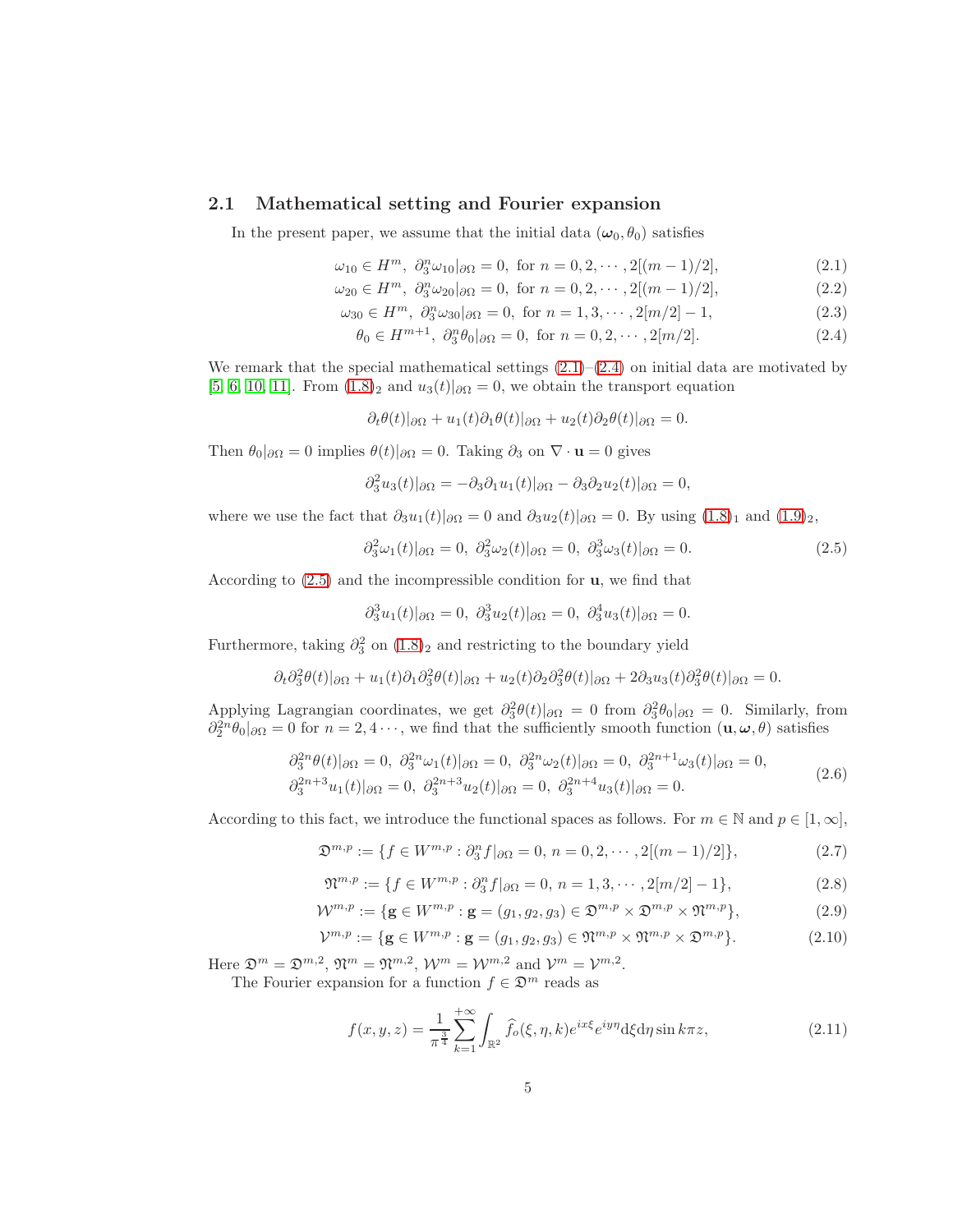$$
\widehat{f}_{o}(\xi,\eta,k) = \frac{1}{\pi^{\frac{3}{4}}} \int_{\mathbb{R}^{2}} \int_{0}^{1} f(x,y,z) e^{-ix\xi} e^{-iy\eta} \sin k\pi z dz dx dy, \text{ for } (\xi,\eta,k) \in \widehat{\Omega},
$$

while for  $f \in \mathfrak{N}^m$ ,

$$
f(x,y,z) = \frac{1}{\pi^{\frac{3}{4}}} \sum_{k=0}^{+\infty} \int_{\mathbb{R}^2} \widehat{f}_e(\xi,\eta,k) e^{ix\xi} e^{iy\eta} d\xi d\eta \cos k\pi z,
$$
 (2.12)

$$
\widehat{f}_e(\xi,\eta,k) = \frac{1}{\pi^{\frac{3}{4}}} \int_{\mathbb{R}^2} \int_0^1 f(x,y,z) e^{-ix\xi} e^{-iy\eta} \cos k\pi z \, dz \, dx \, dy, \text{ for } (\xi,\eta,k) \in \widehat{\Omega}.
$$

We note that  $f \in \mathfrak{D}^m$  (or  $\mathfrak{N}^m$ ) implies  $\partial_3 f \in \mathfrak{N}^{m-1}$  (or  $\mathfrak{D}^{m-1}$ ) and

$$
\widehat{(\partial_3 f)_e}(\xi, \eta, k) = -k\pi \widehat{f}_o(\xi, \eta, k) \left( \widehat{(\partial_3 f)_o}(\xi, \eta, k) = k\pi \widehat{f}_e(\xi, \eta, k) \right).
$$

For notation convenience, we use  $f(\text{or } \mathcal{F}(f))$  to denote  $f_o$  or  $f_e$ , which makes no confusion once  $f \in \mathfrak{D}^m$  or  $\mathfrak{N}^m$  is given. Accordingly,

<span id="page-5-0"></span>
$$
||f||_{H^m} \sim ||(1+|\cdot|^2)^{\frac{m}{2}} \hat{f}(\cdot)||_{\hat{L}^2}, \ ||f||_{\dot{H}^m} \sim |||\cdot|^m \hat{f}(\cdot)||_{\hat{L}^2}, \ f \in \mathfrak{D}^m \text{ or } \mathfrak{N}^m. \tag{2.13}
$$

For simplicity,  $\|(1 + |\cdot|^2)^{\frac{m}{2}} \hat{f}(\cdot)\|_{\widehat{L}^2}$  is denoted by  $\|\widehat{f}(\cdot)\|_{\widehat{H}^m}$  in some places in this paper. Furthermore,

<span id="page-5-1"></span>
$$
||f||_{L^{\infty}} \lesssim ||\widehat{f}||_{\widehat{L}^{1}}, \ ||\widehat{f}||_{\widehat{L}^{\infty}} \lesssim ||f||_{L^{1}}, \ ||\widehat{f}||_{\widehat{L}^{1}} \lesssim ||f||_{H^{2}} \lesssim ||f||_{W^{m,1}}, \ m \ge 4, \tag{2.14}
$$

$$
\|(1+|\cdot|^2)^{\frac{m}{2}}\hat{f}\|_{\hat{L}^{\infty}} \lesssim \|f\|_{W^{m,1}}, \ f \in \mathfrak{D}^{m,1} \text{ or } \mathfrak{N}^{m,1}.
$$
 (2.15)

In addition,  $\Lambda^{\alpha}$  for  $\alpha \in \mathbb{R}$  is defined by

$$
\widehat{\Lambda^{\alpha}f}(\xi,\eta,k) = \left(\xi^2 + \eta^2 + \pi^2 k^2\right)^{\frac{\alpha}{2}} \widehat{f}(\xi,\eta,k), \ (\xi,\eta,k) \in \widehat{\Omega}, \ f \in \mathfrak{D}^m \ \text{or} \ \mathfrak{N}^m.
$$

### 2.2 Basic lemmas

We begin with the following estimates on multiplication of two functions in Sobolev spaces, see  $([3, 24])$  $([3, 24])$  $([3, 24])$  $([3, 24])$ , among others.

Lemma 2.1 Let  $m \in \mathbb{N}$ .

• If  $f, g \in H^m \cap L^{\infty}$ , then

<span id="page-5-5"></span><span id="page-5-4"></span><span id="page-5-3"></span>
$$
||fg||_{H^m} \lesssim ||f||_{H^m} ||g||_{L^\infty} + ||f||_{L^\infty} ||g||_{H^m}.
$$
\n(2.16)

• If  $f \in H^m \cap W^{1,\infty}$ ,  $g \in H^{m-1} \cap L^{\infty}$ , then for  $m \ge 1$  and any  $|\alpha| \le m$ ,

<span id="page-5-2"></span>
$$
\|\partial^{\alpha}(fg) - f\partial^{\alpha}g\|_{L^{2}} \lesssim \|\nabla f\|_{L^{\infty}} \|g\|_{H^{m-1}} + \|f\|_{H^{m}} \|g\|_{L^{\infty}}.
$$
 (2.17)

The second inequality in the following lemma follows from first classical interpolation inequality. Here we state results without proof, see ([\[3\]](#page-33-4)), among others.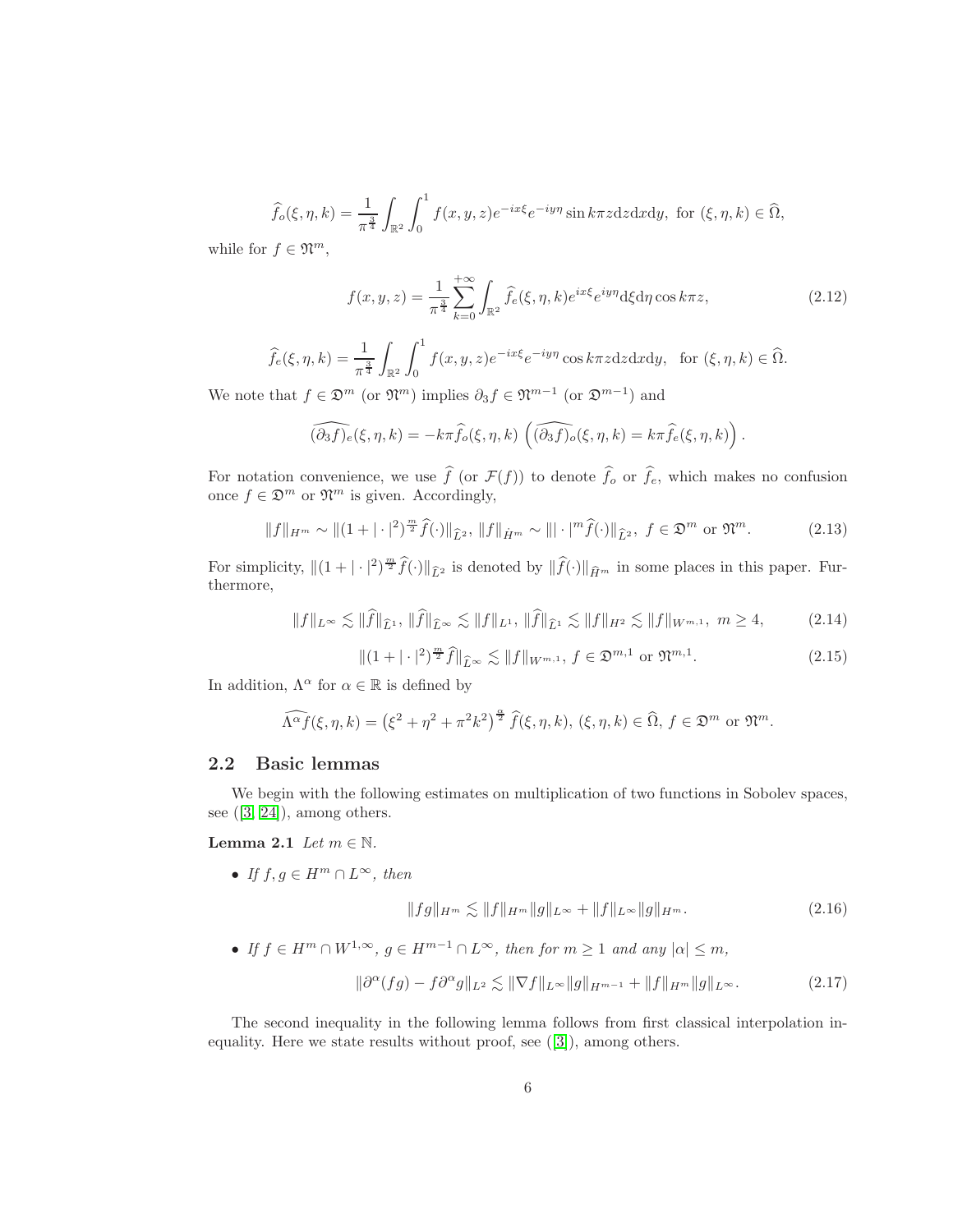Lemma 2.2 Let  $m, m_1, m_2 \in \mathbb{N}$ .

(i) Let  $m_1 \leq m \leq m_2$ . If  $f \in H^{m_2}$ , then

<span id="page-6-8"></span>
$$
||f||_{H^m} \lesssim ||f||_{H^{m_1}}^s ||f||_{H^{m_2}}^{1-s}, \text{ with } m = sm_1 + (1-s)m_2, \ 0 \le s \le 1. \tag{2.18}
$$

(ii) If  $f, g \in H^m$ , then

<span id="page-6-9"></span>
$$
||fg||_{W^{m,1}} \lesssim ||f||_{H^m} ||g||_{L^2} + ||f||_{L^2} ||g||_{H^m}.
$$
\n(2.19)

This is an important lemma which follows from a direct calculation.

**Lemma 2.3** Let  $\mu, \nu > 0$  be two constants such that  $\beta \leq 1 + \nu$ . Then

<span id="page-6-10"></span>
$$
\int_0^t \frac{\mathrm{d}\tau}{\langle t - \tau \rangle^\mu \langle \tau \rangle^{1+\nu}} \lesssim \langle t \rangle^{-\mu}, \int_0^t e^{-(t-\tau)} \langle \tau \rangle^{-\nu} \mathrm{d}\tau \lesssim \langle t \rangle^{-\nu}.
$$
 (2.20)

Next we consider the following Laplace equation with Neumann boundary condition.

<span id="page-6-11"></span><span id="page-6-1"></span>
$$
\begin{cases}\n-\Delta \psi = f \text{ in } \Omega, \\
\partial_3 \psi |_{\partial \Omega} = 0.\n\end{cases}
$$
\n(2.21)

<span id="page-6-4"></span>**Lemma 2.4** Let  $m \geq 0$  be an integer. Assume that  $f \in \mathfrak{N}^m(\Omega)$  and  $\Lambda^{-1} f \in L^2(\Omega)$ . Then there exists a unique solution (up to a constant)  $\psi$  to [\(2.21\)](#page-6-1) such that  $\nabla \psi \in \mathcal{V}^{m+1}$ . Moreover,

<span id="page-6-2"></span>
$$
\|\nabla \psi\|_{H^{m+1}} \lesssim \|f\|_{H^m} + \|\Lambda^{-1}f\|_{L^2}.
$$
\n(2.22)

Proof. We search the solution in the form of

$$
\psi(x, y, z) = \frac{1}{\pi^{\frac{3}{4}}} \sum_{k=0}^{+\infty} \int_{\mathbb{R}^2} \widehat{\psi}(\xi, \eta, k) e^{ix\xi} e^{iy\eta} d\xi d\eta \cos k\pi z.
$$

It is enough to take

$$
\widehat{\psi}(\xi, \eta, k) = (\xi^2 + \eta^2 + \pi^2 k^2)^{-1} \widehat{f}(\xi, \eta, k), \text{ for } (\xi, \eta, k) \in \widehat{\Omega}.
$$

Estimate [\(2.22\)](#page-6-2) follows from [\(2.13\)](#page-5-0) directly.  $\square$ 

Similar result holds for the Dirichlet problem. More precisely, we have

**Lemma 2.5** Let  $m \geq 0$  be an integer and  $f \in \mathfrak{D}^m(\Omega)$ . Then there exists a unique solution  $\psi \in \mathfrak{D}^{m+2}$  to

<span id="page-6-5"></span><span id="page-6-3"></span>
$$
\begin{cases}\n-\Delta \psi = f \text{ in } \Omega, \\
\psi|_{\partial \Omega} = 0,\n\end{cases}
$$
\n(2.23)

such that

<span id="page-6-7"></span>
$$
\|\psi\|_{H^{m+2}} \lesssim \|f\|_{H^m}.\tag{2.24}
$$

<span id="page-6-0"></span>**Remark 2.1** For notation convenience, we use  $(-\Delta)^{-1}f$  to denote  $(-\Delta_N)^{-1}f$  or  $(-\Delta_D)^{-1}f$ , which is the solution to the Neumann  $(2.22)$  or Dirichlet  $(2.23)$  problem respectively.

Based on Lemma [2](#page-6-4).4 and 2.[5,](#page-6-5) we obtain from [\(1.10\)](#page-2-3) and [\(1.11\)](#page-2-4) that

**Lemma 2.6** Let  $m \in \mathbb{N}$ . Assume that  $\omega \in \mathcal{W}^m$ ,  $\Lambda^{-1}\omega_3 \in L^2$ ,  $\nabla \cdot \omega = 0$  in  $\Omega$ . Then  $\mathbf{u} \in \mathcal{V}^{m+1}$ and

<span id="page-6-6"></span>
$$
||u_3||_{H^{m+1}} + ||\nabla \mathbf{u}||_{H^m} \lesssim ||\boldsymbol{\omega}||_{H^m}, ||u_1||_{H^{m+1}} + ||u_2||_{H^{m+1}} \lesssim ||\boldsymbol{\omega}||_{H^m} + ||\Lambda^{-1}\omega_3||_{L^2}.
$$
 (2.25)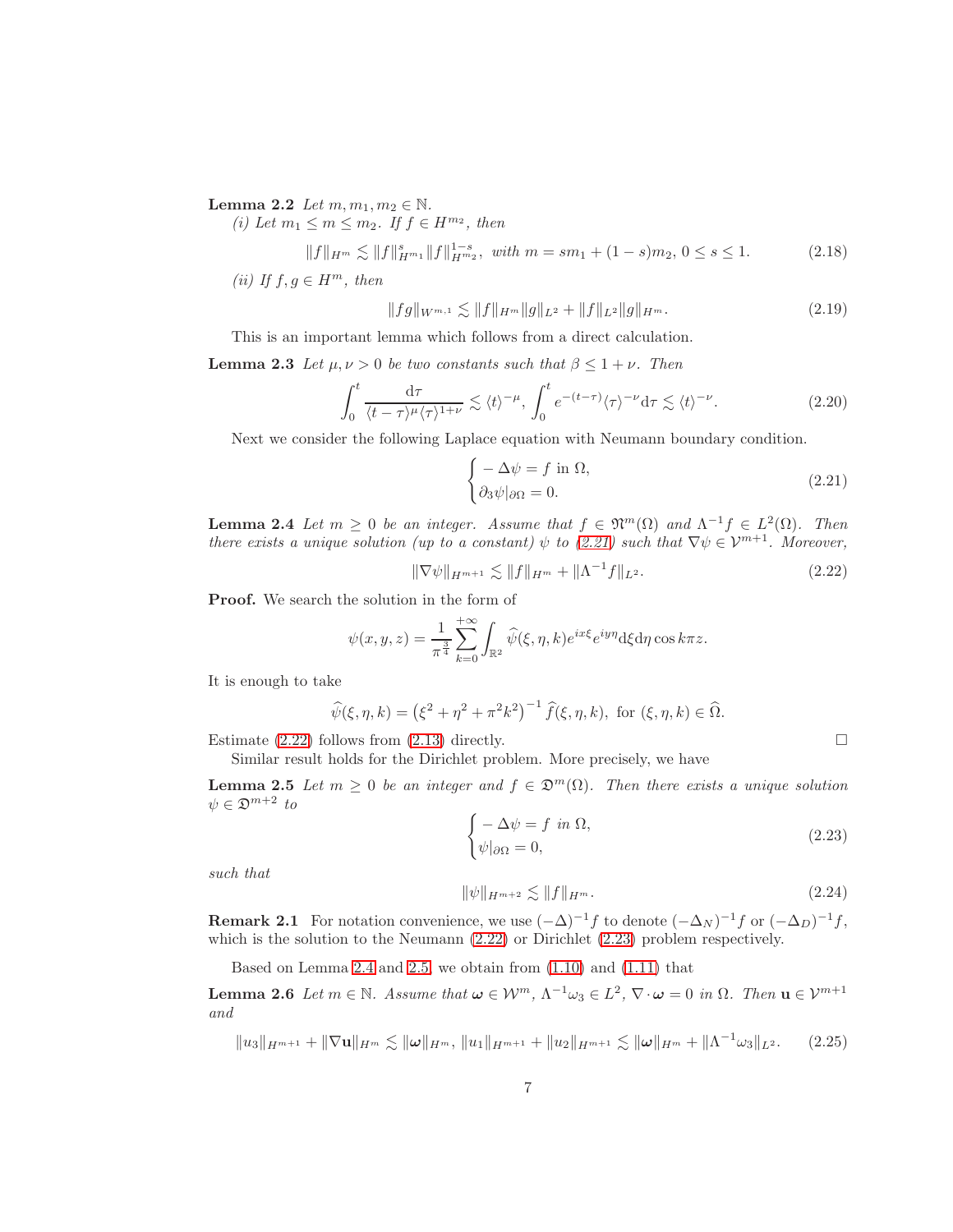# 3 Nonlinear stability

The local existence result of  $(1.8)$ – $(1.9)$  can be proved by using the classical methods, see [\[5,](#page-33-3) [6,](#page-34-14) [24\]](#page-35-1), among others. Here we omit the details for reasons of brevity.

**Proposition 3.1** Let  $m \geq 3$  be an integer. Assume that  $\omega_0 \in \mathcal{W}^m, \theta_0 \in \mathfrak{D}^{m+1}$  and  $\Lambda^{-1} \omega_{30} \in \mathbb{R}$ L<sup>2</sup>. There exists  $T^* \in (0, +\infty]$  such that  $(1.8)$ – $(1.9)$  admits a unique solution

$$
(\boldsymbol{\omega}, \Lambda^{-1} \omega_3, \theta) \in C([0, T^*); \mathcal{W}^m) \times C([0, T^*); L^2) \times C([0, T^*); \mathfrak{D}^{m+1}).
$$
\n(3.1)

**Remark 3.1** From  $(2.6)$  and  $(2.25)$  in Lemma [2.6,](#page-6-7) it follows that

$$
u_1 \in C([0, T^*); \mathfrak{N}^{m+1}), u_2 \in C([0, T^*); \mathfrak{N}^{m+1}), u_3 \in C([0, T^*); \mathfrak{D}^{m+1}).
$$
\n(3.2)

Based on Proposition [3.1,](#page-7-0) we shall prove uniform–in–time estimates of the solution  $(\omega, \theta)$ . From  $(1.8)_1$  $(1.8)_1$  $(1.8)_1$ , we find that  $\omega$  satisfies the classical heat type equation with inhomogeneous terms. Now we decouple system [\(1.8\)](#page-2-1) to get the equation for  $\theta$ . Taking the time derivative on  $(1.8)$ <sub>2</sub> gives

<span id="page-7-0"></span>
$$
\partial_{tt}\theta + \partial_t u_3 = \partial_t (\mathbf{u} \cdot \nabla \theta).
$$

Using  $(1.8)<sub>1</sub>$  $(1.8)<sub>1</sub>$  $(1.8)<sub>1</sub>$  and

$$
\partial_t u_3 = \partial_1(-\Delta)^{-1} \partial_t \omega_2 - \partial_2(-\Delta)^{-1} \partial_t \omega_1, -\Delta u_3 = \partial_t \Delta \theta + \Delta (\mathbf{u} \cdot \nabla \theta),
$$

then

<span id="page-7-1"></span>
$$
\partial_{tt}\theta - \Delta \partial_t \theta - \partial_1 (-\Delta)^{-1} \partial_1 \theta - \partial_2 (-\Delta)^{-1} \partial_2 \theta
$$
  
= 
$$
-\partial_t \mathbf{u} \cdot \nabla \theta - \mathbf{u} \cdot \nabla \partial_t \theta + \partial_1 (-\Delta)^{-1} (\mathbf{u} \cdot \nabla \omega_2) - \partial_2 (-\Delta)^{-1} (\mathbf{u} \cdot \nabla \omega_1)
$$

$$
+ \partial_1 (-\Delta)^{-1} (\boldsymbol{\omega} \cdot \nabla u_2) - \partial_2 (-\Delta)^{-1} (\boldsymbol{\omega} \cdot \nabla u_1) + \Delta (\mathbf{u} \cdot \nabla \theta).
$$
(3.3)

To obtain the integral form and decay estimates for  $\theta$ , we need analyze linearized equations for temperature in the following subsection.

#### 3.1 Analysis of linearized equations for temperature

To analyze [\(3.3\)](#page-7-1), we turn to consider the following inhomogeneous equation in  $\Omega$ ,

<span id="page-7-2"></span>
$$
\partial_{tt}\phi - \Delta\partial_t\phi - \partial_1(-\Delta)^{-1}\partial_1\phi - \partial_2(-\Delta)^{-1}\partial_2\phi = F,
$$
\n(3.4)

together with the initial and boundary conditions

<span id="page-7-3"></span>
$$
\begin{cases}\n\phi(0, \mathbf{x}) = \phi_0(\mathbf{x}), \partial_t \phi(0, \mathbf{x}) = \phi_1(\mathbf{x}), \\
\phi|_{\partial \Omega} = 0.\n\end{cases}
$$
\n(3.5)

To solve the initial–boundary problem  $(3.4)$ – $(3.5)$ , for  $t > 0$  we define operators  $\mathcal{L}_1(t)$  and  $\mathcal{L}_2(t)$ as follows.

<span id="page-7-4"></span>
$$
\mathcal{L}_1(t) = \frac{1}{2} \left( e^{-\frac{t}{2}(-\Delta - \chi)} + e^{-\frac{t}{2}(-\Delta + \chi)} \right),
$$
\n(3.6)

<span id="page-7-5"></span>
$$
\mathcal{L}_2(t) = \frac{1}{\chi} \left( e^{-\frac{t}{2}(-\Delta - \chi)} - e^{-\frac{t}{2}(-\Delta + \chi)} \right).
$$
\n(3.7)

<span id="page-7-6"></span>Here

$$
\chi = \sqrt{(-\Delta)^2 + 4(\partial_1(-\Delta)^{-1}\partial_1 + \partial_2(-\Delta)^{-1}\partial_2)}.
$$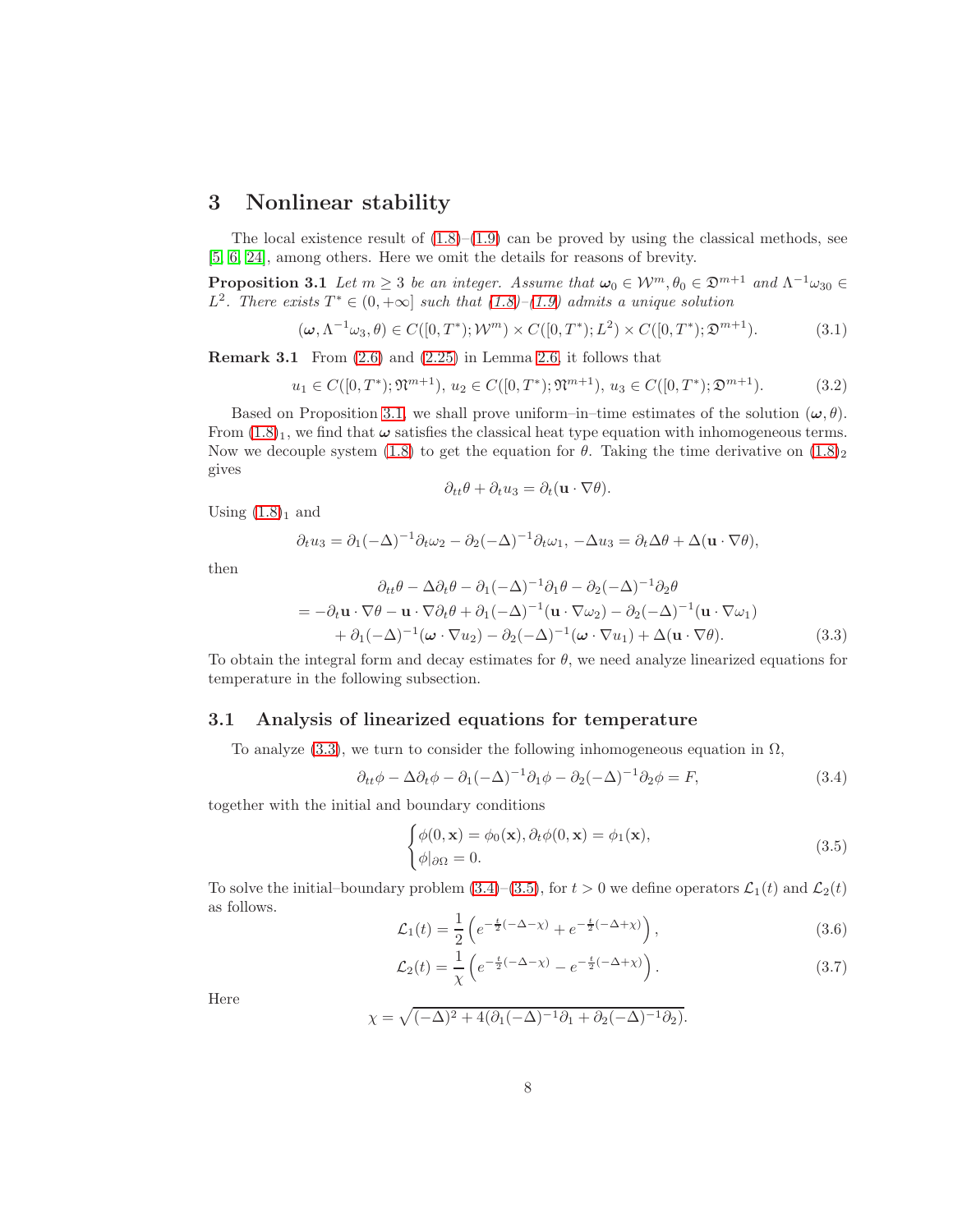**Lemma 3.1** Assume that  $\phi_0 \in H^2 \cap H_0^1$ ,  $\phi_1 \in L^2$  and  $F \in L^1_{loc}(0, \infty; L^2)$ . Then the solution to  $(3.4)$  is given by

<span id="page-8-6"></span>
$$
\phi(t, x, y, z) = \mathcal{L}_1(t)\phi_0(x, y, z) + \mathcal{L}_2(t)\left(\frac{1}{2}(-\Delta)\phi_0(x, y, z) + \phi_1(x, y, z)\right)
$$

$$
+ \int_0^t \mathcal{L}_2(t - \tau)F(\tau, x, y, z)d\tau.
$$
(3.8)

Proof. Note that

$$
\left[ \left( \partial_t - \frac{1}{2} \Delta \right)^2 - \frac{1}{4} (-\Delta)^2 - \partial_1 (-\Delta)^{-1} \partial_1 - \partial_2 (-\Delta)^{-1} \partial_2 \right] \phi(t, x, y, z)
$$
  

$$
= \left( \partial_t - \frac{1}{2} \Delta + \frac{1}{2} \sqrt{(-\Delta)^2 + 4(\partial_1 (-\Delta)^{-1} \partial_1 + \partial_2 (-\Delta)^{-1} \partial_2)} \right)
$$

$$
\cdot \left( \partial_t - \frac{1}{2} \Delta - \frac{1}{2} \sqrt{(-\Delta)^2 + 4(\partial_1 (-\Delta)^{-1} \partial_1 + \partial_2 (-\Delta)^{-1} \partial_2)} \right) \phi(t, x, y, z).
$$

Let

<span id="page-8-0"></span>
$$
\psi_{+}(t,x,y,z) = \left(\partial_{t} - \frac{1}{2}\Delta + \frac{1}{2}\chi\right)\phi(t,x,y,z),\tag{3.9}
$$

and

<span id="page-8-1"></span>
$$
\psi_{-}(t,x,y,z) = \left(\partial_t - \frac{1}{2}\Delta - \frac{1}{2}\chi\right)\phi(t,x,y,z). \tag{3.10}
$$

Then

$$
\left(\partial_t - \frac{1}{2}\Delta - \frac{1}{2}\chi\right)\psi_+(t,x,y,z) = F(t,x,y,z), \ \left(\partial_t - \frac{1}{2}\Delta + \frac{1}{2}\chi\right)\psi_-(t,x,y,z) = F(t,x,y,z).
$$

From Duhamel's principle, it follows that

<span id="page-8-4"></span>
$$
\psi_{+}(t,x,y,z) = e^{t(\frac{1}{2}\Delta + \frac{1}{2}\chi)}\psi_{+}(0,x,y,z) + \int_{0}^{t} e^{(t-\tau)(\frac{1}{2}\Delta + \frac{1}{2}\chi)}F(\tau,x,y,z)d\tau, \tag{3.11}
$$

<span id="page-8-5"></span>
$$
\psi_{-}(t,x,y,z) = e^{t(\frac{1}{2}\Delta - \frac{1}{2}\chi)}\psi_{-}(0,x,y,z) + \int_0^t e^{(t-\tau)(\frac{1}{2}\Delta - \frac{1}{2}\chi)}F(\tau,x,y,z)d\tau.
$$
 (3.12)

Furthermore, according to [\(3.9\)](#page-8-0) and [\(3.10\)](#page-8-1), we have

<span id="page-8-2"></span>
$$
\psi_{+}(0,x,y,z) = \phi_{1}(x,y,z) - \frac{1}{2}\Delta\phi_{0}(x,y,z) - \frac{1}{2}\phi_{0}(x,y,z), \qquad (3.13)
$$

<span id="page-8-3"></span>
$$
\psi_{-}(0,x,y,z) = \phi_1(x,y,z) - \frac{1}{2}\Delta\phi_0(x,y,z) + \frac{1}{2}\phi_0(x,y,z). \tag{3.14}
$$

Substituting [\(3.13\)](#page-8-2) and [\(3.14\)](#page-8-3) into [\(3.11\)](#page-8-4) and [\(3.12\)](#page-8-5) respectively, then we use the fact that  $\phi = \frac{\psi_+ - \psi_-}{\chi}$  to obtain

$$
\phi(t, x, y, z) = \frac{1}{2} \left( e^{-\frac{t}{2}(-\Delta + \chi)} + e^{-\frac{t}{2}(-\Delta - \chi)} \right) \phi_0(x, y, z)
$$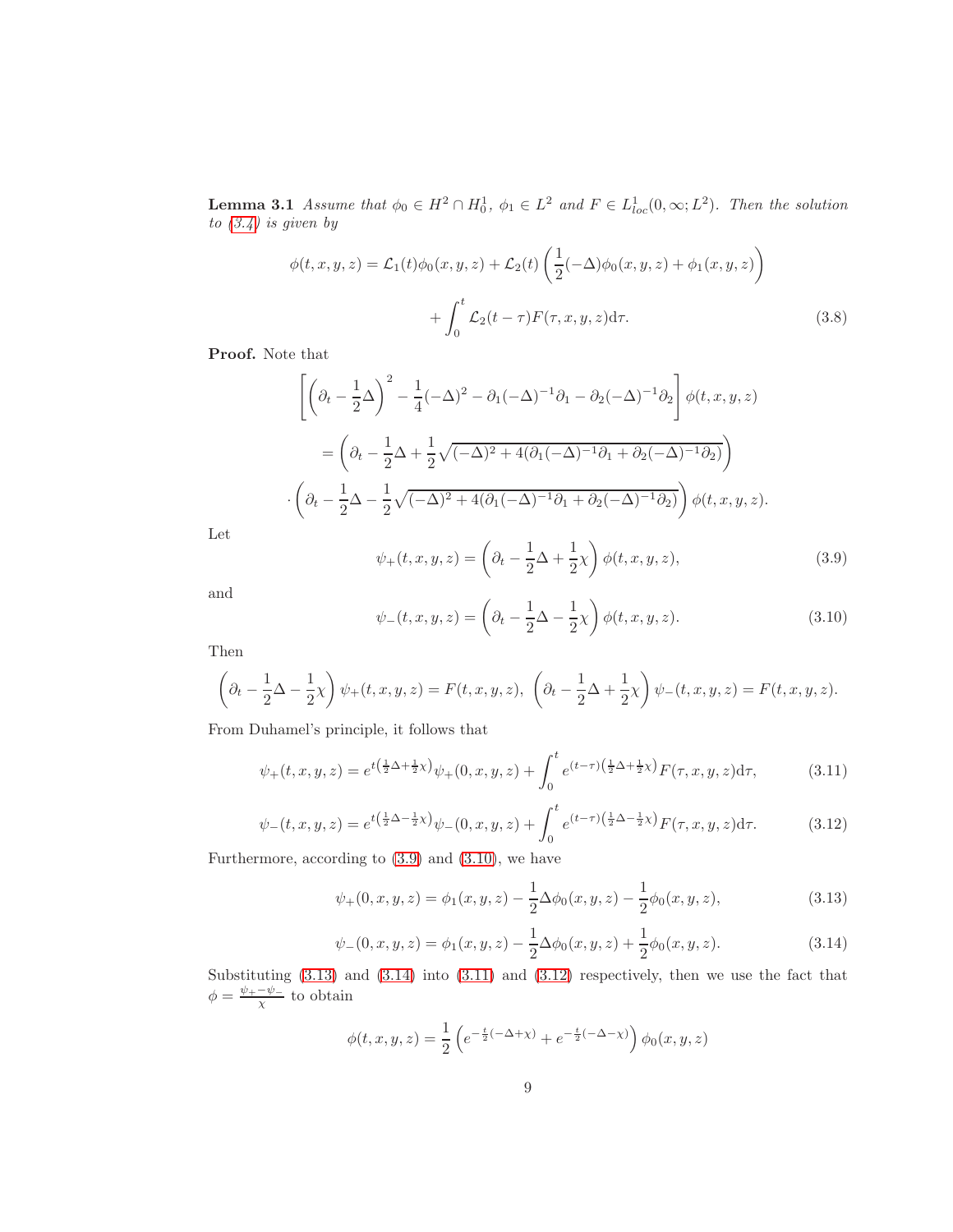$$
+\frac{1}{\chi}\left(e^{-\frac{t}{2}(-\Delta-\chi)}-e^{-\frac{t}{2}(-\Delta+\chi)}\right)\left(\phi_0(x,y,z)+\frac{1}{2}(-\Delta)\phi_1(x,y,z)\right) +\int_0^t \frac{1}{\chi}\left(e^{-\frac{t-\tau}{2}(-\Delta-\chi)}-e^{-\frac{t-\tau}{2}(-\Delta+\chi)}\right)F(\tau,x,y,z)d\tau.
$$

Remark 3.2 Performing the Fourier transform to [\(3.8\)](#page-8-6) yields

$$
\widehat{\phi}(t,\xi,\eta,k) = \frac{1}{2} \left( e^{-\frac{1}{2} \left(\xi^2 + \eta^2 + \pi^2 k^2 + \sigma\right)t} + e^{-\frac{1}{2} \left(\xi^2 + \eta^2 + \pi^2 k^2 - \sigma\right)t} \right) \widehat{\phi}_0(\xi,\eta,k)
$$

$$
+ \frac{1}{2} \left( e^{-\frac{1}{2} \left(\xi^2 + \eta^2 + \pi^2 k^2 - \sigma\right)t} - e^{-\frac{1}{2} \left(\xi^2 + \eta^2 + \pi^2 k^2 + \sigma\right)t} \right) \left( \frac{1}{2} \left(\xi^2 + \eta^2 + \pi^2 k^2\right) \widehat{\phi}_0(\xi,\eta,k) + \widehat{\phi}_1(\xi,\eta,k) \right)
$$

$$
+ \int_0^t \frac{1}{2} \left( e^{-\frac{1}{2} \left(\xi^2 + \eta^2 + \pi^2 k^2 - \sigma\right)(t-\tau)} - e^{-\frac{1}{2} \left(\xi^2 + \eta^2 + \pi^2 k^2 + \sigma\right)(t-\tau)} \right) \widehat{F}(\tau,\xi,\eta,k) d\tau. \tag{3.15}
$$

<span id="page-9-2"></span>Here

<span id="page-9-1"></span>
$$
\sigma = \sqrt{(\xi^2 + \eta^2 + \pi^2 k^2)^2 - \frac{4(\xi^2 + \eta^2)}{\xi^2 + \eta^2 + \pi^2 k^2}}.
$$
\n(3.16)

The following lemma inspired by [\[11,](#page-34-10) [13\]](#page-34-15) plays an important role in the proof of decay estimates for  $\mathcal{L}_1(t)$  and  $\mathcal{L}_2(t)$ .

Lemma 3.2 Let  $g \in \mathfrak{D}^{8,1}$  and

$$
\widehat{G}(\xi,\eta,k,t) = e^{-\frac{\xi^2 + \eta^2}{(\xi^2 + \eta^2 + \pi^2 k^2)^2}t}\widehat{g}(\xi,\eta,k), (\xi,\eta,k) \in \widehat{\Omega}.
$$

Then

$$
\|\widehat{G}(t)\|_{\widehat{L}^1} \lesssim \langle t \rangle^{-1} \|g\|_{W^{6,1}}, \ \|\widehat{\nabla_h G}(t)\|_{\widehat{L}^1} \lesssim \langle t \rangle^{-\frac{3}{2}} \|g\|_{W^{8,1}}, \tag{3.17}
$$

<span id="page-9-0"></span>
$$
\|\widehat{G}(t)\|_{\widehat{L}^2} \lesssim \langle t \rangle^{-\frac{1}{2}} \|g\|_{W^{3,1}}, \ \|\widehat{\nabla_h G}(t)\|_{\widehat{L}^2} \lesssim \langle t \rangle^{-1} \|g\|_{W^{5,1}}.
$$
\n(3.18)

Proof. Note that

$$
\|\widehat{G}(t)\|_{\widehat{L}^{1}} \lesssim \sum_{k=1}^{+\infty} \int_{\mathbb{R}^{2}} e^{-\frac{\xi^{2} + \eta^{2}}{(\xi^{2} + \eta^{2} + \pi^{2}k^{2})^{2}} t} |\widehat{g}(\xi, \eta, k)| \, d\xi \, d\eta
$$
  

$$
\lesssim \|(\xi^{2} + \eta^{2} + \pi^{2}k^{2})^{3} \widehat{g}(\xi, \eta, k) \|_{\widehat{L}^{\infty}} \int_{\pi}^{+\infty} \int_{\mathbb{R}^{2}} e^{-\frac{\xi^{2} + \eta^{2}}{(\xi^{2} + \eta^{2} + \zeta^{2})^{2}} t} (\xi^{2} + \eta^{2} + \zeta^{2})^{-3} \, d\xi \, d\eta \, d\zeta
$$
  

$$
\lesssim \|g\|_{W^{6,1}} \int_{\pi}^{+\infty} \int_{\mathbb{R}^{2}} e^{-\frac{\xi^{2} + \eta^{2}}{(\xi^{2} + \eta^{2} + \zeta^{2})^{2}} t} (\xi^{2} + \eta^{2} + \zeta^{2})^{-3} \, d\xi \, d\eta \, d\zeta.
$$

By applying spherical coordinates

$$
\xi = r \sin \beta \cos \psi, \ \pi \le r < +\infty; \ \eta = r \sin \beta \sin \psi, \ 0 \le \beta \le \pi; \ \zeta = r \cos \beta, \ 0 \le \psi \le 2\pi,
$$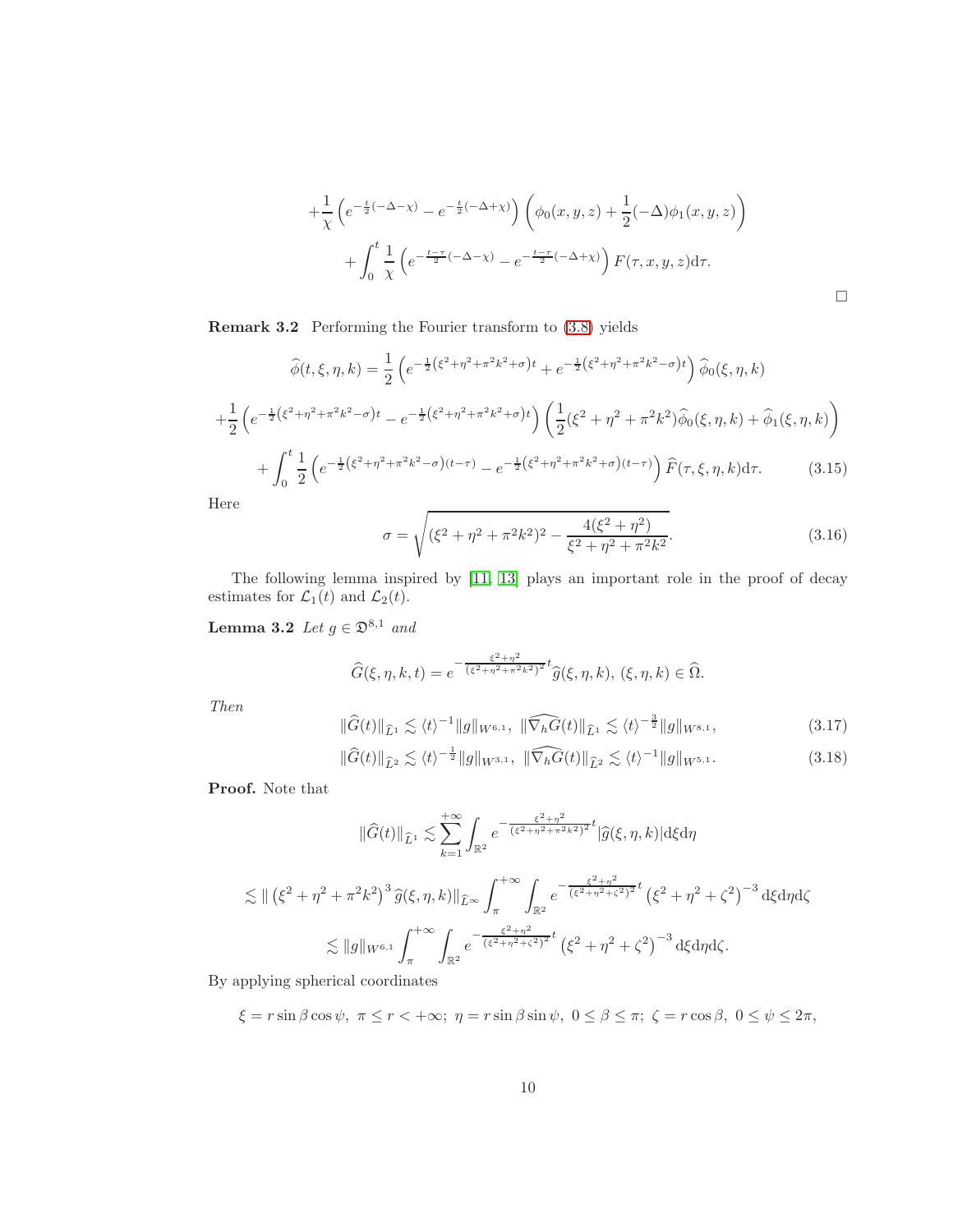then

$$
\int_{\pi}^{+\infty} \int_{\mathbb{R}^2} e^{-\frac{\xi^2 + \eta^2}{(\xi^2 + \eta^2 + \zeta^2)^2}t} \left(\xi^2 + \eta^2 + \zeta^2\right)^{-3} d\xi d\eta d\zeta \lesssim \int_{\pi}^{+\infty} \int_{0}^{2\pi} \int_{0}^{\pi} e^{-\frac{\sin^2 \beta}{r^2}t} r^{-4} \sin \beta d\beta d\psi dr.
$$

The last integral is decomposed into

<span id="page-10-0"></span>
$$
\sum_{j=1}^{4} \int_{\pi}^{+\infty} \int_{0}^{2\pi} \int_{\frac{(j-1)\pi}{4}}^{\frac{j\pi}{4}} e^{-\frac{\sin^{2}\beta}{r^{2}}} t r^{-4} \sin\beta d\beta d\psi dr = \sum_{j=1}^{4} Q_{j}.
$$
 (3.19)

It is enough to consider, say

$$
Q_2 = \int_{\pi}^{+\infty} \int_0^{2\pi} \int_{\frac{\pi}{4}}^{\frac{\pi}{2}} e^{-\frac{\sin^2 \beta}{r^2}t} r^{-4} \sin \beta d\beta d\psi dr,
$$
  

$$
Q_4 = \int_{\pi}^{+\infty} \int_0^{2\pi} \int_{\frac{3\pi}{4}}^{\pi} e^{-\frac{\sin^2 \beta}{r^2}t} r^{-4} \sin \beta d\beta d\psi dr.
$$

Next, one gets

$$
Q_2 \lesssim 1, \, Q_4 \lesssim 1, \, \frac{\sqrt{2}}{2} \le |\sin \beta| \le 1 \text{ for all } \beta \in \left[\frac{\pi}{4}, \frac{\pi}{2}\right].
$$

Then

$$
Q_2 \lesssim \int_{\pi}^{+\infty} \int_0^{2\pi} \int_{\frac{\pi}{4}}^{\frac{\pi}{2}} e^{-\frac{t}{2r^2}} r^{-4} d\beta d\psi dr
$$
  

$$
\lesssim \int_{\pi}^{+\infty} \int_0^{2\pi} \int_{\frac{\pi}{4}}^{\frac{\pi}{2}} e^{-\frac{t}{2r^2}} \frac{t}{2r^2} \frac{2r^2}{t} r^{-4} d\beta d\psi dr \lesssim t^{-1}.
$$

Hence,  $Q_2 \lesssim \langle t \rangle^{-1}$ . Using change of variable  $\gamma = \frac{\sqrt{t}}{\sqrt{2}r} \sin \beta$  gives

$$
Q_4 \lesssim t^{-\frac{1}{2}} \int_{\pi}^{+\infty} \int_0^{2\pi} \int_{\frac{3\pi}{4}}^{\pi} e^{-\frac{\sin^2 \beta}{2r^2}t} r^{-3} d\beta d\psi dr
$$
  

$$
\lesssim t^{-1} \int_{\pi}^{+\infty} \int_0^{\frac{\sqrt{t}}{\sqrt{2}r}} e^{-\gamma^2} r^{-2} \frac{1}{\sqrt{1 - \frac{2r^2\gamma^2}{t}}} d\gamma dr
$$
  

$$
\lesssim t^{-1} \int_{\pi}^{+\infty} \frac{1}{r^2} dr \int_{-\infty}^{+\infty} e^{-\gamma^2} d\gamma \lesssim t^{-1},
$$

where we use  $e^{-\frac{\sin^2\beta}{2r^2}t}\frac{\sin\beta}{r}t^{\frac{1}{2}} \lesssim 1$ . Then  $Q_4 \lesssim \langle t \rangle^{-1}$ . By [\(3.19\)](#page-10-0),

<span id="page-10-1"></span>
$$
\int_{\pi}^{+\infty} \int_{\mathbb{R}^2} e^{-\frac{\xi^2 + \eta^2}{(\xi^2 + \eta^2 + \zeta^2)^2} t} \left(\xi^2 + \eta^2 + \zeta^2\right)^{-3} d\xi d\eta d\zeta \lesssim \langle t \rangle^{-1}.
$$
 (3.20)

Thus

$$
\|\widehat{G}(t)\|_{\widehat{L}^1} \lesssim \langle t \rangle^{-1} \|g\|_{W^{6,1}}.
$$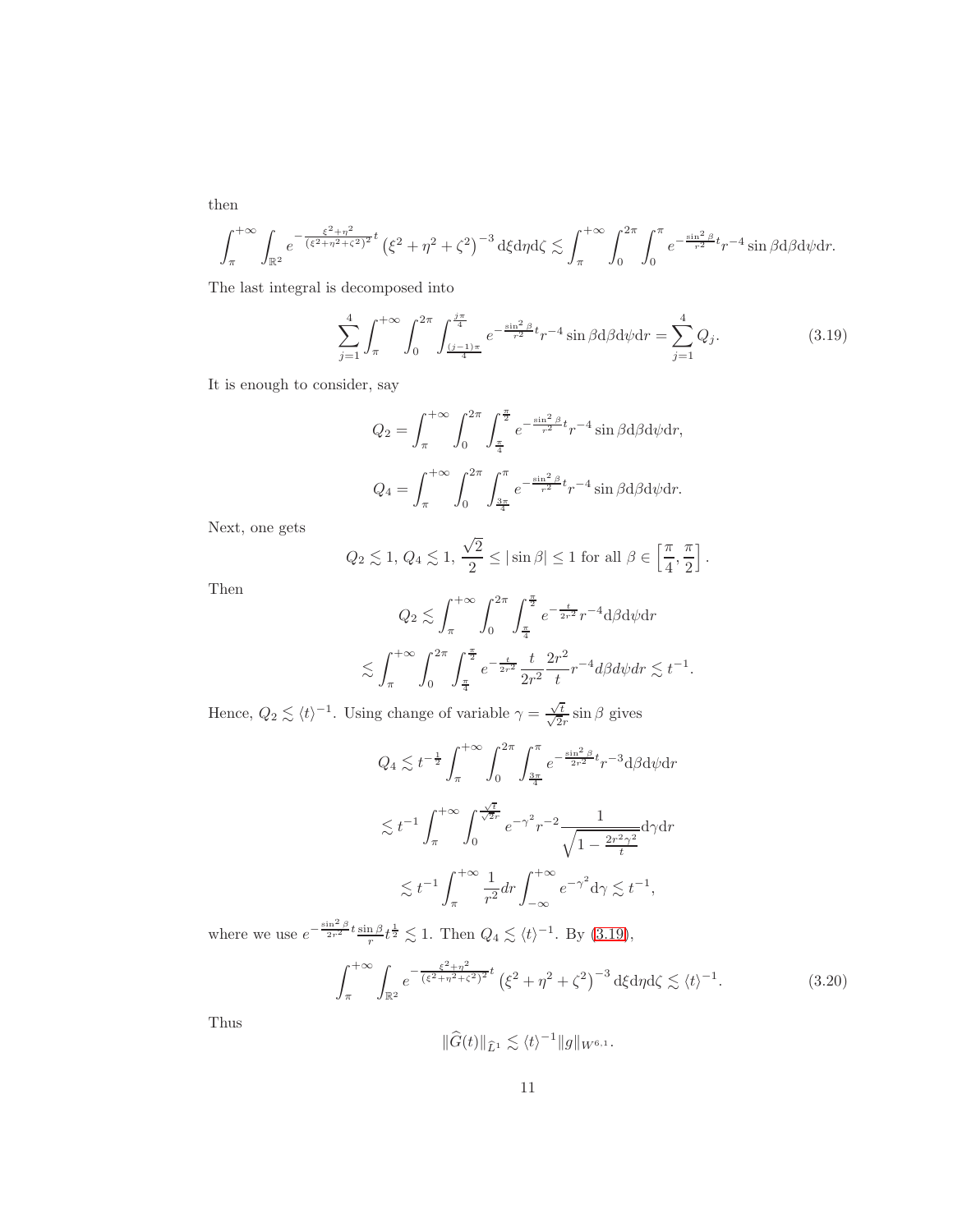Moreover,

$$
\|\widehat{\nabla_{h}G}(t)\|_{\widehat{L}^{1}} \lesssim \sum_{k=1}^{+\infty} \int_{\mathbb{R}^{2}} \left(\xi^{2} + \eta^{2}\right)^{\frac{1}{2}} e^{-\frac{\xi^{2} + \eta^{2}}{(\xi^{2} + \eta^{2} + \pi^{2}k^{2})^{2}t}} |\widehat{g}(\xi,\eta,k)| d\xi d\eta
$$
  

$$
\lesssim t^{-\frac{1}{2}} \sum_{k=1}^{+\infty} \int_{\mathbb{R}^{2}} t^{\frac{1}{2}} \frac{\left(\xi^{2} + \eta^{2}\right)^{\frac{1}{2}}}{\xi^{2} + \eta^{2} + \pi^{2}k^{2}} e^{-\frac{\xi^{2} + \eta^{2}}{(\xi^{2} + \eta^{2} + \pi^{2}k^{2})^{2}t}} \left(\xi^{2} + \eta^{2} + \pi^{2}k^{2}\right) |\widehat{g}(\xi,\eta,k)| d\xi d\eta
$$
  

$$
\lesssim \|(\xi^{2} + \eta^{2} + \pi^{2}k^{2})^{4} \widehat{g}(\xi,\eta,k)\|_{\widehat{L}^{\infty}} \int_{\pi}^{+\infty} \int_{\mathbb{R}^{2}} e^{-\frac{\xi^{2} + \eta^{2}}{(\xi^{2} + \eta^{2} + \xi^{2})^{2}t}} \left(\xi^{2} + \eta^{2} + \zeta^{2}\right)^{-3} d\xi d\eta d\zeta
$$
  

$$
\lesssim t^{-\frac{1}{2}} \|g\|_{W^{8,1}} \int_{\pi}^{+\infty} \int_{\mathbb{R}^{2}} e^{-\frac{\xi^{2} + \eta^{2}}{(\xi^{2} + \eta^{2} + \zeta^{2})^{2}t}} \left(\xi^{2} + \eta^{2} + \zeta^{2}\right)^{-3} d\xi d\eta d\zeta.
$$

Using the fact that  $\|\widehat{\nabla_hG}(t)\|_{\widehat{L}^1}\lesssim \|g\|_{W^{5,1}},$  we deduce from [\(3.20\)](#page-10-1) that

$$
\|\widehat{\nabla_h G}(t)\|_{\widehat{L}^1} \lesssim \langle t \rangle^{-\frac{3}{2}} \|g\|_{W^{8,1}}.
$$

Note that

$$
\|\widehat{G}(t)\|_{\widehat{L}^2}^2 \lesssim \sum_{k=1}^{+\infty} \int_{\mathbb{R}^2} e^{-\frac{2(\xi^2 + \eta^2)}{(\xi^2 + \eta^2 + \pi^2 k^2)^2} t} |\widehat{g}(\xi, \eta, k)|^2 d\xi d\eta
$$
  

$$
\lesssim \|(\xi^2 + \eta^2 + \pi^2 k^2)^3 \widehat{g}^2(\xi, \eta, k)\|_{\widehat{L}^{\infty}} \int_{\pi}^{+\infty} \int_{\mathbb{R}^2} e^{-\frac{2(\xi^2 + \eta^2)}{(\xi^2 + \eta^2 + \zeta^2)^2} t} (\xi^2 + \eta^2 + \zeta^2)^{-3} d\xi d\eta d\zeta
$$
  

$$
\lesssim \|g\|_{W^{3,1}}^2 \int_{\pi}^{+\infty} \int_{\mathbb{R}^2} e^{-\frac{2(\xi^2 + \eta^2)}{(\xi^2 + \eta^2 + \zeta^2)^2} t} (\xi^2 + \eta^2 + \zeta^2)^{-3} d\xi d\eta d\zeta.
$$

Hence

<span id="page-11-2"></span>
$$
\|\widehat{G}(t)\|_{\widehat{L}^2} \lesssim \langle t \rangle^{-\frac{1}{2}} \|g\|_{W^{3,1}}.
$$

Other estimate in  $(3.18)$  can be obtained in the similar way.

Based on Lemma [3.2,](#page-9-1) we now proceed to give decay estimates of  $\mathcal{L}_1(t)$ ,  $\mathcal{L}_2(t)$ .

**Lemma 3.3** Let  $f \in \mathfrak{D}^{8,1}$ . Then

<span id="page-11-0"></span>
$$
\|\mathcal{F}(\mathcal{L}_1(t)f)\|_{\widehat{L}^1} + \|\mathcal{F}(\mathcal{L}_2(t)f)\|_{\widehat{L}^1} \lesssim \langle t \rangle^{-1} \|f\|_{W^{6,1}},
$$
\n(3.21)

$$
\|\mathcal{F}\left(\partial_3 \mathcal{L}_1(t)f\right)\|_{\widehat{L}^1} + \|\mathcal{F}\left(\partial_3 \mathcal{L}_2(t)f\right)\|_{\widehat{L}^1} \lesssim \langle t \rangle^{-1} \|f\|_{W^{7,1}},\tag{3.22}
$$

$$
\|\mathcal{F}(\partial_t \mathcal{L}_1(t)f)\|_{\widehat{L}^1} + \|\mathcal{F}(\partial_t \mathcal{L}_2(t)f)\|_{\widehat{L}^1} \lesssim \langle t \rangle^{-2} \|f\|_{W^{6,1}},
$$
\n(3.23)

$$
\|\mathcal{F}\left(\nabla_h \mathcal{L}_1(t)f\right)\|_{\widehat{L}^1} + \|\mathcal{F}\left(\nabla_h \mathcal{L}_2(t)f\right)\|_{\widehat{L}^1} \lesssim \langle t \rangle^{-\frac{3}{2}} \|f\|_{W^{8,1}},\tag{3.24}
$$

$$
\|\mathcal{F}(\mathcal{L}_1(t)f)\|_{\widehat{L}^2} + \|\mathcal{F}(\mathcal{L}_2(t)f)\|_{\widehat{L}^2} \lesssim \langle t \rangle^{-\frac{1}{2}} \|f\|_{W^{3,1}},
$$
\n(3.25)

$$
\|\mathcal{F}\left(\partial_t \mathcal{L}_1(t)f\right)\|_{\widehat{L}^2} + \|\mathcal{F}\left(\partial_t \mathcal{L}_2(t)f\right)\|_{\widehat{L}^2} \lesssim \langle t \rangle^{-\frac{3}{2}} \|f\|_{W^{4,1}},\tag{3.26}
$$

$$
\|\mathcal{F}\left(\nabla_h \mathcal{L}_1(t)f\right)\|_{\widehat{L}^2} + \|\mathcal{F}\left(\nabla_h \mathcal{L}_2(t)f\right)\|_{\widehat{L}^2} \lesssim \langle t \rangle^{-1} \|f\|_{W^{5,1}},\tag{3.27}
$$

<span id="page-11-1"></span>
$$
\left\|\mathcal{F}\left(\nabla_h^2 \mathcal{L}_1(t)f\right)\right\|_{\hat{L}^2} + \left\|\mathcal{F}\left(\nabla_h^2 \mathcal{L}_2(t)f\right)\right\|_{\hat{L}^2} \lesssim \langle t \rangle^{-\frac{3}{2}} \|f\|_{W^{7,1}}.
$$
\n(3.28)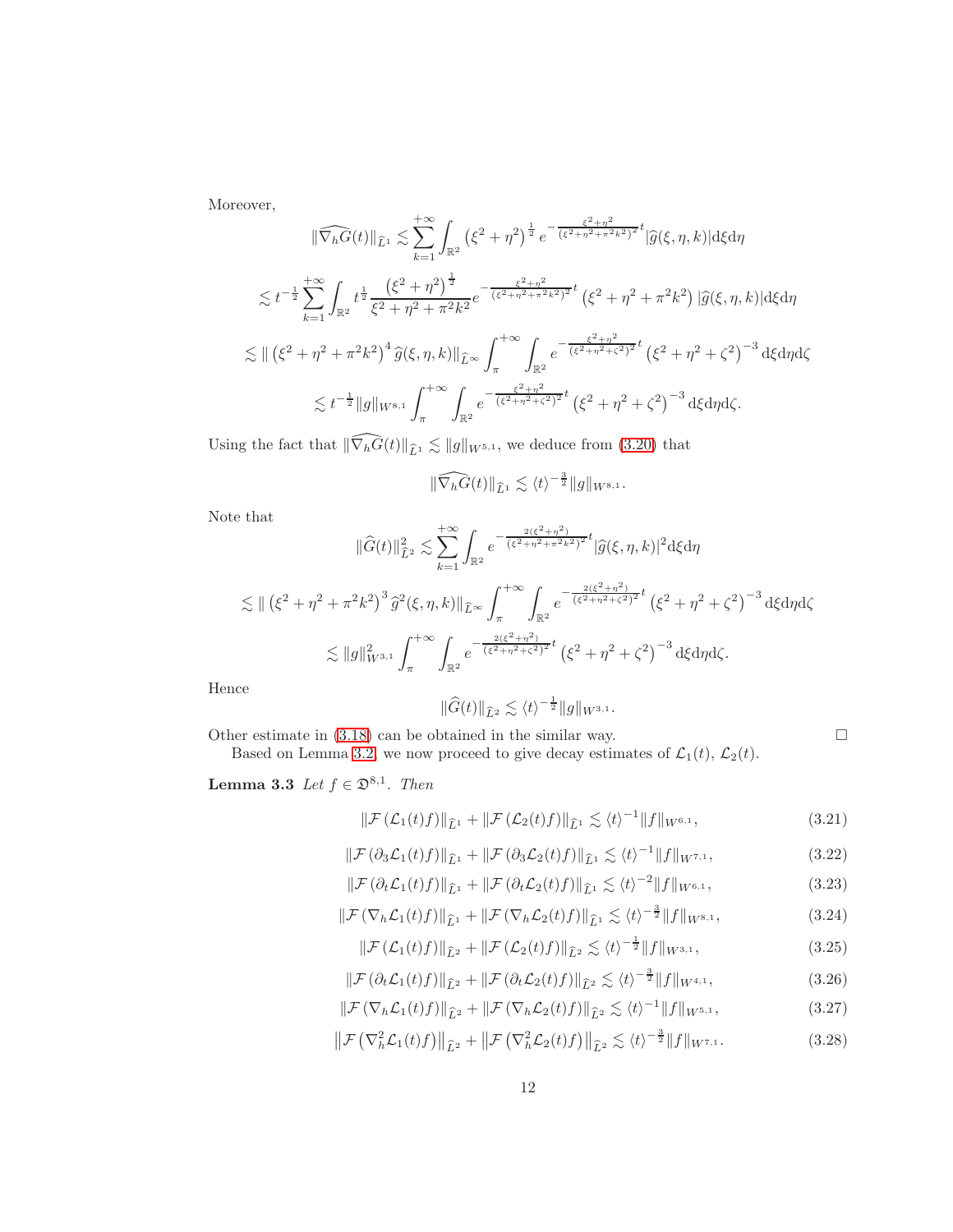Proof. Performing the Fourier transform to [\(3.6\)](#page-7-4) and [\(3.7\)](#page-7-5),

$$
\widehat{\mathcal{L}_1(t)} = \frac{1}{2} \left( e^{-\frac{1}{2} \left(\xi^2 + \eta^2 + \pi^2 k^2 + \sigma\right)t} + e^{-\frac{1}{2} \left(\xi^2 + \eta^2 + \pi^2 k^2 - \sigma\right)t} \right),\tag{3.29}
$$

$$
\widehat{\mathcal{L}_2(t)} = \frac{1}{2} \left( e^{-\frac{1}{2} \left(\xi^2 + \eta^2 + \pi^2 k^2 - \sigma\right)t} - e^{-\frac{1}{2} \left(\xi^2 + \eta^2 + \pi^2 k^2 + \sigma\right)t} \right),\tag{3.30}
$$

where

$$
\sigma = \sqrt{(\xi^2 + \eta^2 + \pi^2 k^2)^2 - \frac{4(\xi^2 + \eta^2)}{\xi^2 + \eta^2 + \pi^2 k^2}}.
$$

Let

$$
\lambda_{+} = \frac{-(\xi^2 + \eta^2 + \pi^2 k^2) + \sigma}{2}, \lambda_{-} = \frac{-(\xi^2 + \eta^2 + \pi^2 k^2) - \sigma}{2}.
$$

We calculate that

$$
\widehat{\mathcal{L}_1(t)} = \frac{1}{2} \left( e^{\lambda_+ t} + e^{\lambda_- t} \right), \quad \widehat{\mathcal{L}_2(t)} = \frac{1}{\lambda_+ - \lambda_-} \left( e^{\lambda_+ t} - e^{\lambda_- t} \right),
$$

$$
\widehat{\partial_t \mathcal{L}_1(t)} = \frac{1}{2} \left( \lambda_+ e^{\lambda_+ t} + \lambda_- e^{\lambda_- t} \right), \quad \widehat{\partial_t \mathcal{L}_2(t)} = \frac{1}{\lambda_+ - \lambda_-} \left( \lambda_+ e^{\lambda_+ t} - \lambda_- e^{\lambda_- t} \right),
$$

where  $\lambda_+ - \lambda_- = \sigma$ .

Since  $k \ge 1$ , there exists  $\lambda_0 > 0$  such that  $\lambda_+ - \lambda_- \ge \lambda_0 > 0$ . A straightforward calculation shows that<br>  $\lambda_{+} = -\frac{1}{2} (\xi^2 + n^2 + \pi^2 k^2 - \sigma)$ 

$$
\lambda_{+} = -\frac{1}{2} \left( \xi^{2} + \eta^{2} + \pi^{2} k^{2} - \sigma \right)
$$
  
= 
$$
-\frac{1}{2} \left( \xi^{2} + \eta^{2} + \pi^{2} k^{2} - \sqrt{(\xi^{2} + \eta^{2} + \pi^{2} k^{2})^{2} - \frac{4(\xi^{2} + \eta^{2})}{\xi^{2} + \eta^{2} + \pi^{2} k^{2}}} \right)
$$
  
= 
$$
-\frac{2(\xi^{2} + \eta^{2})}{(\xi^{2} + \eta^{2} + \pi^{2} k^{2})^{2}} \frac{1}{1 + \sqrt{1 - \frac{4(\xi^{2} + \eta^{2})}{(\xi^{2} + \eta^{2} + \pi^{2} k^{2})^{3}}}}.
$$

Hence

$$
-\frac{2(\xi^2 + \eta^2)}{(\xi^2 + \eta^2 + \pi^2 k^2)^2} \le \lambda_+ \le -\frac{\xi^2 + \eta^2}{(\xi^2 + \eta^2 + \pi^2 k^2)^2},
$$

$$
-(\xi^2 + \eta^2 + \pi^2 k^2) \le \lambda_- \le -\frac{1}{2}(\xi^2 + \eta^2 + \pi^2 k^2).
$$

Moreover,

$$
\lambda_0 \le \lambda_+ - \lambda_- < \xi^2 + \eta^2 + \pi^2 k^2.
$$

For  $k \geq 1$ ,

$$
0 < \widehat{\mathcal{L}_1(t)} \lesssim e^{-\frac{\xi^2 + \eta^2}{(\xi^2 + \eta^2 + \pi^2 k^2)^2} t},
$$
\n
$$
0 \leq \widehat{\mathcal{L}_2(t)} \lesssim \frac{1}{\lambda_0} e^{-\frac{\xi^2 + \eta^2}{(\xi^2 + \eta^2 + \pi^2 k^2)^2} t} + \frac{1}{\lambda_0} e^{-\frac{(\xi^2 + \eta^2 + \pi^2 k^2)}{2} t} \lesssim e^{-\frac{\xi^2 + \eta^2}{(\xi^2 + \eta^2 + \pi^2 k^2)^2} t},
$$
\n
$$
\left| \widehat{\partial_t \mathcal{L}_1(t)} \right| \lesssim \frac{\xi^2 + \eta^2}{(\xi^2 + \eta^2 + \pi^2 k^2)^2} e^{-\frac{\xi^2 + \eta^2}{(\xi^2 + \eta^2 + \pi^2 k^2)^2} t} + (\xi^2 + \eta^2 + \pi^2 k^2) e^{-\frac{\xi^2 + \eta^2 + \pi^2 k^2}{2} t},
$$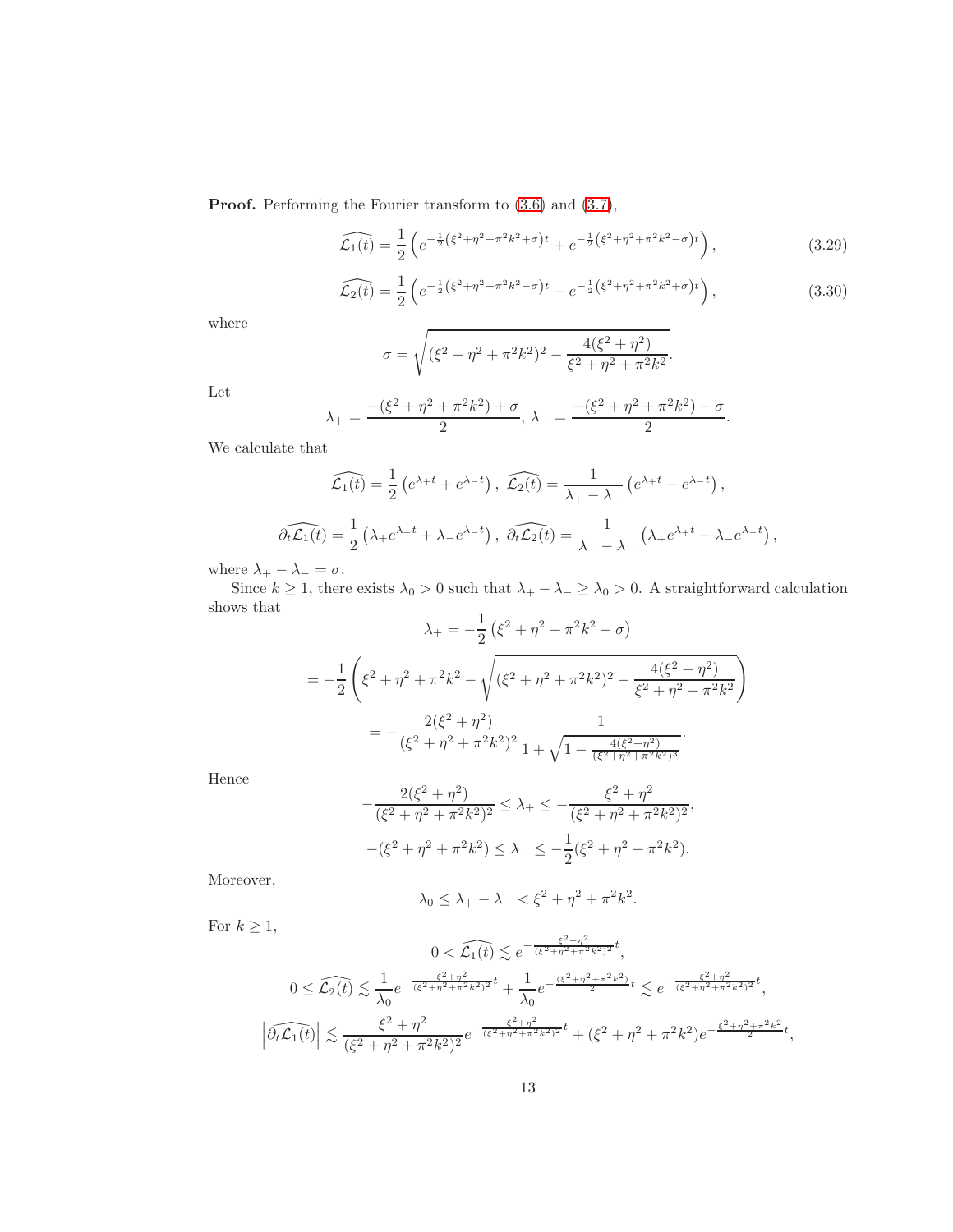$$
\left| \widehat{\partial_t \mathcal{L}_2(t)} \right| \lesssim \frac{\xi^2 + \eta^2}{(\xi^2 + \eta^2 + \pi^2 k^2)^2} e^{-\frac{\xi^2 + \eta^2}{(\xi^2 + \eta^2 + \pi^2 k^2)^2} t} + (\xi^2 + \eta^2 + \pi^2 k^2) e^{-\frac{\xi^2 + \eta^2 + \pi^2 k^2}{2} t}.
$$

Note that

$$
\mathcal{F}(\mathcal{L}_1(t)f)(\xi,\eta,k) = \widehat{\mathcal{L}_1(t)}\widehat{f}(\xi,\eta,k)
$$
  
= 
$$
\frac{1}{2} \left( e^{-\frac{1}{2}(\xi^2 + \eta^2 + \pi^2 k^2 + \sigma)t} + e^{-\frac{1}{2}(\xi^2 + \eta^2 + \pi^2 k^2 - \sigma)t} \right) \widehat{f}(\xi,\eta,k).
$$

By using the fact that  $0 < \widehat{\mathcal{L}_1(t)} \lesssim e^{-\frac{\xi^2 + \eta^2}{(\xi^2 + \eta^2 + \pi^2 k^2)^2}t}$  and applying Lemma [3.2,](#page-9-1)

$$
\|\mathcal{F}(\mathcal{L}_1(t)f)\|_{\widehat{L}^1} \lesssim \sum_{k=1}^{\infty} \int_{\mathbb{R}^2} e^{-\frac{\xi^2 + \eta^2}{(\xi^2 + \eta^2 + \pi^2 k^2)^2}t} |\widehat{f}(\xi, \eta, k)| \mathrm{d}\xi \mathrm{d}\eta \lesssim \langle t \rangle^{-1} \|f\|_{W^{6, 1}}.
$$

Moreover, we use Lemma [3.2](#page-9-1) to deduce that

$$
\|\mathcal{F}(\nabla_{h}\mathcal{L}_{1}(t)f)\|_{\widehat{L}^{1}} \lesssim \sum_{k=1}^{+\infty} \int_{\mathbb{R}^{2}} e^{-\frac{\xi^{2}+\eta^{2}}{(\xi^{2}+\eta^{2}+\pi^{2}k^{2})^{2}t}} \left(\xi^{2}+\eta^{2}\right)^{\frac{1}{2}} |\widehat{f}(\xi,\eta,k)| d\xi d\eta
$$
  

$$
\lesssim t^{-\frac{1}{2}} \sum_{k=1}^{+\infty} \int_{\mathbb{R}^{2}} e^{-\frac{\xi^{2}+\eta^{2}}{(\xi^{2}+\eta^{2}+\pi^{2}k^{2})^{2}t}} \frac{t^{\frac{1}{2}}\left(\xi^{2}+\eta^{2}\right)^{\frac{1}{2}}}{\xi^{2}+\eta^{2}+\pi^{2}k^{2}} \left(\xi^{2}+\eta^{2}+\pi^{2}k^{2}\right) |\widehat{f}(\xi,\eta,k)| d\xi d\eta
$$
  

$$
\lesssim t^{-\frac{1}{2}} \sum_{k=1}^{+\infty} \int_{\mathbb{R}^{2}} e^{-\frac{\xi^{2}+\eta^{2}}{2(\xi^{2}+\eta^{2}+\pi^{2}k^{2})^{2}t}} \left(\xi^{2}+\eta^{2}+\pi^{2}k^{2}\right) |\widehat{f}(\xi,\eta,k)| d\xi d\eta \lesssim \langle t \rangle^{-\frac{3}{2}} \|f\|_{W^{8,1}}.
$$

From [\(2.14\)](#page-5-1) and  $k \geq 1$ , one infers that

$$
\|\mathcal{F}(\partial_t \mathcal{L}_1(t)f)\|_{\hat{L}^1} \lesssim \sum_{k=1}^{\infty} \int_{\mathbb{R}^2} \frac{\xi^2 + \eta^2}{(\xi^2 + \eta^2 + \pi^2 k^2)^2} e^{-\frac{\xi^2 + \eta^2}{\xi^2 + \eta^2 + \pi^2 k^2)^2} t} |\hat{f}(\xi, \eta, k)| d\xi d\eta
$$
  
+ 
$$
\sum_{k=1}^{\infty} \int_{\mathbb{R}^2} (\xi^2 + \eta^2 + \pi^2 k^2) e^{-\frac{\xi^2 + \eta^2 + \pi^2 k^2}{2} t} |\hat{f}(\xi, \eta, k)| d\xi d\eta
$$
  

$$
\lesssim \langle t \rangle^{-2} \|f\|_{W^{6,1}} + e^{-t} \|(\xi^2 + \eta^2 + \pi^2 k^2) \hat{f}\|_{\hat{L}^1} \lesssim \langle t \rangle^{-2} \|f\|_{W^{6,1}}.
$$

Other estimates in  $(3.21)$ – $(3.28)$  can be obtained in a similar way.

Remark 3.3 From Lemma [3.3,](#page-11-2) we observe that one derivative in the horizontal direction improves  $\frac{1}{2}$ -order of decay rate.

## 3.2 Integral form of solutions

Now we transform [\(1.8\)](#page-2-1) into

<span id="page-13-0"></span>
$$
\begin{cases} \partial_t \omega - \Delta \omega = \mathbf{f}_1, \\ \partial_{tt} \theta - \Delta \partial_t \theta - \partial_1 (-\Delta)^{-1} \partial_1 \theta - \partial_2 (-\Delta)^{-1} \partial_2 \theta = f_2, \end{cases}
$$
(3.31)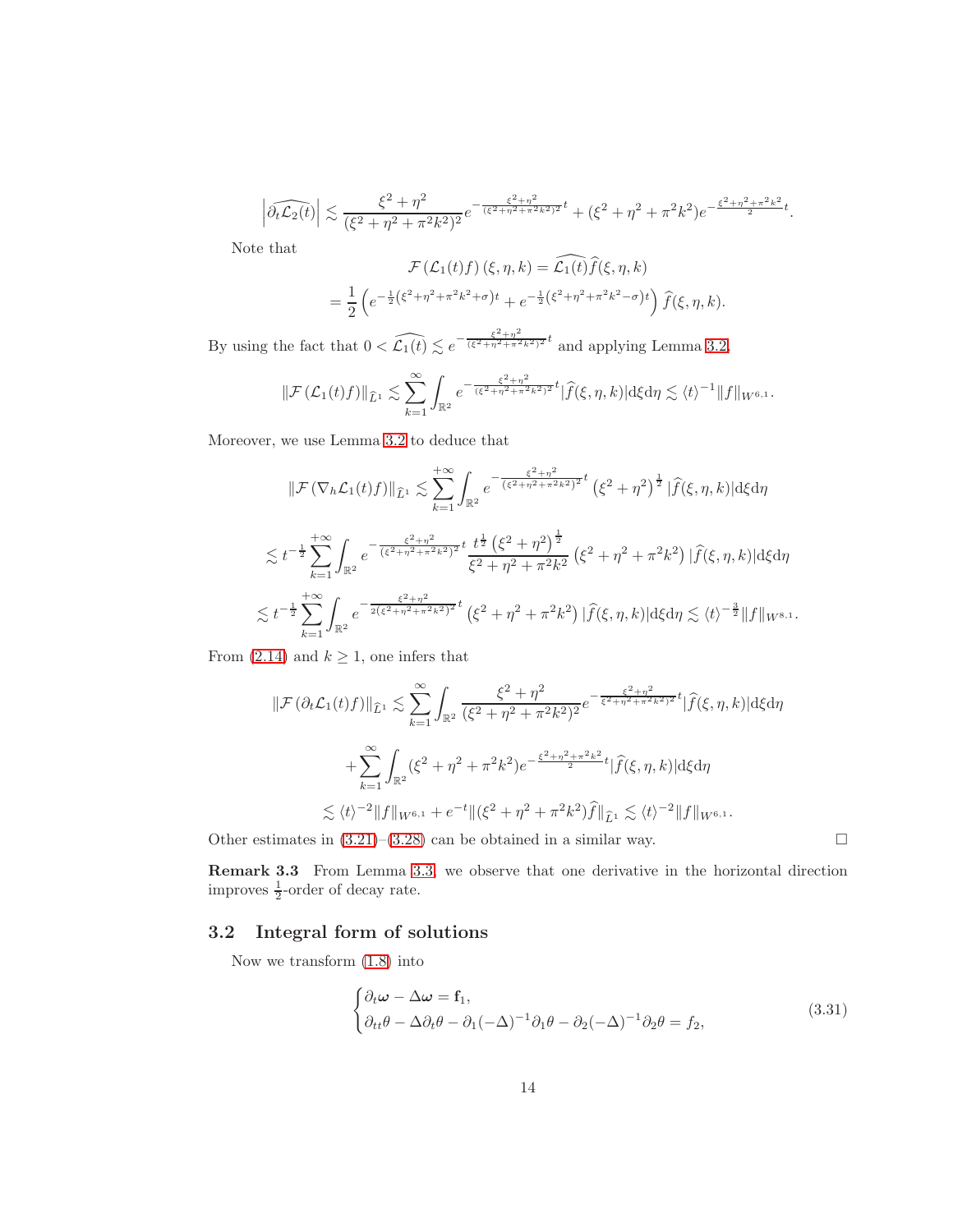with

$$
\mathbf{f}_1 = -\mathbf{u} \cdot \nabla \boldsymbol{\omega} + \boldsymbol{\omega} \cdot \nabla \mathbf{u} + (\partial_2 \theta, -\partial_1 \theta, 0), \qquad (3.32)
$$

$$
f_2 = -\partial_t \mathbf{u} \cdot \nabla \theta - \mathbf{u} \cdot \nabla \partial_t \theta + \Delta(\mathbf{u} \cdot \nabla \theta) + \partial_1(-\Delta)^{-1} (\mathbf{u} \cdot \nabla \omega_2)
$$

<span id="page-14-0"></span>
$$
- \partial_2(-\Delta)^{-1} (\mathbf{u} \cdot \nabla \omega_1) + \partial_1(-\Delta)^{-1} (\boldsymbol{\omega} \cdot \nabla u_2) - \partial_2(-\Delta)^{-1} (\boldsymbol{\omega} \cdot \nabla u_1).
$$
 (3.33)

From [\(2.6\)](#page-4-2) and  $f_1 = (f_{11}, f_{12}, f_{13})$ , we check that

$$
f_{11} \in \mathfrak{D}^{m-1}, f_{12} \in \mathfrak{D}^{m-1}, f_{13} \in \mathfrak{N}^{m-1}, f_2 \in \mathfrak{D}^{m-2}.
$$

Thus, by Duhamel's principle and Lemma [3.1,](#page-7-6)

<span id="page-14-1"></span>
$$
\omega(t, x, y, z) = e^{t\Delta}\omega_0(x, y, z) + \int_0^t e^{(t-\tau)\Delta} \mathbf{f}_1(\tau, x, y, z) d\tau,
$$
\n(3.34)  
\n
$$
\theta(t, x, y, z) = \mathcal{L}_1(t)\theta_0(x, y, z) + \mathcal{L}_2(t) \left(\frac{1}{2}(-\Delta)\theta_0(x, y, z) + \theta_1(x, y, z)\right)
$$

$$
= \mathcal{L}_1(t)\theta_0(x,y,z) + \mathcal{L}_2(t)\left(\frac{1}{2}(-\Delta)\theta_0(x,y,z) + \theta_1(x,y,z)\right)
$$

$$
+ \int_0^t \mathcal{L}_2(t-\tau)f_2(\tau,x,y,z)d\tau,
$$
(3.35)

where

<span id="page-14-5"></span><span id="page-14-2"></span>
$$
\boldsymbol{\omega}_0 = (\omega_{10}, \omega_{20}, \omega_{30}), \qquad (3.36)
$$

$$
\theta_1(x, y, z) = \partial_t \theta(0, x, y, z) = -\mathbf{u}_0 \cdot \nabla \theta_0 + u_{30},
$$
  
\n
$$
\mathbf{u}_0 = \mathbf{u}(0, x, y, z) = (u_{10}, u_{20}, u_{30})
$$
\n(3.37)

<span id="page-14-4"></span>
$$
= (\partial_2(-\Delta)^{-1}\omega_{30} - \partial_3(-\Delta)^{-1}\omega_{20}, \partial_3(-\Delta)^{-1}\omega_{10} - \partial_1(-\Delta)^{-1}\omega_{30}, \partial_1(-\Delta)^{-1}\omega_{20} - \partial_2(-\Delta)^{-1}\omega_{10}).
$$
\n(3.38)

With the help of the integral form of  $(\omega, \theta)$  [\(3.34\)](#page-14-1)–[\(3.35\)](#page-14-2), we focus on energy estimates and decay estimates of solutions to  $(1.8)$ – $(1.9)$  in the following subsection.

# 3.3 Energy estimates and decay estimates of nonlinear equations

For  $m \in \mathbb{N}$ , we define

<span id="page-14-3"></span>
$$
\mathcal{E}_{1}(t) = \sup_{0 \leq \tau \leq t} \{ ||\theta(\tau)||_{H^{m+1}} + ||\omega(\tau)||_{H^{m}} + ||\Lambda^{-1}\omega_{3}(\tau)||_{L^{2}} \},
$$
\n
$$
\mathcal{E}_{2}(t) = \sup_{0 \leq \tau \leq t} \{ \langle \tau \rangle^{\frac{3}{2}} (||\nabla_{h}\theta(\tau)||_{L^{\infty}} + ||\mathbf{u}(\tau)||_{W^{1,\infty}} + ||\omega_{h}(\tau)||_{L^{\infty}}) \n+ \langle \tau \rangle^{2} ||\omega_{3}(\tau)||_{L^{\infty}} + \langle \tau \rangle (||\theta(\tau)||_{L^{\infty}} + ||\partial_{3}\theta(\tau)||_{L^{\infty}}) \},
$$
\n
$$
\mathcal{E}_{3}(t) = \sup_{0 \leq \tau \leq t} \{ \langle \tau \rangle^{\frac{1}{2}} ||\theta(\tau)||_{H^{5}} + \langle \tau \rangle (||\nabla_{h}\theta(\tau)||_{H^{3}} + ||\omega_{h}(\tau)||_{H^{3}}) + \langle \tau \rangle^{\frac{3}{4}} ||u_{h}(\tau)||_{H^{4}} \n+ \langle \tau \rangle^{\frac{3}{2}} (||\nabla_{h}^{2}\theta(\tau)||_{H^{1}} + ||\nabla_{h}\omega_{h}(\tau)||_{H^{1}} + ||u_{3}(\tau)||_{H^{3}}) + \langle \tau \rangle^{\frac{5}{4}} ||\omega_{3}(\tau)||_{H^{3}} \},
$$
\n
$$
\mathcal{E}_{4}(t) = \sup_{0 \leq \tau \leq t} \{ \langle \tau \rangle^{\frac{3}{2}} (||\partial_{\tau}\theta(\tau)||_{H^{1}} + ||\partial_{\tau}\omega(\tau)||_{L^{2}} + ||\partial_{\tau}\mathbf{u}(\tau)||_{H^{1}}) \},
$$
\n
$$
\mathcal{E}_{0} = ||\theta_{0}||_{W^{10,1}} + ||\theta_{0}||_{H^{m+1}} + ||\omega_{0}||_{W^{7,1}} + ||\omega_{0}||_{H^{m}} + ||\Lambda^{-1}\omega_{30}||_{L^{1}} + ||\Lambda^{-1}\omega_{30}||_{L^{2}},
$$
\n
$$
\mathcal{E}(t) = \mathcal{E}_{1}(t) + \mathcal{E}_{2}(t) + \mathcal{E}_{3}(t) +
$$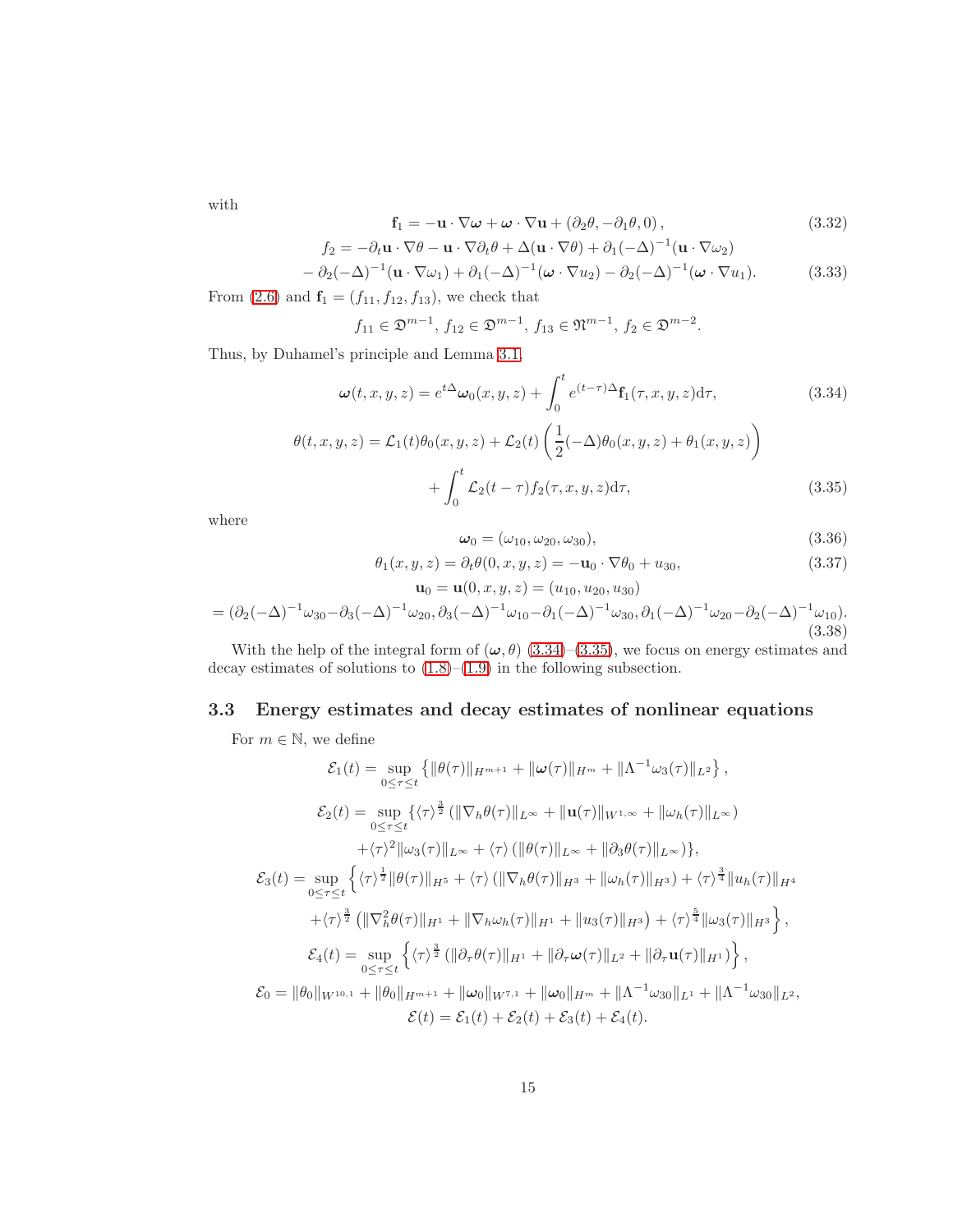Lemma 3.4 Let  $m \geq 2$ . Then

$$
\mathcal{E}_1(t) \lesssim \mathcal{E}_0 + \mathcal{E}^{\frac{3}{2}}(t) + \mathcal{E}^2(t). \tag{3.39}
$$

**Proof.** Testing  $(1.8)$ <sub>1</sub> by  $\omega$  and testing  $(1.8)$ <sub>2</sub> by  $-\Delta\theta$  give

<span id="page-15-3"></span>
$$
\frac{1}{2}\frac{\mathrm{d}}{\mathrm{d}t}\left(\|\boldsymbol{\omega}\|_{L^2}^2 + \|\nabla\theta\|_{L^2}^2\right) + \|\nabla\boldsymbol{\omega}\|_{L^2}^2 \lesssim \|\nabla\mathbf{u}\|_{L^\infty} (\|\nabla\theta\|_{L^2}^2 + \|\boldsymbol{\omega}\|_{L^2}^2),\tag{3.40}
$$

where we use the fact that

$$
\langle \partial_2 \theta, \omega_1 \rangle + \langle -\partial_1 \theta, \omega_2 \rangle + \langle -u_3, -\Delta \theta \rangle
$$
  
=  $\langle \partial_2 \theta, \omega_1 \rangle + \langle -\partial_1 \theta, \omega_2 \rangle + \langle -\partial_1 (-\Delta)^{-1} \omega_2 + \partial_2 (-\Delta)^{-1} \omega_1, -\Delta \theta \rangle = 0.$ 

Similarly,

$$
\langle \partial_t \partial^m \omega, \partial^m \omega \rangle + \langle \partial^m (\mathbf{u} \cdot \nabla \omega), \partial^m \omega \rangle - \langle \partial^m (\omega \cdot \nabla \mathbf{u}), \partial^m \omega \rangle - \langle \Delta \partial^m \omega, \partial^m \omega \rangle
$$
  
= 
$$
\langle \partial^m \partial_2 \theta, \partial^m \omega_1 \rangle + \langle -\partial^m \partial_1 \theta, \partial^m \omega_2 \rangle
$$
 (3.41)

and

<span id="page-15-1"></span><span id="page-15-0"></span>
$$
\langle \partial_t \partial^m \nabla \theta, \partial^m \nabla \theta \rangle + \langle \partial^m \nabla (\mathbf{u} \cdot \nabla \theta), \partial^m \nabla \theta \rangle = \langle -\partial^m \nabla u_3, \partial^m \nabla \theta \rangle. \tag{3.42}
$$

Summing up [\(3.41\)](#page-15-0) and [\(3.42\)](#page-15-1) yields

 $B_4$ 

$$
\frac{1}{2}\frac{\mathrm{d}}{\mathrm{d}t}\left(\|\omega\|_{\dot{H}^m}^2 + \|\theta\|_{\dot{H}^{m+1}}^2\right) + \|\omega\|_{\dot{H}^{m+1}}^2 = B_1 + B_2 + B_3 + B_4
$$

with

$$
B_1 = -\langle \partial^m (\mathbf{u} \cdot \nabla \omega), \partial^m \omega \rangle,
$$
  
\n
$$
B_2 = \langle \partial^m (\omega \cdot \nabla \mathbf{u}), \partial^m \omega \rangle,
$$
  
\n
$$
B_3 = -\langle \partial^m \nabla (\mathbf{u} \cdot \nabla \theta), \partial^m \nabla \theta \rangle,
$$
  
\n
$$
= \langle \partial^m \partial_2 \theta, \partial^m \omega_1 \rangle + \langle -\partial^m \partial_1 \theta, \partial^m \omega_2 \rangle + \langle -\partial^m \nabla u_3, \partial^m \nabla \theta \rangle.
$$

By the commutator estimate [\(2.17\)](#page-5-2) in Lemma [2.1,](#page-5-3)

<span id="page-15-2"></span>
$$
|B_1| \lesssim |\langle \partial^m (\mathbf{u} \cdot \nabla \omega) - \mathbf{u} \cdot \nabla \partial^m \omega, \partial^m \omega \rangle|
$$
  
\n
$$
\lesssim ||\langle \partial^m \text{ div } (\mathbf{u} \otimes \omega) - \mathbf{u} \cdot \nabla \partial^m \omega ||_{L^2} ||\partial^m \omega ||_{L^2}
$$
  
\n
$$
\lesssim ||\nabla \mathbf{u}||_{L^{\infty}} ||\omega||_{H^m}^2 + ||\omega||_{L^{\infty}} ||\mathbf{u}||_{H^{m+1}} ||\omega||_{H^m},
$$
\n(3.43)

where we use the fact that

$$
\langle \mathbf{u}\cdot\nabla\partial^m\boldsymbol{\omega},\partial^m\boldsymbol{\omega}\rangle=0.
$$

From [\(2.16\)](#page-5-4) in Lemma [2.1,](#page-5-3) one gets

$$
|B_2| \lesssim \|\nabla \mathbf{u}\|_{L^\infty} \|\boldsymbol{\omega}\|_{H^m}^2 + \|\boldsymbol{\omega}\|_{L^\infty} \|\nabla \mathbf{u}\|_{H^m} \|\boldsymbol{\omega}\|_{H^m}.
$$
 (3.44)

For  $B_3$ , we use similar argument to obtain

$$
|B_3| \lesssim |\langle \partial^m \nabla (\mathbf{u} \cdot \nabla \theta) - \mathbf{u} \cdot \nabla \partial^m \nabla \theta, \partial^m \nabla \theta \rangle|
$$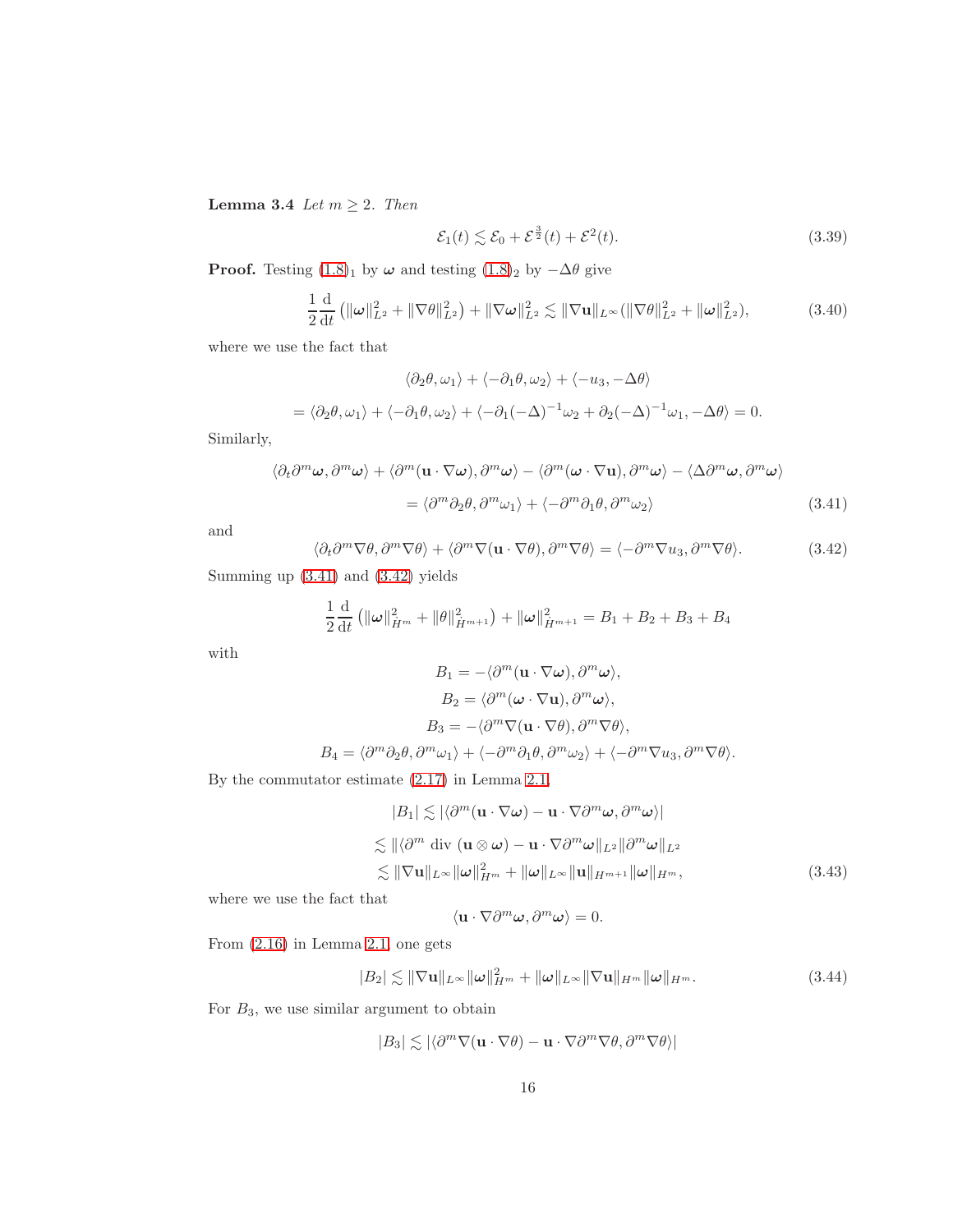$$
\lesssim \|\nabla\theta\|_{L^{\infty}} \|\nabla\mathbf{u}\|_{H^m} \|\theta\|_{H^{m+1}} + \|\nabla\mathbf{u}\|_{L^{\infty}} \|\theta\|_{H^{m+1}}^2,
$$
\n(3.45)

where we use

$$
\langle \mathbf{u}\cdot\nabla \partial^m\nabla \theta, \partial^m\nabla \theta\rangle = 0.
$$

Using the fact  $u_3 = \partial_1(-\Delta)^{-1}\omega_2 - \partial_2(-\Delta)^{-1}\omega_1$  and then integrating by parts, we obtain

<span id="page-16-0"></span>
$$
B_4 = -\langle \partial^m \nabla \partial_1 (-\Delta)^{-1} \omega_2, \partial^m \nabla \theta \rangle + \langle \partial^m \nabla \partial_2 (-\Delta)^{-1} \omega_1, \partial^m \nabla \theta \rangle + \langle \partial^m \partial_2 \theta, \partial^m \omega_1 \rangle + \langle -\partial^m \partial_1 \theta, \partial^m \omega_2 \rangle = 0.
$$
 (3.46)

Summing up [\(3.43\)](#page-15-2)–[\(3.46\)](#page-16-0), then we apply Young's inequality and Lemma [2.6](#page-6-7) to obtain

$$
\frac{1}{2}\frac{d}{dt}\left(\|\theta\|_{\dot{H}^{m+1}}^2 + \|\omega\|_{\dot{H}^m}^2\right) + \|\omega\|_{\dot{H}^{m+1}}^2 \leq C\|\omega\|_{L^\infty} \|\mathbf{u}\|_{H^{m+1}} \|\omega\|_{H^m}
$$
  
+ $C\left(\|\nabla\mathbf{u}\|_{L^\infty} + \|\omega\|_{L^\infty}\right) \left(\|\omega\|_{H^m}^2 + \|\theta\|_{H^m}^2\right) + C\|\nabla\theta\|_{L^\infty} \|\nabla\mathbf{u}\|_{H^m} \|\theta\|_{H^{m+1}}\leq C\left(\|\nabla\mathbf{u}\|_{L^\infty} + \|\omega\|_{L^\infty}\right) \left(\|\Lambda^{-1}\omega_3\|_{L^2}^2 + \|\omega\|_{H^m}^2 + \|\theta\|_{H^{m+1}}^2\right)+ 2C^2 \|\nabla\theta\|_{L^\infty}^2 \|\theta\|_{H^{m+1}}^2 + \frac{1}{2} \|\nabla\mathbf{u}\|_{H^m}^2, \tag{3.47}$ 

where  ${\cal C}$  is a constant. Recall that

<span id="page-16-3"></span>
$$
\partial_t \omega_3 - \Delta \omega_3 + \mathbf{u} \cdot \nabla \omega_3 - \boldsymbol{\omega} \cdot \nabla u_3 = 0.
$$

Then taking inner product with  $(-\Delta)^{-1}\omega_3$  yields

$$
\langle \partial_t \omega_3, (-\Delta)^{-1} \omega_3 \rangle - \langle \Delta \omega_3, (-\Delta)^{-1} \omega_3 \rangle + \langle \mathbf{u} \cdot \nabla \omega_3, (-\Delta)^{-1} \omega_3 \rangle - \langle \boldsymbol{\omega} \cdot \nabla u_3, (-\Delta)^{-1} \omega_3 \rangle = 0.
$$

By using the fact that  $\varphi_3 = (-\Delta_N)^{-1} \omega_3$ ,

<span id="page-16-1"></span>
$$
\frac{1}{2}\frac{\mathrm{d}}{\mathrm{d}t} \|\nabla \varphi_3\|_{L^2}^2 + \|\Delta \varphi_3\|_{L^2}^2 + \langle \mathbf{u} \cdot \nabla(-\Delta \varphi_3), \varphi_3 \rangle - \langle \boldsymbol{\omega} \cdot \nabla u_3, \varphi_3 \rangle = 0. \tag{3.48}
$$

Integrating by parts and applying Lemma [2.4](#page-6-4) give

$$
\langle \mathbf{u} \cdot \nabla(-\Delta\varphi_3), \varphi_3 \rangle - \langle \boldsymbol{\omega} \cdot \nabla u_3, \varphi_3 \rangle = \langle \mathbf{u}\Delta\varphi_3, \nabla\varphi_3 \rangle + \langle \boldsymbol{\omega} u_3, \nabla\varphi_3 \rangle
$$
  
\n
$$
\lesssim \|\mathbf{u}\|_{L^2} \|\Delta\varphi_3\|_{L^\infty} \|\nabla\varphi_3\|_{L^2} + \|\boldsymbol{\omega}\|_{L^\infty} \|\nabla\varphi_3\|_{L^2} \|u_3\|_{L^2}
$$
  
\n
$$
\lesssim \|\mathbf{u}\|_{L^2} \|\boldsymbol{\omega}\|_{L^\infty} \|\Lambda^{-1}\omega_3\|_{L^2}.
$$
 (3.49)

One deduces from [\(3.48\)](#page-16-1) and [\(3.49\)](#page-16-2) that

<span id="page-16-4"></span><span id="page-16-2"></span>
$$
\frac{1}{2}\frac{\mathrm{d}}{\mathrm{d}t}\|\Lambda^{-1}\omega_3\|_{L^2}^2 + \|\omega_3\|_{L^2}^2 \lesssim \|\mathbf{u}\|_{L^2}\|\boldsymbol{\omega}\|_{L^\infty}\|\Lambda^{-1}\omega_3\|_{L^2}.
$$
\n(3.50)

Combining [\(3.40\)](#page-15-3), [\(3.47\)](#page-16-3) and [\(3.50\)](#page-16-4) gives

$$
\frac{1}{2}\frac{\mathrm{d}}{\mathrm{d}t} \left( \|\theta\|_{H^{m+1}}^2 + \|\omega\|_{H^m}^2 + \|\Lambda^{-1}\omega_3\|_{L^2}^2 \right) + \frac{1}{2}\|\omega\|_{H^{m+1}}^2
$$
  

$$
\lesssim (\|\nabla \mathbf{u}\|_{L^\infty} + \|\omega\|_{L^\infty}) \|\mathbf{u}\|_{H^{m+1}} \|\omega\|_{H^m} + \|\nabla \mathbf{u}\|_{L^\infty} (\|\omega\|_{H^m}^2 + \|\theta\|_{H^{m+1}}^2)
$$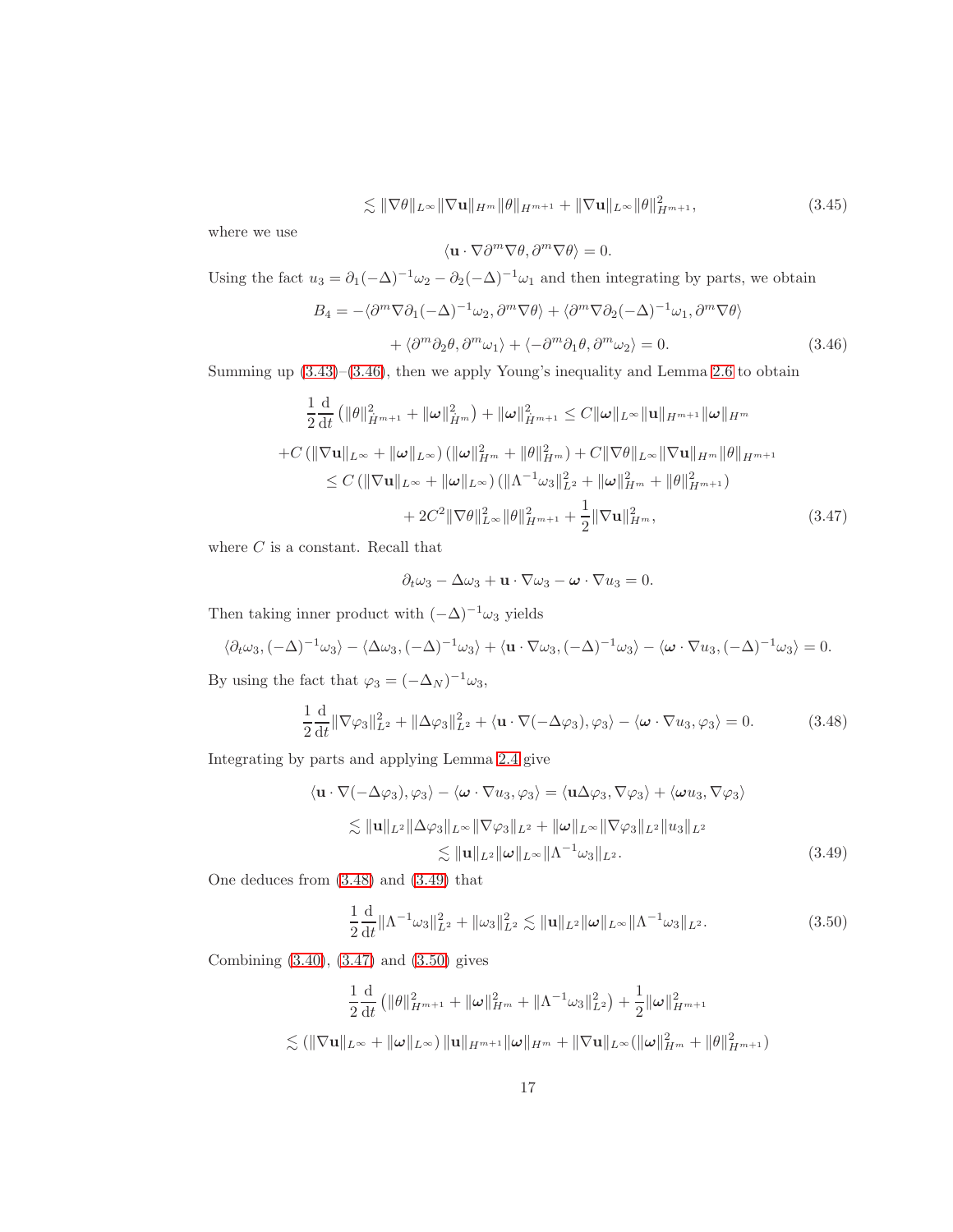<span id="page-17-0"></span>
$$
+ \|\nabla \theta\|_{L^{\infty}}^2 \|\theta\|_{H^{m+1}}^2 + \|\omega\|_{L^{\infty}} \|\mathbf{u}\|_{L^2} \|\Lambda^{-1} \omega_3\|_{L^2}
$$
  

$$
\lesssim \left( \|\nabla \mathbf{u}\|_{L^{\infty}} + \|\omega\|_{L^{\infty}} + \|\nabla \theta\|_{L^{\infty}}^2 \right) \left( \|\omega\|_{H^m}^2 + \|\theta\|_{H^{m+1}}^2 + \|\Lambda^{-1} \omega_3\|_{L^2}^2 \right).
$$
 (3.51)

Integrating  $(3.51)$  in time from 0 to t gives

$$
\|\theta(t)\|_{H^{m+1}}^2 + \|\omega(t)\|_{H^m}^2 + \|\Lambda^{-1}\omega_3(t)\|_{L^2}^2 + \int_0^t \|\omega(\tau)\|_{H^{m+1}}^2 d\tau
$$
  
\n
$$
\lesssim \|\theta_0\|_{H^{m+1}}^2 + \|\omega_0\|_{H^m}^2 + \|\Lambda^{-1}\omega_{30}\|_{L^2}^2
$$
  
\n
$$
+ \int_0^t \langle \tau \rangle^{-\frac{3}{2}} \langle \tau \rangle^{\frac{3}{2}} (\|\nabla \mathbf{u}(\tau)\|_{L^\infty} + \|\omega(\tau)\|_{L^\infty}) d\tau \sup_{0 \leq \tau \leq t} (\|\omega(\tau)\|_{H^m}^2 + \|\theta(\tau)\|_{H^{m+1}}^2 + \|\Lambda^{-1}\omega_3(\tau)\|_{L^2}^2)
$$
  
\n
$$
+ \int_0^t \langle \tau \rangle^{-2} \langle \tau \rangle^2 \|\nabla \theta(\tau)\|_{L^\infty}^2 d\tau \sup_{0 \leq \tau \leq t} (\|\omega(\tau)\|_{H^m}^2 + \|\theta(\tau)\|_{H^{m+1}}^2 + \|\Lambda^{-1}\omega_3(\tau)\|_{L^2}^2)
$$
  
\n
$$
\lesssim \mathcal{E}_0^2 + \int_0^t \langle \tau \rangle^{-\frac{3}{2}} d\tau \mathcal{E}_2(t) \mathcal{E}_1^2(t) + \int_0^t \langle \tau \rangle^{-2} d\tau \mathcal{E}_2^2(t) \mathcal{E}_1^2(t) \lesssim \mathcal{E}_0^2 + \mathcal{E}^3(t) + \mathcal{E}^4(t).
$$
  
This completes the proof of Lemma 3.4.

<span id="page-17-2"></span>

Lemma 3.5 Let  $m \geq 31$ . Then

$$
\mathcal{E}_2(t) \lesssim \mathcal{E}_0 + \mathcal{E}_0^2 + \mathcal{E}^2(t) + \mathcal{E}^{\frac{7}{3}}(t) + \mathcal{E}^{\frac{5}{2}}(t). \tag{3.52}
$$

Proof. From [\(3.15\)](#page-9-2), [\(3.35\)](#page-14-2)–[\(3.38\)](#page-14-4) and Lemma [3.1–](#page-7-6)[3.3,](#page-11-2) one gets

<span id="page-17-1"></span>
$$
\|\nabla_h \theta(t)\|_{L^{\infty}} \lesssim \|\nabla_h \tilde{\theta}(t)\|_{\hat{L}^1}
$$
  
\n
$$
\lesssim \langle t \rangle^{-\frac{3}{2}} \|(\xi^2 + \eta^2 + \pi^2 k^2)^4 \hat{\theta}_1(t)\|_{\hat{L}^{\infty}} + \langle t \rangle^{-\frac{3}{2}} \|\theta_0\|_{W^{10,1}} + I_1 + \dots + I_7,
$$
  
\n
$$
\lesssim \langle t \rangle^{-\frac{3}{2}} \|\omega_0\|_{W^{7,1}} + \langle t \rangle^{-\frac{3}{2}} \|\theta_0\|_{W^{10,1}} + \langle t \rangle^{-\frac{3}{2}} \|\theta_0\|_{H^m} (\|\omega_0\|_{H^m} + \|\Lambda^{-1} \omega_{30}\|_{L^2})
$$
  
\n
$$
+ I_1 + I_2 + I_3 + I_4 + I_5 + I_6 + I_7,
$$
\n(3.53)

 $\overline{a}$ 

where

$$
I_{1} = \int_{0}^{t} \langle t - \tau \rangle^{-\frac{3}{2}} ||\partial_{\tau} \mathbf{u}(\tau) \cdot \nabla \theta(\tau) ||_{W^{8,1}} d\tau, I_{2} = \int_{0}^{t} \langle t - \tau \rangle^{-\frac{3}{2}} ||\mathbf{u}(\tau) \cdot \nabla \partial_{\tau} \theta(\tau) ||_{W^{8,1}} d\tau,
$$
  
\n
$$
I_{3} = \int_{0}^{t} \langle t - \tau \rangle^{-\frac{3}{2}} ||\mathbf{u}(\tau) \cdot \nabla \theta(\tau) ||_{W^{10,1}} d\tau, I_{4} = \int_{0}^{t} \langle t - \tau \rangle^{-\frac{3}{2}} ||\partial_{1} (\mathbf{u} \cdot \nabla \omega_{2}) (\tau) ||_{W^{6,1}} d\tau,
$$
  
\n
$$
I_{5} = \int_{0}^{t} \langle t - \tau \rangle^{-\frac{3}{2}} ||\partial_{2} (\mathbf{u} \cdot \nabla \omega_{1}) (\tau) ||_{W^{6,1}} d\tau, I_{6} = \int_{0}^{t} \langle t - \tau \rangle^{-\frac{3}{2}} ||\partial_{1} (\omega \cdot \nabla u_{2}) (\tau) ||_{W^{6,1}} d\tau,
$$
  
\n
$$
I_{7} = \int_{0}^{t} \langle t - \tau \rangle^{-\frac{3}{2}} ||\partial_{2} (\omega \cdot \nabla u_{1}) (\tau) ||_{W^{6,1}} d\tau.
$$

According to the interpolation inequality [\(2.18\)](#page-6-8) together with [\(2.19\)](#page-6-9) in Lemma [2.2,](#page-5-5) we have

$$
\|\partial_t \mathbf{u}\cdot\nabla \theta\|_{W^{8,1}} \lesssim \|\partial_t \mathbf{u}\|_{L^2} \|\nabla \theta\|_{H^8} + \|\partial_t \mathbf{u}\|_{H^8} \|\nabla \theta\|_{L^2}
$$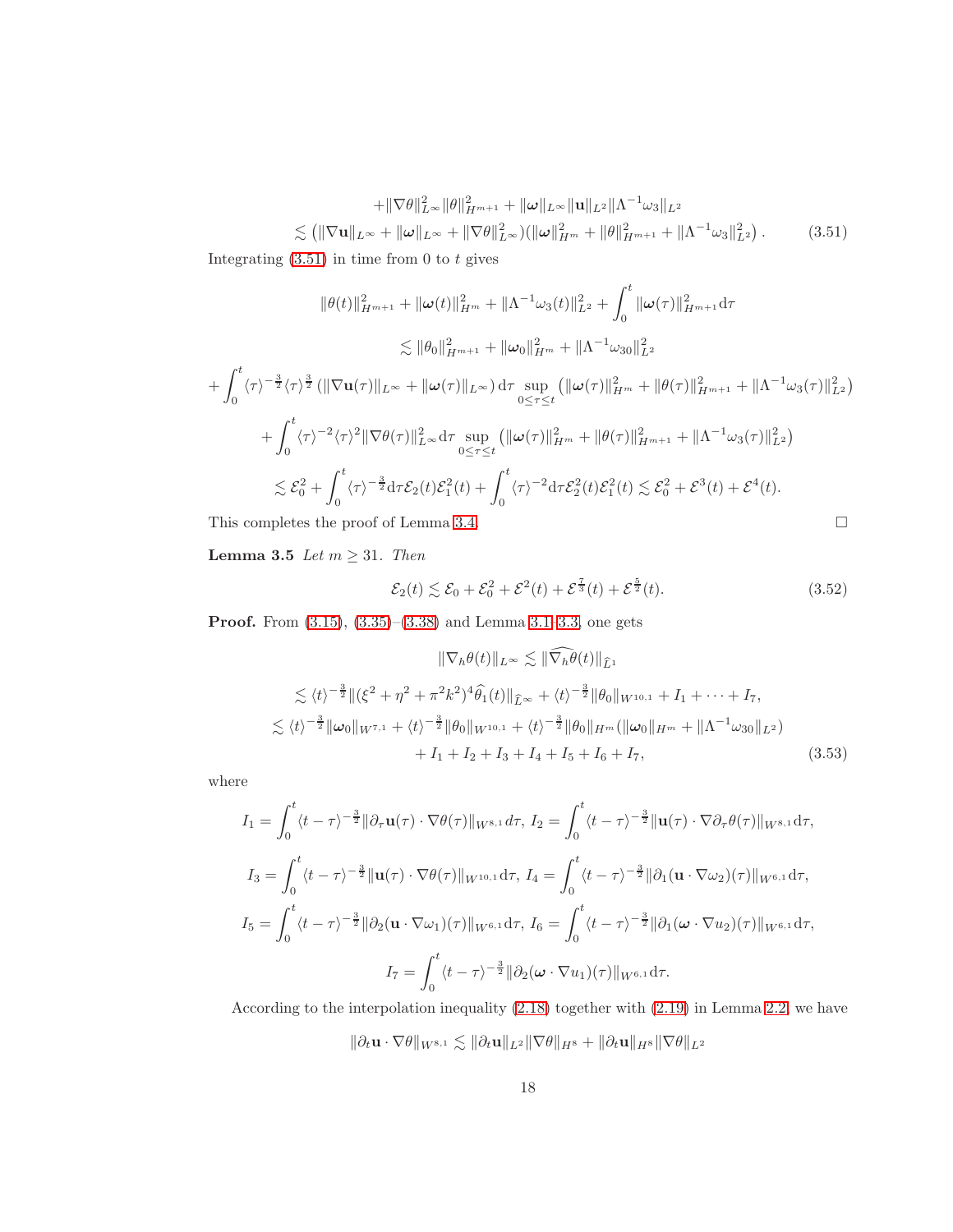<span id="page-18-0"></span>
$$
\lesssim \|\partial_t \mathbf{u}\|_{L^2} \|\nabla \theta\|_{H^{16}}^{\frac{1}{2}} \|\nabla \theta\|_{L^2}^{\frac{1}{2}} + \|\partial_t \mathbf{u}\|_{H^{24}}^{\frac{1}{3}} \|\partial_t \mathbf{u}\|_{L^2}^{\frac{2}{3}} \|\nabla \theta\|_{L^2}.
$$
 (3.54)

From  $(1.8)<sub>1</sub>$  $(1.8)<sub>1</sub>$  $(1.8)<sub>1</sub>$ , it follows that

<span id="page-18-1"></span>
$$
\|\partial_t \mathbf{u}\|_{H^{24}} \lesssim \|\partial_t \boldsymbol{\omega}\|_{H^{23}} + \|\partial_t \Lambda^{-1} \omega_3\|_{L^2} + \|\theta\|_{H^{24}}
$$
  

$$
\lesssim \|\boldsymbol{\omega}\|_{H^{25}} + \|\theta\|_{H^{24}} + \|\mathbf{u}\|_{H^{24}} \|\boldsymbol{\omega}\|_{H^{24}}
$$
  

$$
\lesssim \|\boldsymbol{\omega}\|_{H^{25}} + \|\theta\|_{H^{24}} + \|\boldsymbol{\omega}\|_{H^{25}}^2 + \|\Lambda^{-1} \omega_3\|_{L^2} \|\boldsymbol{\omega}\|_{H^{25}}.
$$
 (3.55)

Using [\(2.20\)](#page-6-10) in Lemma [2.3,](#page-6-11) [\(3.54\)](#page-18-0) and [\(3.55\)](#page-18-1), one gets

$$
I_{1} \lesssim \int_{0}^{t} \langle t-\tau \rangle^{-\frac{3}{2}} \langle \tau \rangle^{\frac{3}{2}} \|\partial_{\tau} \mathbf{u}(\tau)\|_{L^{2}} \|\nabla \theta(\tau)\|_{H^{10}}^{\frac{1}{2}} \langle \tau \rangle^{\frac{1}{4}} \|\nabla \theta(\tau)\|_{L^{2}}^{\frac{1}{2}} d\tau + \int_{0}^{t} \langle t-\tau \rangle^{-\frac{3}{2}} \left( \|\omega(\tau)\|_{H^{25}}^{\frac{1}{3}} + \|\theta\|_{H^{24}}^{\frac{1}{3}} + \|\omega(\tau)\|_{H^{25}}^{\frac{2}{3}} \right) \langle \tau \rangle^{-1} \langle \tau \rangle \|\partial_{\tau} \mathbf{u}\|_{L^{2}}^{\frac{2}{3}} \langle \tau \rangle^{-\frac{1}{2}} \langle \tau \rangle^{\frac{1}{2}} \|\nabla \theta(\tau)\|_{L^{2}} d\tau + \int_{0}^{t} \langle t-\tau \rangle^{-\frac{3}{2}} \|\Lambda^{-1} \omega_{3}(\tau)\|_{L^{2}}^{\frac{1}{3}} \|\omega(\tau)\|_{H^{25}}^{\frac{1}{3}} \langle \tau \rangle^{-1} \langle \tau \rangle \|\partial_{\tau} \mathbf{u}(\tau)\|_{L^{2}}^{\frac{2}{3}} \langle \tau \rangle^{-\frac{1}{2}} \langle \tau \rangle^{\frac{1}{2}} \|\nabla \theta(\tau)\|_{L^{2}} d\tau \leq \int_{0}^{t} \langle t-\tau \rangle^{-\frac{3}{2}} \langle \tau \rangle^{-\frac{7}{4}} d\tau \mathcal{E}_{4}(t) \mathcal{E}_{1}^{\frac{1}{2}}(t) \mathcal{E}_{3}^{\frac{1}{2}}(t) + \int_{0}^{t} \langle t-\tau \rangle^{-\frac{3}{2}} \langle \tau \rangle^{-\frac{3}{2}} d\tau \mathcal{E}_{1}^{\frac{1}{3}}(t) \mathcal{E}_{3}^{\frac{2}{3}}(t) + \int_{0}^{t} \langle t-\tau \rangle^{-\frac{3}{2}} \langle \tau \rangle^{-\frac{3}{2}} d\tau \mathcal{E}_{1}^{\frac{2}{3}}(t) \mathcal{E}_{4}^{\frac{2}{3}}(t) \mathcal{E}_{4}^{\frac{2}{3}}(t) \mathcal
$$

From the interpolation inequality [\(2.18\)](#page-6-8) and [\(2.19\)](#page-6-9) in Lemma [2.2,](#page-5-5) we obtain

<span id="page-18-4"></span><span id="page-18-3"></span>
$$
\|\mathbf{u} \cdot \nabla \partial_t \theta\|_{W^{8,1}} \lesssim \|\mathbf{u}\|_{L^2} \|\partial_t \nabla \theta\|_{H^8} + \|\mathbf{u}\|_{H^8} \|\partial_t \nabla \theta\|_{L^2}
$$
  

$$
\lesssim \|\mathbf{u}\|_{L^2} \|\partial_t \nabla \theta\|_{H^{16}}^{\frac{1}{2}} \|\partial_t \nabla \theta\|_{L^2}^{\frac{1}{2}} + \|\mathbf{u}\|_{H^{16}}^{\frac{1}{2}} \|\mathbf{u}\|_{L^2}^{\frac{1}{2}} \|\partial_t \nabla \theta\|_{L^2}.
$$
 (3.57)

By applying  $(1.8)_2$  $(1.8)_2$  $(1.8)_2$  and  $(2.25)$  in Lemma [2.6,](#page-6-7)

$$
\|\partial_t \nabla \theta\|_{H^{16}} \lesssim \|u_3\|_{H^{17}} + \|\mathbf{u} \cdot \nabla \theta\|_{H^{17}}
$$

<span id="page-18-2"></span> $\lesssim \|\omega\|_{H^{16}} + \|u\|_{H^{17}} \|\theta\|_{H^{18}} \lesssim \|\omega\|_{H^{16}} + \|\omega\|_{H^{16}} \|\theta\|_{H^{18}} + \|\Lambda^{-1}\omega_3\|_{L^2} \|\theta\|_{H^{18}}.$  (3.58) Replacing  $\|\partial_t \nabla \theta\|_{H^{16}}$  by [\(3.58\)](#page-18-2), we use [\(2.20\)](#page-6-10) in Lemma [2.3](#page-6-11) and [\(3.57\)](#page-18-3) to get

$$
I_{2} \lesssim \int_{0}^{t} \langle t-\tau \rangle^{-\frac{3}{2}} \langle \tau \rangle^{\frac{3}{4}} \|\mathbf{u}(\tau)\|_{L^{2}} \left( \|\boldsymbol{\omega}(\tau)\|_{H^{16}}^{\frac{1}{2}} + \|\boldsymbol{\omega}\|_{H^{16}}^{\frac{1}{2}} \|\theta\|_{H^{18}}^{\frac{1}{2}} \right) \langle \tau \rangle^{-\frac{3}{4}} \langle \tau \rangle^{\frac{3}{4}} \|\partial_{\tau} \nabla \theta(\tau)\|_{L^{2}}^{\frac{1}{2}} d\tau + \int_{0}^{t} \langle t-\tau \rangle^{-\frac{3}{2}} \langle \tau \rangle^{-\frac{3}{4}} \langle \tau \rangle^{\frac{3}{4}} \|\mathbf{u}(\tau)\|_{L^{2}} \|\Lambda^{-1} \omega_{3}(\tau)\|_{L^{2}}^{\frac{1}{2}} \|\theta\|_{H^{18}}^{\frac{1}{2}} \langle \tau \rangle^{-\frac{3}{4}} \langle \tau \rangle^{\frac{3}{4}} \|\partial_{\tau} \nabla \theta(\tau)\|_{L^{2}}^{\frac{1}{2}} d\tau + \int_{0}^{t} \langle t-\tau \rangle^{-\frac{3}{2}} \langle \tau \rangle^{-\frac{3}{8}} \langle \tau \rangle^{\frac{3}{8}} \|\mathbf{u}(\tau)\|_{L^{2}}^{\frac{1}{2}} \|\mathbf{u}(\tau)\|_{H^{16}}^{\frac{1}{2}} \langle \tau \rangle^{-\frac{3}{2}} \langle \tau \rangle^{\frac{3}{2}} \|\partial_{\tau} \nabla \theta(\tau)\|_{L^{2}} d\tau \lesssim \int_{0}^{t} \langle t-\tau \rangle^{-\frac{3}{2}} \langle \tau \rangle^{-\frac{3}{2}} d\tau \mathcal{E}_{3}(t) \mathcal{E}_{1}^{\frac{1}{2}}(t) \mathcal{E}_{4}^{\frac{1}{2}}(t) + \int_{0}^{t} \langle t-\tau \rangle^{-\frac{3}{2}} \langle \tau \rangle^{-\frac{3}{2}} d\tau \mathcal{E}_{3}(t) \mathcal{E}_{1}(t) \mathcal{E}_{4}^{\frac{1}{2}}(t)
$$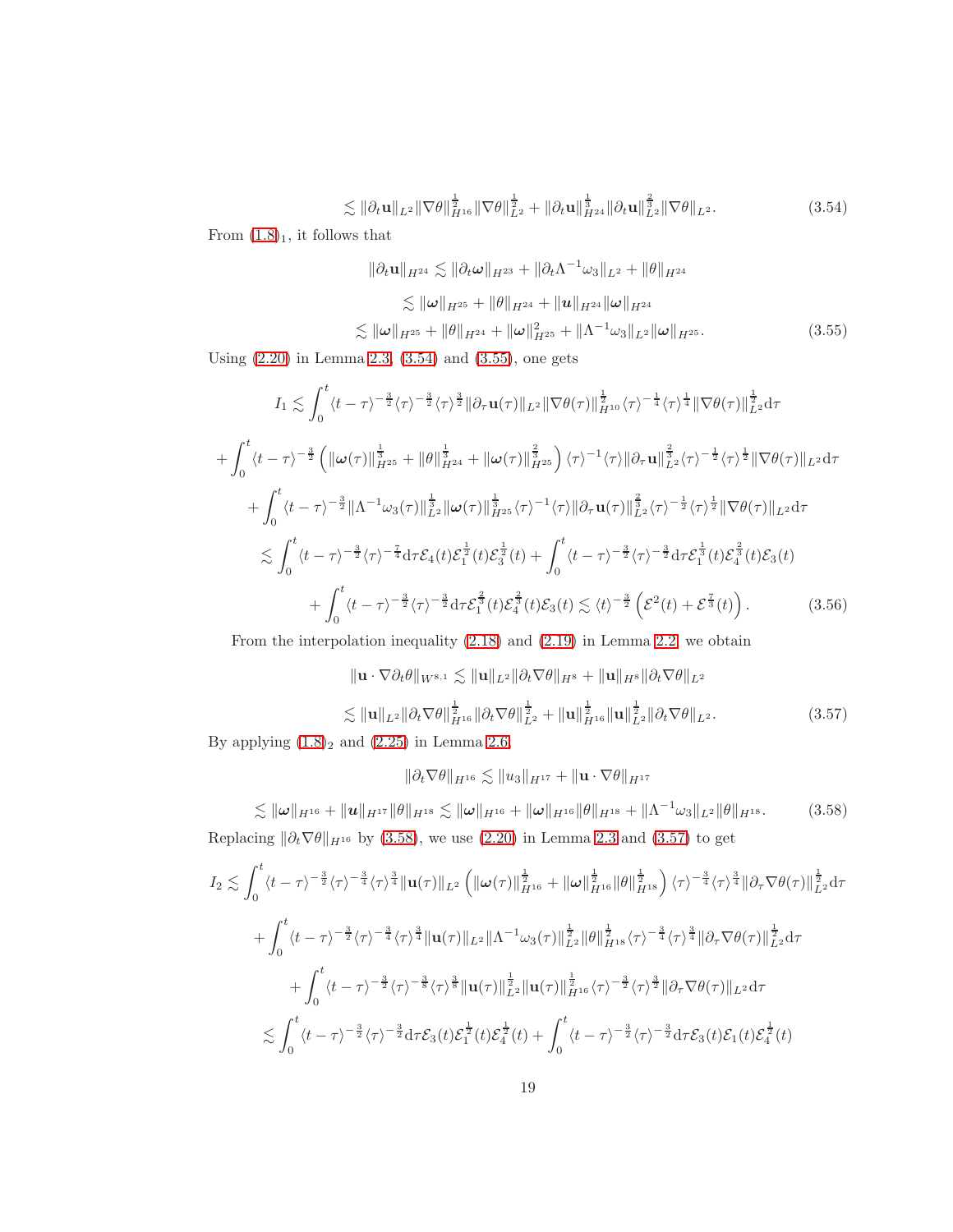<span id="page-19-0"></span>
$$
+\int_0^t \langle t-\tau\rangle^{-\frac{3}{2}} \langle \tau \rangle^{-\frac{15}{8}} \mathrm{d}\tau \mathcal{E}_3^{\frac{1}{2}}(t) \mathcal{E}_1^{\frac{1}{2}}(t) \mathcal{E}_4(t) \lesssim \langle t \rangle^{-\frac{3}{2}} \left(\mathcal{E}^2(t) + \mathcal{E}^{\frac{5}{2}}(t)\right). \tag{3.59}
$$

Applying the interpolation inequality [\(2.18\)](#page-6-8) and [\(2.19\)](#page-6-9) in Lemma [2.2](#page-5-5) give

$$
\|\mathbf{u} \cdot \nabla \theta\|_{W^{10,1}} \lesssim \|u_h\|_{L^2} \|\nabla_h \theta\|_{H^{10}} + \|u_h\|_{H^{10}} \|\nabla_h \theta\|_{L^2}
$$
  
 
$$
+ \|u_3\|_{L^2} \|\partial_3 \theta\|_{H^{10}} + \|u_3\|_{H^{10}} \|\partial_3 \theta\|_{L^2}
$$
  
 
$$
\lesssim \|u_h\|_{L^2} \|\nabla_h \theta\|_{H^{31}}^{\frac{1}{4}} \|\nabla_h \theta\|_{H^3}^{\frac{3}{4}} + \|u_h\|_{H^{30}}^{\frac{1}{3}} \|u_h\|_{L^2}^{\frac{2}{3}} \|\nabla_h \theta\|_{L^2}
$$
  
 
$$
+ \|u_3\|_{L^2} \|\partial_3 \theta\|_{H^{20}}^{\frac{1}{2}} \|\partial_3 \theta\|_{L^2}^{\frac{1}{2}} + \|u_3\|_{H^{30}}^{\frac{1}{3}} \|u_3\|_{L^2}^{\frac{2}{3}} \|\partial_3 \theta\|_{L^2}.
$$

This implies that for  $m\geq 31,$ 

$$
I_{3} \lesssim \int_{0}^{t} \langle t-\tau \rangle^{-\frac{3}{2}} \langle \tau \rangle^{\frac{3}{4}} \|u_{h}(\tau)\|_{L^{2}} \|\nabla_{h}\theta(\tau)\|_{H^{31}}^{\frac{1}{4}} \langle \tau \rangle^{\frac{3}{4}} \|\nabla_{h}\theta(\tau)\|_{L^{2}}^{\frac{3}{4}} d\tau + \int_{0}^{t} \langle t-\tau \rangle^{-\frac{3}{2}} \|u_{h}(\tau)\|_{H^{30}}^{\frac{1}{3}} \langle \tau \rangle^{-\frac{1}{2}} \langle \tau \rangle^{\frac{1}{2}} \|u_{h}(\tau)\|_{L^{2}}^{\frac{2}{3}} \langle \tau \rangle^{-1} \langle \tau \rangle \|\nabla_{h}\theta(\tau)\|_{L^{2}} d\tau + \int_{0}^{t} \langle t-\tau \rangle^{-\frac{3}{2}} \langle \tau \rangle^{-\frac{3}{2}} \langle \tau \rangle^{\frac{3}{2}} \|u_{3}(\tau)\|_{L^{2}} \|\partial_{3}\theta(\tau)\|_{H^{20}}^{\frac{1}{2}} \langle \tau \rangle^{-\frac{1}{4}} \langle \tau \rangle^{\frac{1}{4}} \|\partial_{3}\theta(\tau)\|_{L^{2}}^{\frac{1}{2}} d\tau + \int_{0}^{t} \langle t-\tau \rangle^{-\frac{3}{2}} \|u_{3}(\tau)\|_{H^{30}}^{\frac{1}{3}} \langle \tau \rangle^{-1} \langle \tau \rangle \|u_{3}(\tau)\|_{L^{2}}^{\frac{2}{3}} \langle \tau \rangle^{-\frac{1}{2}} \langle \tau \rangle^{\frac{1}{2}} \|\partial_{3}\theta(\tau)\|_{L^{2}} d\tau \lesssim \int_{0}^{t} \langle t-\tau \rangle^{-\frac{3}{2}} \langle \tau \rangle^{-\frac{3}{2}} d\tau \left( \mathcal{E}_{3}^{\frac{7}{4}}(t) \mathcal{E}_{1}^{\frac{1}{4}}(t) + \mathcal{E}_{3}^{\frac{5}{3}}(t) \mathcal{E}_{1}^{\frac{1}{3}}(t) \right) + \int_{0}^{t} \langle t-\tau \rangle^{-\frac{3}{2}} \langle \tau \rangle^{-\frac{7}{4}} d\tau \mathcal{E}_{3}^{\frac{3}{2}}(t) \mathcal{E}_{1}(t) \lesssim \langle t \rangle^{-\frac{
$$

Note that

$$
\|\partial_1 (\mathbf{u} \cdot \nabla \omega_2)\|_{W^{6,1}} \lesssim \|\mathbf{u} \cdot \nabla \omega_2\|_{W^{7,1}} \lesssim \|\mathbf{u}\|_{H^8} \|\omega_2\|_{L^2} + \|\mathbf{u}\|_{L^2} \|\omega_2\|_{H^8}
$$
  

$$
\lesssim \|\mathbf{u}\|_{L^2}^{\frac{2}{3}} \|\mathbf{u}\|_{H^{24}}^{\frac{1}{3}} \|\omega_2\|_{L^2} + \|\mathbf{u}\|_{L^2} \|\omega_2\|_{H^{23}}^{\frac{1}{4}} \|\omega_2\|_{H^3}^{\frac{3}{4}}.
$$

Then

$$
I_{4} \lesssim \int_{0}^{t} \langle t-\tau \rangle^{-\frac{3}{2}} \langle \tau \rangle^{\frac{1}{2}} \|\mathbf{u}(\tau)\|_{L^{2}}^{\frac{2}{3}} \|\mathbf{u}(\tau)\|_{H^{24}}^{\frac{1}{3}} \langle \tau \rangle^{-1} \langle \tau \rangle \|\omega_{2}(\tau)\|_{L^{2}} d\tau
$$
  
+ 
$$
\int_{0}^{t} \langle t-\tau \rangle^{-\frac{3}{2}} \langle \tau \rangle^{-\frac{3}{4}} \langle \tau \rangle^{\frac{3}{4}} \|\mathbf{u}(\tau)\|_{L^{2}} \|\omega_{2}(\tau)\|_{H^{23}}^{\frac{1}{4}} \langle \tau \rangle^{-\frac{3}{4}} \langle \tau \rangle^{\frac{3}{4}} \|\omega_{2}(\tau)\|_{L^{2}}^{\frac{3}{4}} d\tau
$$
  

$$
\lesssim \int_{0}^{t} \langle t-\tau \rangle^{-\frac{3}{2}} \langle \tau \rangle^{-\frac{3}{2}} d\tau \left( \mathcal{E}_{3}^{\frac{5}{3}}(t) \mathcal{E}_{1}^{\frac{1}{3}}(t) + \mathcal{E}_{3}^{\frac{7}{4}}(t) \mathcal{E}_{1}^{\frac{1}{4}}(t) \right) \lesssim \langle t \rangle^{-\frac{3}{2}} \mathcal{E}^{2}(t). \tag{3.61}
$$

Similarly for  $\mathcal{I}_5,$ 

$$
I_5 \lesssim \langle t \rangle^{-\frac{3}{2}} \mathcal{E}^2(t). \tag{3.62}
$$

For  $I_6$ , we have

 $\|\partial_1(\omega \cdot \nabla u_2)\|_{W^{6,1}} \lesssim \|\omega \cdot \nabla u_2)\|_{W^{7,1}} \lesssim \|\omega\|_{H^8} \|u_2\|_{L^2} + \|\omega\|_{L^2} \|u_2\|_{H^8}$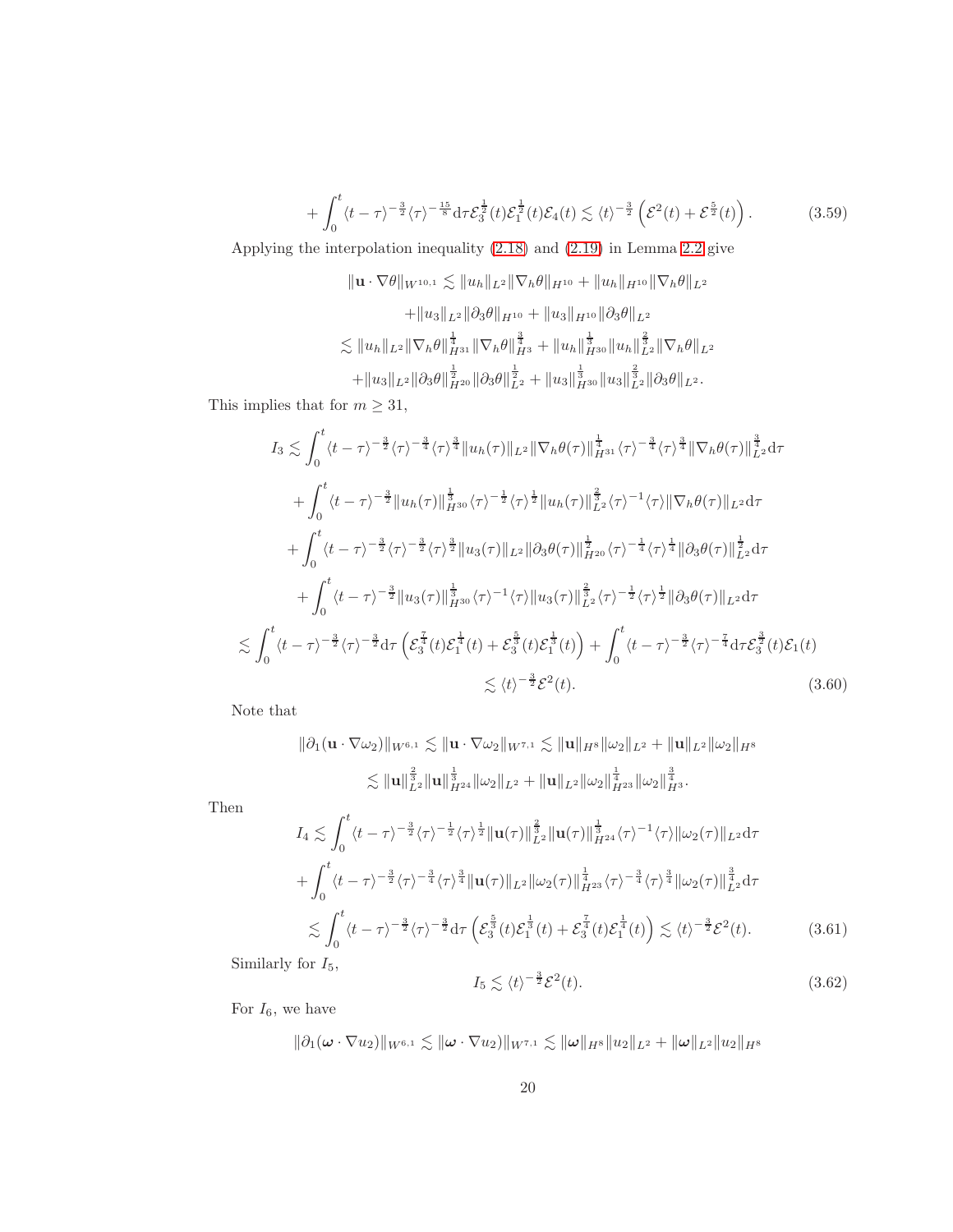$$
\lesssim \|\omega\|_{H^3}^{\frac{3}{4}}\|\omega\|_{H^{23}}^{\frac{1}{4}}\|u_2\|_{L^2}+\|\omega\|_{L^2}\|u_2\|_{H^{24}}^{\frac{1}{3}}\|\omega_2\|_{L^2}^{\frac{2}{3}}.
$$

Then

$$
I_{6} \lesssim \int_{0}^{t} \langle t-\tau \rangle^{-\frac{3}{2}} \langle \tau \rangle^{\frac{3}{4}} \|\omega(\tau)\|_{L^{2}}^{\frac{3}{4}} \|\omega(\tau)\|_{H^{32}}^{\frac{1}{4}} \langle \tau \rangle^{\frac{3}{4}} \|u_{2}(\tau)\|_{L^{2}} d\tau + \int_{0}^{t} \langle t-\tau \rangle^{-\frac{3}{2}} \langle \tau \rangle^{-1} \langle \tau \rangle \|\omega(\tau)\|_{L^{2}} \|u_{2}(\tau)\|_{H^{24}}^{\frac{1}{3}} \langle \tau \rangle^{-\frac{1}{2}} \langle \tau \rangle^{\frac{1}{2}} \|u_{2}(\tau)\|_{L^{2}}^{\frac{2}{3}} d\tau \lesssim \int_{0}^{t} \langle t-\tau \rangle^{-\frac{3}{2}} \langle \tau \rangle^{-\frac{3}{2}} d\tau \left( \mathcal{E}_{3}^{\frac{7}{4}}(t) \mathcal{E}_{1}^{\frac{1}{4}}(t) + \mathcal{E}_{3}^{\frac{5}{3}}(t) \mathcal{E}_{1}^{\frac{1}{3}}(t) \right) \lesssim \langle t \rangle^{-\frac{3}{2}} \mathcal{E}^{2}(t).
$$
 (3.63)

Similarly for  $\mathcal{I}_7,$ 

<span id="page-20-0"></span>
$$
I_7 \lesssim \langle t \rangle^{-\frac{3}{2}} \mathcal{E}^2(t). \tag{3.64}
$$

Substituting [\(3.56\)](#page-18-4) and [\(3.59\)](#page-19-0)–[\(3.64\)](#page-20-0) into [\(3.53\)](#page-17-1) gives

<span id="page-20-1"></span>
$$
\|\nabla_h \theta(t)\|_{L^\infty} \lesssim \|\widehat{\nabla_h \theta}(t)\|_{\widehat{L}^1} \lesssim \langle t \rangle^{-\frac{3}{2}} \left(\mathcal{E}_0 + \mathcal{E}_0^2 + \mathcal{E}^2(t) + \mathcal{E}^{\frac{7}{3}}(t) + \mathcal{E}^{\frac{5}{2}}(t)\right). \tag{3.65}
$$

Note that

$$
\|\theta(t)\|_{L^{\infty}} + \|\partial_3 \theta(t)\|_{L^{\infty}} \lesssim \|\theta(t)\|_{\widehat{L}^1} + \|\partial_3 \theta(t)\|_{\widehat{L}^1}
$$
  
\n
$$
\lesssim \langle t \rangle^{-1} \|\omega_0\|_{W^{6,1}} + \langle t \rangle^{-1} \|\theta_0\|_{W^{9,1}} + \langle t \rangle^{-1} \|\theta_0\|_{H^m} (\|\omega_0\|_{H^m} + \|\Lambda^{-1} \omega_{30}\|_{L^2})
$$
  
\n
$$
+ \int_0^t \langle t - \tau \rangle^{-1} \|\partial_\tau \mathbf{u}(\tau) \cdot \nabla \theta(\tau) \|_{W^{7,1}} d\tau + \int_0^t \langle t - \tau \rangle^{-1} \|\mathbf{u}(\tau) \cdot \nabla \partial_\tau \theta(\tau) \|_{W^{7,1}} d\tau
$$
  
\n
$$
+ \int_0^t \langle t - \tau \rangle^{-1} \|\mathbf{u}(\tau) \cdot \nabla \theta(\tau) \|_{W^{9,1}} d\tau + \int_0^t \langle t - \tau \rangle^{-1} \|\partial_1 (\mathbf{u} \cdot \nabla \omega_2)(\tau) \|_{W^{5,1}} d\tau
$$
  
\n
$$
+ \int_0^t \langle t - \tau \rangle^{-1} \|\partial_2 (\mathbf{u} \cdot \nabla \omega_1)(\tau) \|_{W^{5,1}} d\tau + \int_0^t \langle t - \tau \rangle^{-1} \|\partial_1 (\omega \cdot \nabla u_2)(\tau) \|_{W^{5,1}} d\tau
$$
  
\n
$$
+ \int_0^t \langle t - \tau \rangle^{-1} \|\partial_2 (\omega \cdot \nabla u_1)(\tau) \|_{W^{5,1}} d\tau.
$$

In the similar way,

$$
\|\theta(t)\|_{L^{\infty}} + \|\partial_3\theta(t)\|_{L^{\infty}} \lesssim \|\widehat{\theta}(t)\|_{\widehat{L}^1} + \|\widehat{\partial_3\theta}(t)\|_{\widehat{L}^1} \lesssim \langle t \rangle^{-1} \left(\mathcal{E}_0 + \mathcal{E}_0^2 + \mathcal{E}^2(t)\right). \tag{3.66}
$$

Now we turn to  $\omega$ . From [\(3.34\)](#page-14-1) and [\(3.36\)](#page-14-5), one deduces that

$$
\|\omega_1(t)\|_{L^{\infty}} \lesssim \|\widehat{\omega_1}(t)\|_{\widehat{L}^1}
$$
  

$$
\lesssim \|e^{-(\xi^2 + \eta^2 + \pi^2 k^2)t}\widehat{\omega_{10}}\|_{\widehat{L}^1} + \int_0^t \|e^{-(\xi^2 + \eta^2 + \pi^2 k^2)(t-\tau)}\widehat{\omega \cdot \nabla u_1}(\tau)\|_{\widehat{L}^1}d\tau
$$
  

$$
+ \int_0^t \|e^{-(\xi^2 + \eta^2 + \pi^2 k^2)(t-\tau)}\widehat{\mathbf{u} \cdot \nabla \omega_1}(\tau)\|_{\widehat{L}^1}d\tau + \int_0^t \|e^{-(\xi^2 + \eta^2 + \pi^2 k^2)(t-\tau)}\widehat{\partial_2 \theta}(\tau)\|_{\widehat{L}^1}d\tau
$$
  

$$
\lesssim e^{-t} \|\widehat{\omega}_0\|_{\widehat{L}^1} + \int_0^t e^{-(t-\tau)} \|\widehat{\mathbf{u} \cdot \nabla \omega_1}(\tau)\|_{\widehat{L}^1}d\tau
$$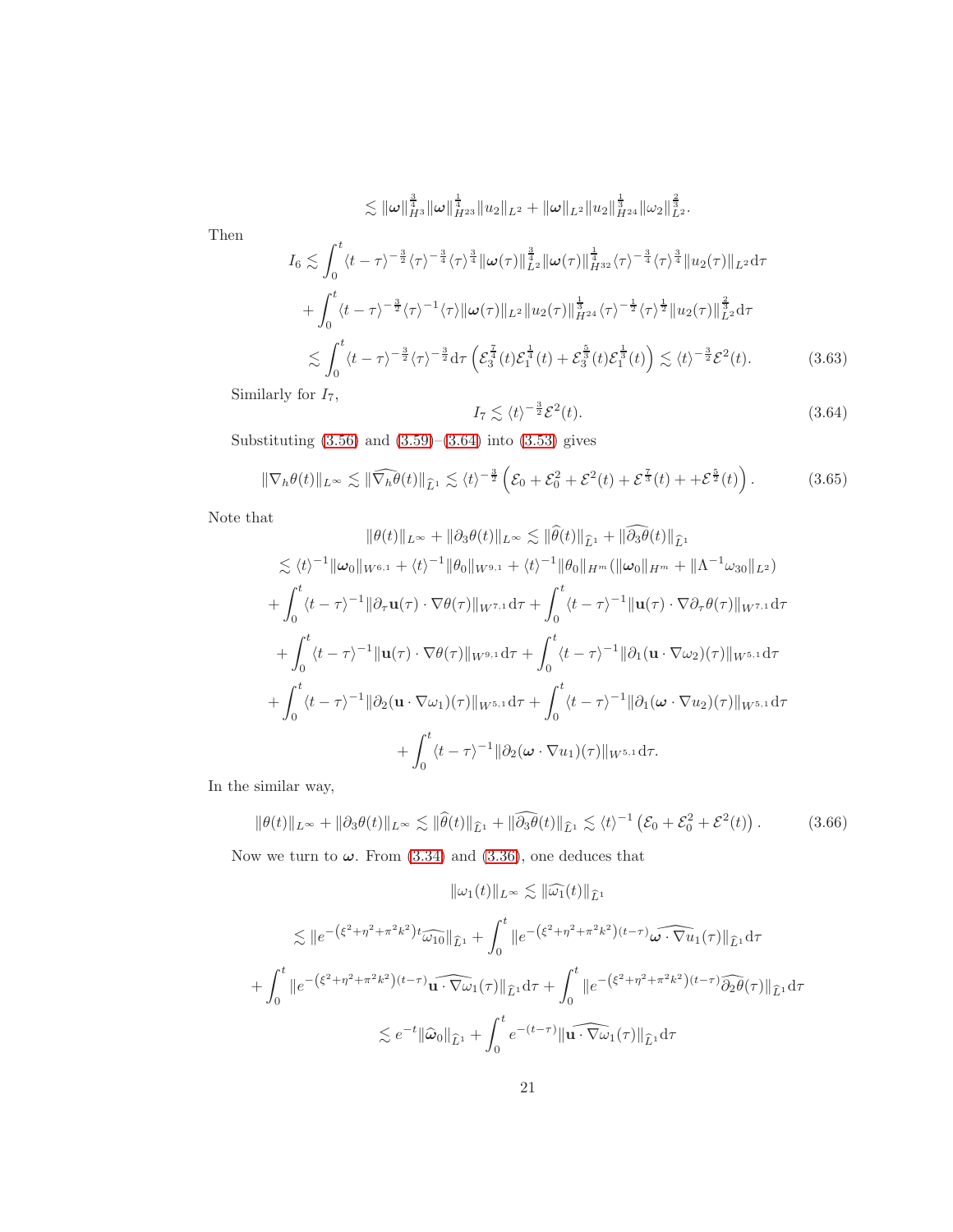$$
+\int_0^t e^{-(t-\tau)} \|\widehat{\mathbf{u} \cdot \nabla \omega_2}(\tau)\|_{\widehat{L}^1} d\tau + \int_0^t e^{-(t-\tau)} \langle \tau \rangle^{-\frac{3}{2}} \langle \tau \rangle^{\frac{3}{2}} \|\widehat{\nabla_h \theta}(\tau)\|_{\widehat{L}^1} d\tau
$$
  
\$\lesssim e^{-t} \|\omega\_0\|\_{H^2} + \int\_0^t e^{-(t-\tau)} \|\mathbf{u}(\tau) \cdot \nabla \omega\_1(\tau)\|\_{H^2} d\tau + \int\_0^t e^{-(t-\tau)} \|\omega(\tau) \cdot \nabla u\_1(\tau)\|\_{H^2} d\tau\$  
\$+\langle t \rangle^{-\frac{3}{2}} \left( \mathcal{E}\_0 + \mathcal{E}\_0^2 + \mathcal{E}^2(t) + \mathcal{E}^{\frac{\tau}{3}}(t) + \mathcal{E}^{\frac{5}{2}}(t) \right), \qquad (3.67)\$

where we use  $(2.20)$ ,  $(2.14)$ ,  $(3.65)$  and the fact  $k \geq 1$ . Moreover,

<span id="page-21-2"></span> $\| \mathbf{u} \cdot \nabla \omega_1 \|_{H^2} \lesssim \| \mathbf{u} \|_{H^3} \| \omega_1 \|_{H^3} + \| \mathbf{u} \|_{H^3} \| \omega_1 \|_{H^3}.$ 

Then

$$
\int_0^t e^{-(t-\tau)} \|\mathbf{u}(\tau) \cdot \nabla \omega_1(\tau)\|_{H^2} d\tau \lesssim \int_0^t e^{-(t-\tau)} \langle t \rangle^{\frac{3}{4}} \langle t \rangle^{-\frac{3}{4}} \|\mathbf{u}(\tau)\|_{H^3} \langle t \rangle^{-1} \langle t \rangle \|\omega_1(\tau)\|_{H^3} d\tau
$$

$$
\lesssim \int_0^t e^{-(t-\tau)} \langle t \rangle^{-\frac{7}{4}} d\tau \mathcal{E}_3(t) \mathcal{E}_1(t) \lesssim \langle t \rangle^{-\frac{7}{4}} \mathcal{E}^2(t). \tag{3.68}
$$

Similarly,

<span id="page-21-1"></span><span id="page-21-0"></span>
$$
\int_0^t e^{-(t-\tau)} \|\omega(\tau) \cdot \nabla u_1(\tau)\|_{H^2} d\tau \lesssim \langle t \rangle^{-\frac{7}{4}} \mathcal{E}^2(t).
$$
 (3.69)

By plugging [\(3.68\)](#page-21-0) and [\(3.69\)](#page-21-1) into [\(3.67\)](#page-21-2),

$$
\|\omega_1(t)\|_{L^\infty} \lesssim \|\widehat{\omega_1}(t)\|_{\widehat{L}^1} \lesssim \langle t \rangle^{-\frac{3}{2}} \left(\mathcal{E}_0 + \mathcal{E}_0^2 + \mathcal{E}^2(t) + \mathcal{E}^{\frac{7}{3}}(t) + \mathcal{E}^{\frac{5}{2}}(t)\right). \tag{3.70}
$$

Using the method analogous to  $\|\omega_1(t)\|_{L^\infty}$  used above, one gets

<span id="page-21-4"></span>
$$
\|\omega_2(t)\|_{L^\infty} \lesssim \|\widehat{\omega_2}(t)\|_{\widehat{L}^1} \lesssim \langle t \rangle^{-\frac{3}{2}} \left(\mathcal{E}_0 + \mathcal{E}_0^2 + \mathcal{E}^2(t) + \mathcal{E}^{\frac{7}{3}}(t) + \mathcal{E}^{\frac{5}{2}}(t)\right). \tag{3.71}
$$

From [\(3.34\)](#page-14-1), it follows that

$$
\widehat{\omega_3}(t,\xi,\eta,k) = e^{-\left(\xi^2 + \eta^2 + \pi^2 k^2\right)t} \omega_{30}(\xi,\eta,k) + \int_0^t e^{-\left(\xi^2 + \eta^2 + \pi^2 k^2\right)(t-\tau)} \widehat{f_{13}}(\tau,\xi,\eta,k) d\tau, \quad (3.72)
$$

where  $(\xi, \eta) \in \mathbb{R} \times \mathbb{R}$  and  $k \geq 0$ . Then

$$
\|\widehat{\Lambda^{-1}\omega_3}(t)\|_{\widehat{L}^1} = \|e^{-\left(\xi^2 + \eta^2 + \pi^2 k^2\right)t} \left(\xi^2 + \eta^2 + \pi^2 k^2\right)^{-\frac{1}{2}} \widehat{\omega_{30}}\|_{\widehat{L}^1}
$$
  
+ 
$$
\|\int_0^t e^{-\left(\xi^2 + \eta^2 + \pi^2 k^2\right)(t-\tau)} \left(\xi^2 + \eta^2 + \pi^2 k^2\right)^{-\frac{1}{2}} \widehat{\omega \cdot \nabla u_3}(\tau) d\tau\|_{\widehat{L}^1}
$$
  
- 
$$
\|\int_0^t e^{-\left(\xi^2 + \eta^2 + \pi^2 k^2\right)(t-\tau)} \left(\xi^2 + \eta^2 + \pi^2 k^2\right)^{-\frac{1}{2}} \widehat{\mathbf{u} \cdot \nabla \omega_3}(\tau) d\tau\|_{\widehat{L}^1}
$$
  
:=  $U_1 + U_2 + U_3$ . (3.73)

Note that

<span id="page-21-3"></span>
$$
U_1 \lesssim \|e^{-(\xi^2 + \eta^2 + \pi^2 k^2)t} (\xi^2 + \eta^2 + \pi^2 k^2)^{-\frac{1}{2}} \widehat{\omega_{30}}\|_{\widehat{L}^1}
$$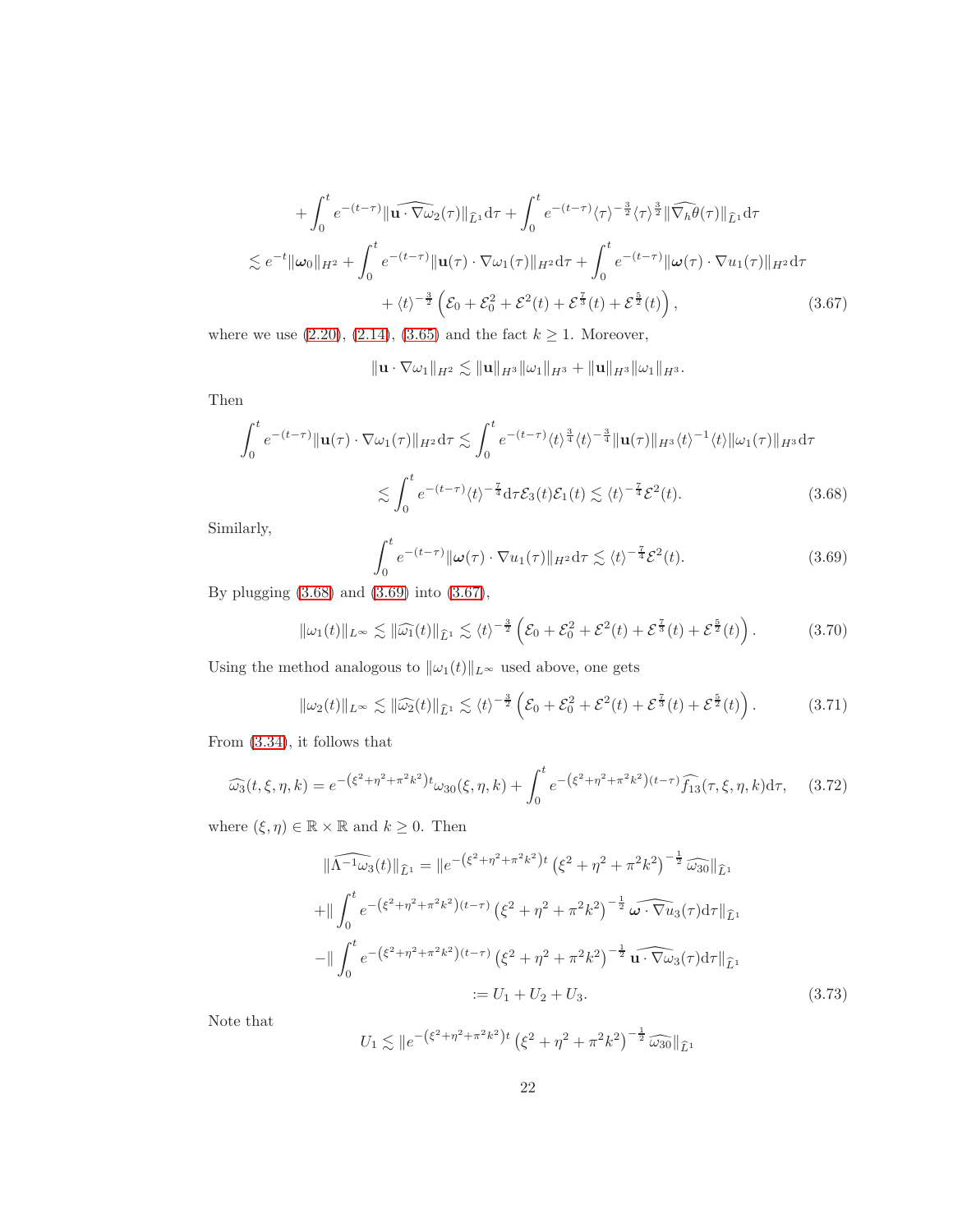<span id="page-22-0"></span>
$$
\lesssim \| (\xi^2 + \eta^2 + \pi^2 k^2)^{-\frac{1}{2}} \widehat{\omega_{30}} \|_{\widehat{L}^\infty} \int_{\mathbb{R}^3} e^{- (\xi^2 + \eta^2 + \zeta^2) t} \mathrm{d}\xi \mathrm{d}\eta \mathrm{d}\zeta \lesssim t^{-\frac{3}{2}} \| \Lambda^{-1} \omega_{30} \|_{L^1}.
$$
 (3.74)

From [\(2.14\)](#page-5-1), one deduces that

<span id="page-22-1"></span>
$$
U_1 \lesssim ||(\xi^2 + \eta^2 + \pi^2 k^2)^{-\frac{1}{2}} \widehat{\omega_{30}}||_{\widehat{L}^1} \lesssim ||\Lambda^{-1}\omega_{30}||_{H^2}.
$$
 (3.75)

According to  $(3.74)$ – $(3.75)$ , we have

<span id="page-22-4"></span>
$$
U_1 \lesssim \langle t \rangle^{-\frac{3}{2}} \mathcal{E}_0. \tag{3.76}
$$

Using the fact  $\boldsymbol{\omega} \cdot \nabla u_3 = \text{div}(\boldsymbol{\omega} u_3)$  gives

<span id="page-22-2"></span>
$$
U_2 \lesssim \int_0^t \|e^{-(\xi^2 + \eta^2 + \pi^2 k^2)(t-\tau)} \widehat{\omega u_3}(\tau)\|_{\widehat{L}^1} d\tau
$$
  

$$
\lesssim \int_0^t (t-\tau)^{-\frac{3}{2}} \|\omega(\tau)u_3(\tau)\|_{L^1} d\tau \lesssim \int_0^t (t-\tau)^{-\frac{3}{2}} \|\omega(\tau)\|_{L^2} \|u_3(\tau)\|_{L^2} d\tau.
$$
 (3.77)

On the other hand,

<span id="page-22-3"></span>
$$
U_2 \lesssim \int_0^t \|\widehat{\omega u_3}(\tau)\|_{\widehat{L}^1} d\tau \lesssim \int_0^t \|\omega(\tau)u_3(\tau)\|_{H^2} d\tau. \tag{3.78}
$$

Combining [\(3.77\)](#page-22-2) with [\(3.78\)](#page-22-3) yields

$$
U_2 \lesssim \int_0^t \langle t - \tau \rangle^{-\frac{3}{2}} ||\boldsymbol{\omega}(\tau)u_3(\tau)||_{H^2} d\tau
$$
  

$$
\lesssim \int_0^t \langle t - \tau \rangle^{-\frac{3}{2}} \langle \tau \rangle^{-1} \langle \tau \rangle ||\boldsymbol{\omega}(\tau)||_{H^2} \langle \tau \rangle^{-\frac{3}{2}} \langle \tau \rangle^{\frac{3}{2}} ||u_3(\tau)||_{H^2} d\tau \lesssim \langle t \rangle^{-\frac{3}{2}} \mathcal{E}^2(t).
$$
 (3.79)

In the similar way,

<span id="page-22-6"></span><span id="page-22-5"></span>
$$
U_3 \lesssim \int_0^t \langle t - \tau \rangle^{-\frac{3}{2}} \| \mathbf{u}(\tau) \omega_3(\tau) \|_{H^2} d\tau
$$
  

$$
\lesssim \int_0^t \langle t - \tau \rangle^{-\frac{3}{2}} \langle \tau \rangle^{-\frac{3}{4}} \langle \tau \rangle^{\frac{3}{4}} \| \mathbf{u}(\tau) \|_{H^2} \langle \tau \rangle^{-\frac{5}{4}} \langle \tau \rangle^{\frac{5}{4}} \| \omega_3(\tau) \|_{H^2} d\tau \lesssim \langle t \rangle^{-\frac{3}{2}} \mathcal{E}^2(t).
$$
 (3.80)

By substituting [\(3.76\)](#page-22-4), [\(3.79\)](#page-22-5) and [\(3.80\)](#page-22-6) into [\(3.73\)](#page-21-3),

<span id="page-22-7"></span>
$$
\|\Lambda^{-1}\omega_3(t)\|_{L^\infty} \lesssim \|\widehat{\Lambda^{-1}\omega_3}(t)\|_{\widehat{L}^1} \lesssim \langle t\rangle^{-\frac{3}{2}} \left(\mathcal{E}_0 + \mathcal{E}^2(t)\right). \tag{3.81}
$$

Note that

$$
\|\omega_3(t)\|_{L^{\infty}} \lesssim \|\widehat{\omega_3}(t)\|_{\widehat{L}^1}
$$
  

$$
\lesssim \|e^{-(\xi^2 + \eta^2 + \pi^2 k^2)t} (\xi^2 + \eta^2 + \pi^2 k^2)^{\frac{1}{2}} (\xi^2 + \eta^2 + \pi^2 k^2)^{-\frac{1}{2}} \widehat{\omega_{30}}\|_{\widehat{L}^1}
$$
  
+ 
$$
\int_0^t \|e^{-(\xi^2 + \eta^2 + \pi^2 k^2)(t-\tau)} (\xi^2 + \eta^2 + \pi^2 k^2)^{\frac{1}{2}} (\xi^2 + \eta^2 + \pi^2 k^2)^{-\frac{1}{2}} \widehat{\omega \cdot \nabla u_3}(\tau)\|_{\widehat{L}^1} d\tau
$$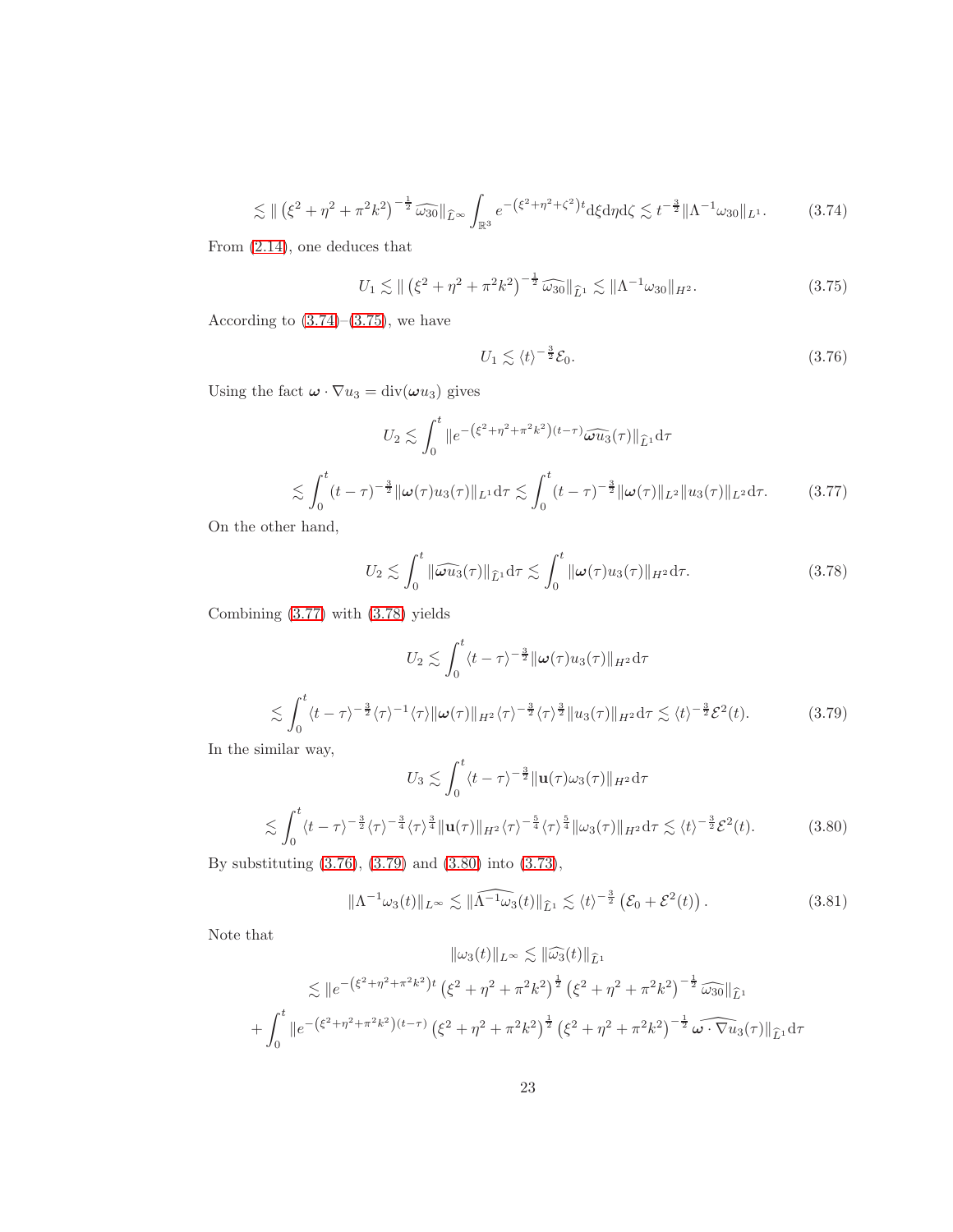$$
+\int_0^t \|e^{-(\xi^2+\eta^2+\pi^2k^2)(t-\tau)}(\xi^2+\eta^2+\pi^2k^2)^{\frac{1}{2}}(\xi^2+\eta^2+\pi^2k^2)^{-\frac{1}{2}}\widehat{\mathbf{u}\cdot\nabla\omega_3}(\tau)\|_{\widehat{L}^1}d\tau.
$$

Similarly,

 $^{+}$ 

$$
\|\omega_3(t)\|_{L^\infty} \lesssim \|\widehat{\omega_3}(t)\|_{\widehat{L}^1}
$$
  
\n
$$
\lesssim \langle t \rangle^{-2} \left( \|\Lambda^{-1} \omega_{30}\|_{L^1} + \|\Lambda^{-1} \omega_{30}\|_{H^2} \right) + \int_0^t \langle t - \tau \rangle^{-2} \|\omega(\tau)u_3(\tau)\|_{H^3} d\tau
$$
  
\n
$$
+ \int_0^t \langle t - \tau \rangle^{-2} \|\mathbf{u}(\tau)\omega_3(\tau)\|_{H^3} d\tau
$$
  
\n
$$
\lesssim \langle t \rangle^{-2} \mathcal{E}_0 + \int_0^t \langle t - \tau \rangle^{-2} \langle \tau \rangle^{-1} \langle \tau \rangle \|\omega(\tau)\|_{H^3} \langle \tau \rangle^{-\frac{3}{2}} \langle \tau \rangle^{\frac{3}{2}} \|u_3(\tau)\|_{H^3} d\tau
$$
  
\n
$$
\int_0^t \langle t - \tau \rangle^{-2} \langle \tau \rangle^{-\frac{3}{4}} \langle \tau \rangle^{\frac{3}{4}} \|\mathbf{u}(\tau)\|_{H^3} \langle \tau \rangle^{-\frac{5}{4}} \langle \tau \rangle^{\frac{5}{4}} \|\omega_3(\tau)\|_{H^3} d\tau \lesssim \langle t \rangle^{-2} \left(\mathcal{E}_0 + \mathcal{E}^2(t)\right).
$$
 (3.82)

From  $(1.8)_{3}$  $(1.8)_{3}$  $(1.8)_{3}$ , we calculate that

$$
u_1 = \partial_2(-\Delta)^{-1}\omega_3 - \partial_3(-\Delta)^{-1}\omega_2, \ u_2 = \partial_3(-\Delta)^{-1}\omega_1 - \partial_1(-\Delta)^{-1}\omega_3, u_3 = \partial_1(-\Delta)^{-1}\omega_2 - \partial_2(-\Delta)^{-1}\omega_1.
$$

Then

<span id="page-23-0"></span>
$$
||u_1(t)||_{L^{\infty}} \lesssim ||\widehat{u_1}(t)||_{\widehat{L}^1} \lesssim ||\mathcal{F}(\partial_2(-\Delta)^{-1}\omega_3)(t)||_{\widehat{L}^1} + ||\mathcal{F}(\partial_3(-\Delta)^{-1}\omega_2)(t)||_{\widehat{L}^1}.
$$
 (3.83)

Moreover,

$$
\|\mathcal{F}\left(\partial_2(-\Delta)^{-1}\omega_3\right)(t)\|_{\hat{L}^1} \lesssim \left\|\frac{i\eta}{\xi^2 + \eta^2 + \pi^2 k^2} \widehat{\omega_3}(t)\right\|_{\hat{L}^1} \lesssim \left\|\left(\xi^2 + \eta^2 + \pi^2 k^2\right)^{-\frac{1}{2}} \widehat{\omega_3}(t)\right\|_{\hat{L}^1}
$$

$$
\lesssim \|\widehat{\Lambda^{-1}\omega_3}(t)\|_{\hat{L}^1}, \ (\xi, \eta) \in \mathbb{R} \times \mathbb{R}, \ k \ge 0,
$$
(3.84)

<span id="page-23-1"></span>
$$
\|\mathcal{F}\left(\partial_3(-\Delta)^{-1}\omega_2\right)(t)\|_{\widehat{L}^1} \lesssim \left\|\frac{k}{\xi^2 + \eta^2 + \pi^2 k^2} \widehat{\omega_2}(t)\right\|_{\widehat{L}^1} \lesssim \|\widehat{\omega_2}(t)\|_{\widehat{L}^1}, \ (\xi, \eta) \in \mathbb{R} \times \mathbb{R}, \ k \ge 1. \tag{3.85}
$$

By using [\(3.71\)](#page-21-4), [\(3.81\)](#page-22-7) and [\(3.83\)](#page-23-0)–[\(3.85\)](#page-23-1),

$$
||u_1(t)||_{L^{\infty}} \lesssim ||\widehat{\Lambda^{-1}\omega_3}(t)||_{\widehat{L}^1} + ||\widehat{\omega_2}(t)||_{\widehat{L}^1} \lesssim \langle t \rangle^{-\frac{3}{2}} \left(\mathcal{E}_0 + \mathcal{E}_0^2 + \mathcal{E}^2(t) + \mathcal{E}^{\frac{7}{3}}(t) + \mathcal{E}^{\frac{5}{2}}(t)\right).
$$
 (3.86)

In the similar way,

$$
\|\nabla u_1(t)\|_{L^\infty} \lesssim \|\widehat{\Lambda^{-1}\omega_3}(t)\|_{\widehat{L}^1} + \|\widehat{\omega_2}(t)\|_{\widehat{L}^1} \lesssim \langle t\rangle^{-\frac{3}{2}} \left(\mathcal{E}_0 + \mathcal{E}_0^2 + \mathcal{E}^2(t) + \mathcal{E}^{\frac{7}{3}}(t) + \mathcal{E}^{\frac{5}{2}}(t)\right), (3.87)
$$

$$
||u_2(t)||_{W^{1,\infty}} \lesssim ||\widehat{\Lambda^{-1}\omega_3}(t)||_{\widehat{L}^1} + ||\widehat{\omega_1}(t)||_{\widehat{L}^1} \lesssim \langle t \rangle^{-\frac{3}{2}} \left(\mathcal{E}_0 + \mathcal{E}_0^2 + \mathcal{E}^2(t) + \mathcal{E}^{\frac{7}{3}}(t) + \mathcal{E}^{\frac{5}{2}}(t)\right), \tag{3.88}
$$

<span id="page-23-2"></span>
$$
\|u_3(t)\|_{W^{1,\infty}} \lesssim \|\widehat{\omega_1}(t)\|_{\widehat{L}^1} + \|\widehat{\omega_2}(t)\|_{\widehat{L}^1} \lesssim \langle t \rangle^{-\frac{3}{2}} \left(\mathcal{E}_0 + \mathcal{E}_0^2 + \mathcal{E}^2(t) + \mathcal{E}^{\frac{7}{3}}(t) + \mathcal{E}^{\frac{5}{2}}(t)\right). \tag{3.89}
$$

Finally, we finish the proof of Lemma [3.5.](#page-17-2)  $\Box$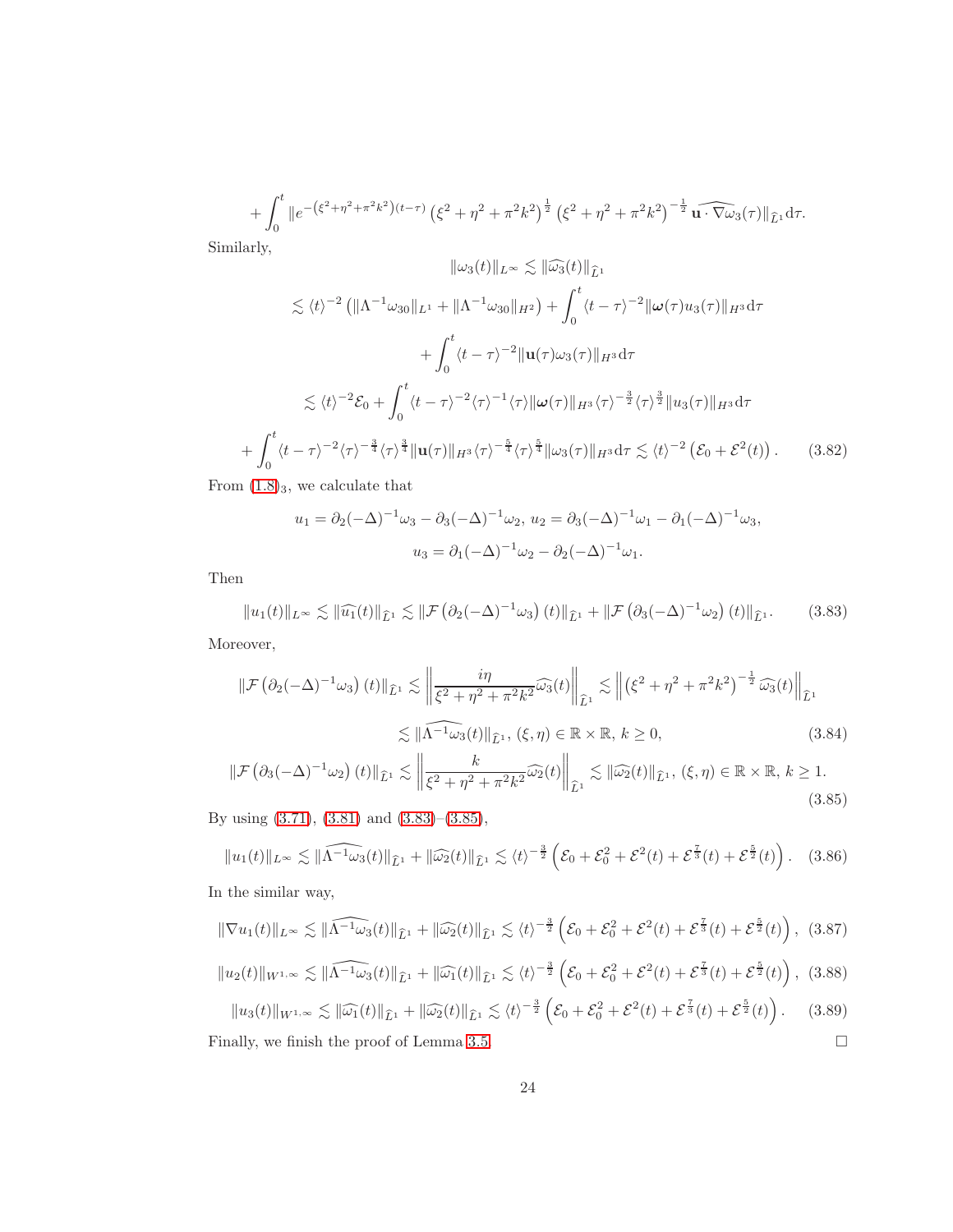Lemma 3.6 Let  $m \geq 31$ . Then

$$
\mathcal{E}_3(t) \lesssim \mathcal{E}_0 + \mathcal{E}_0^2 + \mathcal{E}^2(t) + \mathcal{E}^{\frac{7}{3}}(t) + \mathcal{E}^{\frac{5}{2}}(t). \tag{3.90}
$$

**Proof.** From  $(3.35)$ – $(3.38)$  and Lemma [3.1](#page-7-6)[–3.3,](#page-11-2) one gets

$$
\|\nabla_h^2 \theta(t)\|_{H^1} = \|\widehat{\nabla_h^2} \theta(t)\|_{\widehat{H}^1} \n\lesssim \langle t \rangle^{-\frac{3}{2}} \|\omega_0\|_{W^{7,1}} + \langle t \rangle^{-\frac{3}{2}} \|\theta_0\|_{W^{10,1}} + \langle t \rangle^{-\frac{3}{2}} \|\theta_0\|_{H^m} (\|\omega_0\|_{H^m} + \|\Lambda^{-1} \omega_{30}\|_{L^2}) \n+ \int_0^t \langle t - \tau \rangle^{-\frac{3}{2}} \|\partial_\tau \mathbf{u}(\tau) \cdot \nabla \theta(\tau)\|_{W^{8,1}} d\tau + \int_0^t \langle t - \tau \rangle^{-\frac{3}{2}} \|\mathbf{u}(\tau) \cdot \nabla \partial_\tau \theta(\tau)\|_{W^{8,1}} d\tau \n+ \int_0^t \langle t - \tau \rangle^{-\frac{3}{2}} \|\mathbf{u}(\tau) \cdot \nabla \theta(\tau)\|_{W^{10,1}} d\tau + \int_0^t \langle t - \tau \rangle^{-\frac{3}{2}} \|\partial_1 (\mathbf{u} \cdot \nabla \omega_2)(\tau)\|_{W^{6,1}} d\tau \n+ \int_0^t \langle t - \tau \rangle^{-\frac{3}{2}} \|\partial_2 (\mathbf{u} \cdot \nabla \omega_1)(\tau)\|_{W^{6,1}} d\tau + \int_0^t \langle t - \tau \rangle^{-\frac{3}{2}} \|\partial_1 (\omega \cdot \nabla u_2)(\tau)\|_{W^{6,1}} d\tau \n+ \int_0^t \langle t - \tau \rangle^{-\frac{3}{2}} \|\partial_2 (\omega \cdot \nabla u_1)(\tau)\|_{W^{6,1}} d\tau.
$$
\n(3.91)

Similar to the  $L^\infty\mathrm{-estimate}$  of  $\nabla_h\theta$  in Lemma [3.5,](#page-17-2)

<span id="page-24-0"></span>
$$
\|\nabla_h^2 \theta(t)\|_{H^1} = \|\widehat{\nabla_h^2 \theta(t)}\|_{\widehat{H}^1} \lesssim \langle t \rangle^{-\frac{3}{2}} \left(\mathcal{E}_0 + \mathcal{E}_0^2 + \mathcal{E}^2(t) + \mathcal{E}^{\frac{7}{3}}(t) + \mathcal{E}^{\frac{5}{2}}(t)\right). \tag{3.92}
$$

Moreover,

$$
\|\nabla_{h}\theta(t)\|_{H^{3}} = \|\nabla_{h}\theta(t)\|_{\widehat{H}^{3}}\n\lesssim \langle t \rangle^{-1} \|\omega_{0}\|_{W^{7,1}} + \langle t \rangle^{-1} \|\theta_{0}\|_{W^{10,1}} + \langle t \rangle^{-1} \|\theta_{0}\|_{H^{m}} (\|\omega_{0}\|_{H^{m}} + \|\Lambda^{-1}\omega_{30}\|_{L^{2}})\n+ \int_{0}^{t} \langle t-\tau \rangle^{-1} \|\partial_{\tau}\mathbf{u}(\tau) \cdot \nabla \theta(\tau)\|_{W^{8,1}} d\tau + \int_{0}^{t} \langle t-\tau \rangle^{-1} \|\mathbf{u}(\tau) \cdot \nabla \partial_{\tau}\theta(\tau)\|_{W^{8,1}} d\tau \n+ \int_{0}^{t} \langle t-\tau \rangle^{-1} \|\mathbf{u}(\tau) \cdot \nabla \theta(\tau)\|_{W^{10,1}} d\tau + \int_{0}^{t} \langle t-\tau \rangle^{-1} \|\partial_{1}(\mathbf{u} \cdot \nabla \omega_{2})(\tau)\|_{W^{6,1}} d\tau \n+ \int_{0}^{t} \langle t-\tau \rangle^{-1} \|\partial_{2}(\mathbf{u} \cdot \nabla \omega_{1})(\tau)\|_{W^{6,1}} d\tau + \int_{0}^{t} \langle t-\tau \rangle^{-1} \|\partial_{1}(\omega \cdot \nabla u_{2})(\tau)\|_{W^{6,1}} d\tau \n+ \int_{0}^{t} \langle t-\tau \rangle^{-1} \|\partial_{2}(\omega \cdot \nabla u_{1})(\tau)\|_{W^{6,1}} d\tau, \qquad (3.93)
$$
\n
$$
\|\theta(t)\|_{H^{5}} + \|\partial_{3}\theta(t)\|_{H^{4}} = \|\widehat{\theta}(t)\|_{\widehat{H}^{5}} + \|\widehat{\partial_{3}\theta}(t)\|_{\widehat{H}^{4}} \n\lesssim \langle t \rangle^{-\frac{1}{2}} \|\omega_{0}\|_{W^{7,1}} + \langle t \rangle^{-\frac{1}{2}} \|\theta_{0}\|_{W^{10,1}} + \langle t \rangle^{-\frac{1}{2}} \|\theta_{0}\|_{H^{m}} (\|\omega_{0}\|_{H^{m}} + \|\Lambda^{-1}\omega_{30}\|_{L^{2}}) \n+ \int_{0
$$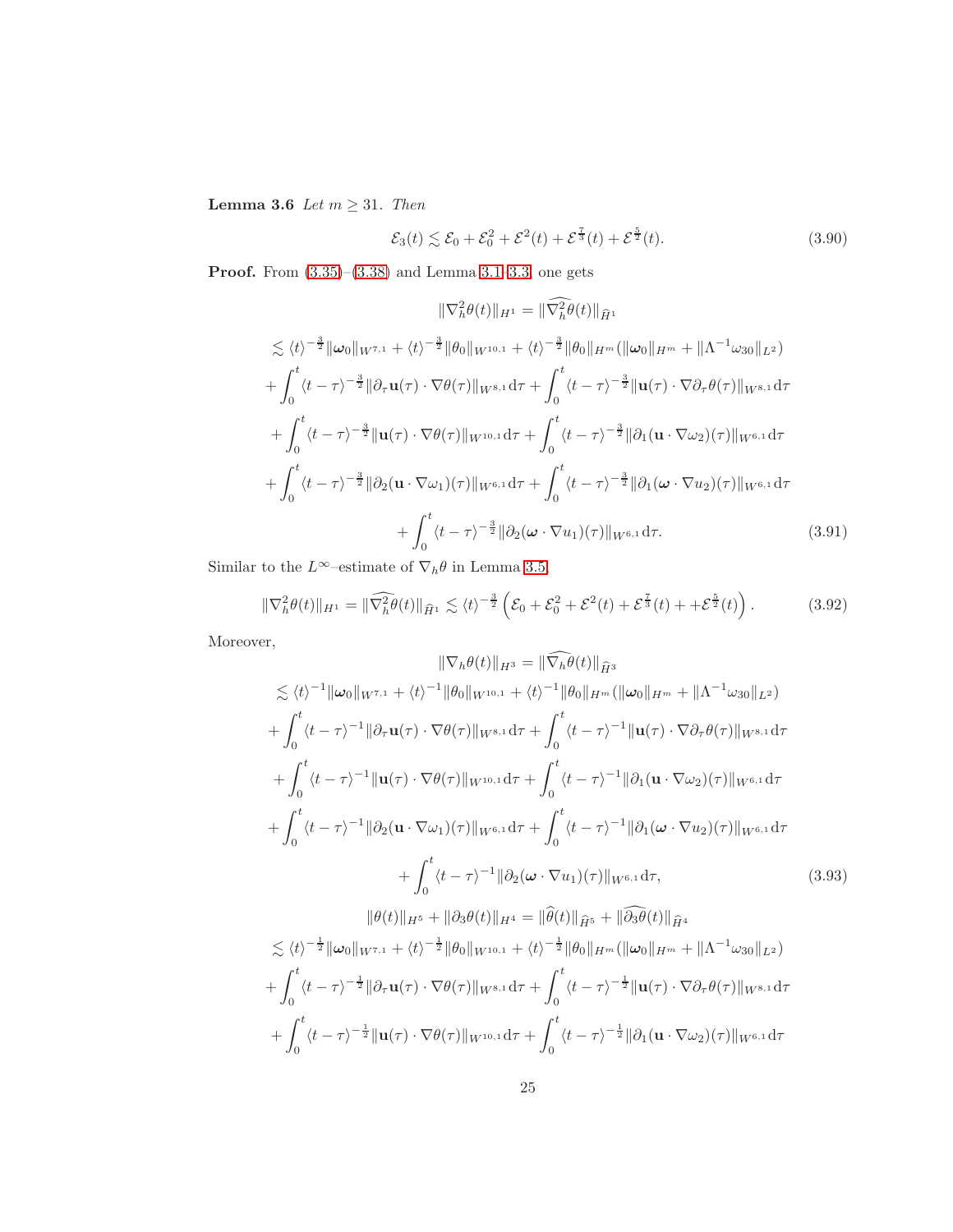$$
+\int_0^t \langle t-\tau\rangle^{-\frac{1}{2}} \|\partial_2(\mathbf{u}\cdot\nabla\omega_1)(\tau)\|_{W^{6,1}} d\tau + \int_0^t \langle t-\tau\rangle^{-\frac{1}{2}} \|\partial_1(\boldsymbol{\omega}\cdot\nabla u_2)(\tau)\|_{W^{6,1}} d\tau + \int_0^t \langle t-\tau\rangle^{-\frac{1}{2}} \|\partial_2(\boldsymbol{\omega}\cdot\nabla u_1)(\tau)\|_{W^{6,1}} d\tau.
$$
 (3.94)

Similar to the  $L^\infty\mathrm{-estimate}$  of  $\nabla_h\theta$  in Lemma [3.5,](#page-17-2)

<span id="page-25-0"></span>
$$
\sup_{0 \le \tau \le t} \left( \langle \tau \rangle \|\nabla_h \theta(\tau)\|_{H^3} + \langle \tau \rangle^{\frac{1}{2}} \|\theta(\tau)\|_{H^5} + \langle \tau \rangle \|\partial_3 \theta(\tau)\|_{H^4} \right)
$$
  

$$
\lesssim \sup_{0 \le \tau \le t} \left( \langle \tau \rangle \|\widehat{\nabla_h \theta}(\tau)\|_{\widehat{H}^3} + \langle \tau \rangle^{\frac{1}{2}} \|\widehat{\theta}(\tau)\|_{\widehat{H}^5} + \langle \tau \rangle^{\frac{1}{2}} \|\widehat{\partial_3 \theta}(\tau)\|_{\widehat{H}^4} \right)
$$
  

$$
\lesssim \mathcal{E}_0 + \mathcal{E}_0^2 + \mathcal{E}^2(t) + \mathcal{E}^{\frac{\tau}{3}}(t) + \mathcal{E}^{\frac{5}{2}}(t). \tag{3.95}
$$

To prove  $L^2$ -estimate of  $\omega_1$ , we use [\(2.20\)](#page-6-10), [\(2.14\)](#page-5-1), [\(3.95\)](#page-25-0) and the fact  $k \ge 1$  to get

$$
\|\omega_{1}(t)\|_{H^{3}} = \|\widehat{\omega_{1}}(t)\|_{\widehat{H}^{3}}
$$
  
\n
$$
\lesssim \|e^{-(\xi^{2}+\eta^{2}+\pi^{2}k^{2})t}\widehat{\omega_{10}}\|_{\widehat{H}^{3}} + \int_{0}^{t} \|e^{-(\xi^{2}+\eta^{2}+\pi^{2}k^{2})(t-\tau)}\widehat{\omega\cdot\nabla u_{1}}(\tau)\|_{\widehat{H}^{3}}d\tau
$$
  
\n
$$
+ \int_{0}^{t} \|e^{-(\xi^{2}+\eta^{2}+\pi^{2}k^{2})(t-\tau)}\widehat{\omega_{1}}(\tau)\|_{\widehat{H}^{3}}d\tau + \int_{0}^{t} \|e^{-(\xi^{2}+\eta^{2}+\pi^{2}k^{2})(t-\tau)}\widehat{\partial_{2}}\theta(\tau)\|_{\widehat{H}^{3}}d\tau
$$
  
\n
$$
\lesssim e^{-t} \|\omega_{0}\|_{H^{3}} + \int_{0}^{t} e^{-(t-\tau)} \|\mathbf{u}\cdot\nabla\omega_{1}(\tau)\|_{H^{3}}d\tau
$$
  
\n
$$
+ \int_{0}^{t} e^{-(t-\tau)} \|\mathbf{u}\cdot\nabla\omega_{2}(\tau)\|_{H^{3}}d\tau + \int_{0}^{t} e^{-(t-\tau)}\langle\tau\rangle^{-1}\langle\tau\rangle\|\partial_{1}\theta(\tau)\|_{H^{3}}d\tau
$$
  
\n
$$
\lesssim e^{-t} \|\omega_{0}\|_{H^{3}} + \int_{0}^{t} e^{-(t-\tau)} \|\mathbf{u}(\tau)\cdot\nabla\omega_{1}(\tau)\|_{W^{5,1}}d\tau + \int_{0}^{t} e^{-(t-\tau)} \|\omega(\tau)\cdot\nabla u_{1}(\tau)\|_{W^{5,1}}d\tau
$$
  
\n
$$
+ \langle t\rangle^{-1} \left(\mathcal{E}_{0} + \mathcal{E}_{0}^{2} + \mathcal{E}^{2}(t) + \mathcal{E}^{\frac{7}{3}}(t) + \mathcal{E}^{\frac{5}{2}}(t)\right).
$$
 (3.96)

Note that

<span id="page-25-1"></span>
$$
\|\mathbf{u} \cdot \nabla \omega_1\|_{W^{5,1}} \lesssim \|\mathbf{u}\|_{H^5} \|\nabla \omega_1\|_{L^2} + \|\mathbf{u}\|_{L^2} \|\nabla \omega_1\|_{H^5}
$$
  

$$
\lesssim \|\mathbf{u}\|_{H^5} \|\nabla \omega_1\|_{L^2} + \|\mathbf{u}\|_{L^2} \|\nabla \omega_1\|_{L^2}^{\frac{1}{2}} \|\nabla \omega_1\|_{H^{10}}^{\frac{1}{2}}.
$$
 (3.97)

Then

<span id="page-25-2"></span>
$$
\int_0^t e^{-(t-\tau)} \|\mathbf{u}(\tau) \cdot \nabla \omega_1(\tau)\|_{W^{5,1}} d\tau \lesssim \int_0^t e^{-(t-\tau)} \|\mathbf{u}(\tau)\|_{H^5} \langle \tau \rangle \langle \tau \rangle^{-1} \|\nabla \omega_1(\tau)\|_{L^2} d\tau \n+ \int_0^t e^{-(t-\tau)} \langle \tau \rangle^{-\frac{3}{4}} \langle \tau \rangle^{\frac{3}{4}} \|\mathbf{u}(\tau)\|_{L^2} \langle \tau \rangle^{-\frac{1}{2}} \langle \tau \rangle^{\frac{1}{2}} \|\nabla \omega_1(\tau)\|_{L^2}^{\frac{1}{2}} \|\nabla \omega_1(\tau)\|_{H^{10}}^{\frac{1}{2}} d\tau \n\lesssim \left( \langle t \rangle^{-1} + \langle t \rangle^{-\frac{5}{4}} \right) \mathcal{E}^2(t) \lesssim \langle t \rangle^{-1} \mathcal{E}^2(t). \tag{3.98}
$$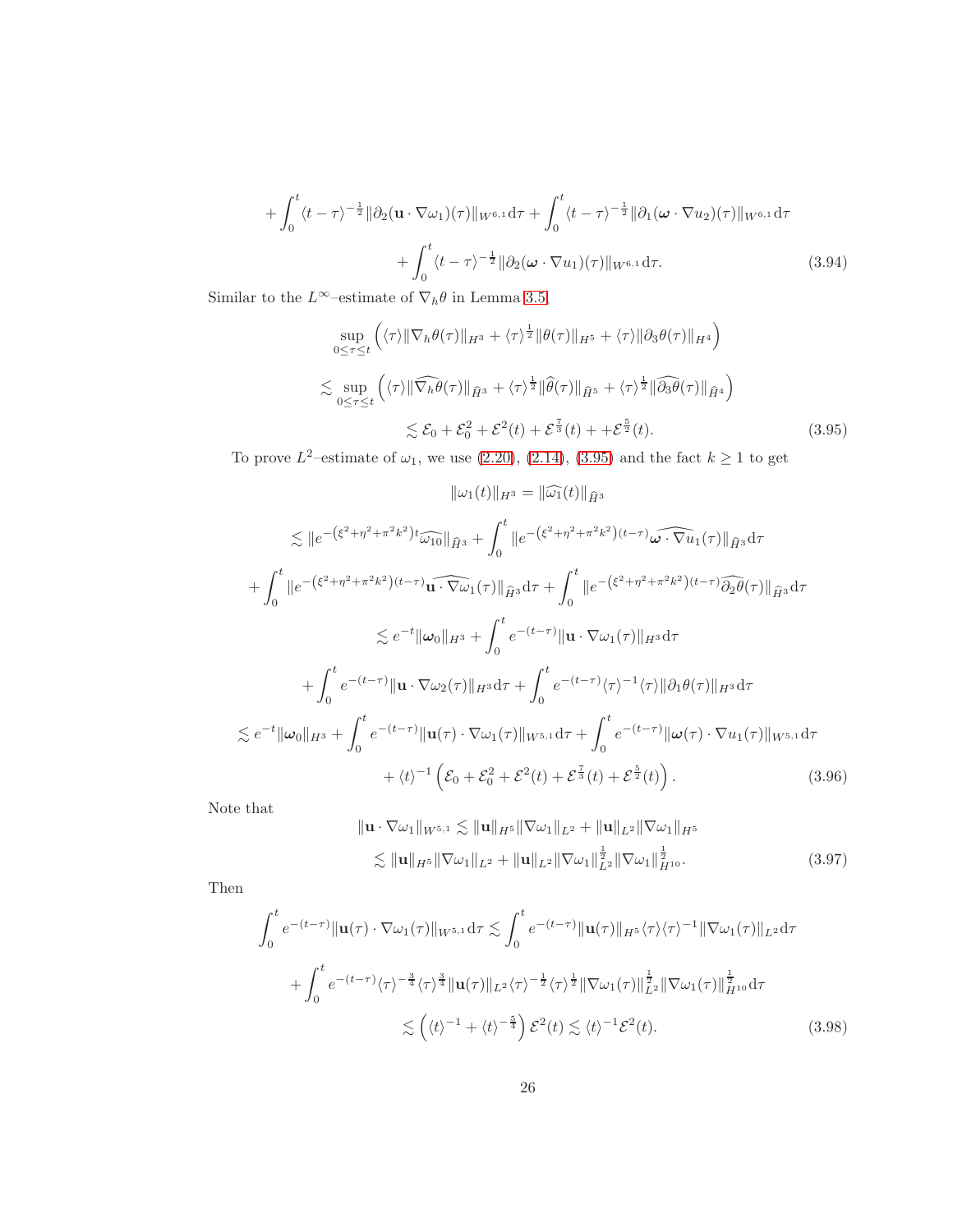Similarly,

<span id="page-26-0"></span>
$$
\int_0^t e^{-(t-\tau)} \|\boldsymbol{\omega}(\tau) \cdot \nabla u_1(\tau)\|_{W^{5,1}} d\tau \lesssim \langle t \rangle^{-1} \mathcal{E}^2(t). \tag{3.99}
$$

From [\(3.96\)](#page-25-1) and [\(3.98\)](#page-25-2)–[\(3.99\)](#page-26-0), we deduce that

$$
\|\omega_1(t)\|_{H^3} = \|\widehat{\omega_1}(t)\|_{\widehat{H}^3} \lesssim \langle t \rangle^{-1} \left( \mathcal{E}_0 + \mathcal{E}_0^2 + \mathcal{E}^2(t) + \mathcal{E}^{\frac{7}{3}}(t) + \mathcal{E}^{\frac{5}{2}}(t) \right). \tag{3.100}
$$

Similar to the  $H^3-$ estimate of  $\omega_1,$ 

<span id="page-26-5"></span>
$$
\|\omega_2(t)\|_{H^3} = \|\widehat{\omega_2}(t)\|_{\widehat{H}^3} \lesssim \langle t \rangle^{-1} \left( \mathcal{E}_0 + \mathcal{E}_0^2 + \mathcal{E}^2(t) + \mathcal{E}^{\frac{7}{3}}(t) + \mathcal{E}^{\frac{5}{2}}(t) \right). \tag{3.101}
$$

By using [\(3.91\)](#page-24-0),

<span id="page-26-6"></span>
$$
\|\nabla_h \omega_1(t)\|_{H^1} = \|\widehat{\nabla_h \omega_1}(t)\|_{\widehat{H}^1} \lesssim \langle t \rangle^{-\frac{3}{2}} \left(\mathcal{E}_0 + \mathcal{E}_0^2 + \mathcal{E}^2(t) + \mathcal{E}^{\frac{7}{3}}(t) + \mathcal{E}^{\frac{5}{2}}(t)\right). \tag{3.102}
$$

<span id="page-26-7"></span>
$$
\|\nabla_h \omega_2(t)\|_{H^1} = \|\widehat{\nabla_h \omega_2}(t)\|_{\widehat{H}^1} \lesssim \langle t \rangle^{-\frac{3}{2}} \left(\mathcal{E}_0 + \mathcal{E}_0^2 + \mathcal{E}^2(t) + \mathcal{E}^{\frac{7}{3}}(t) + \mathcal{E}^{\frac{5}{2}}(t)\right). \tag{3.103}
$$

Furthermore, for  $(\xi, \eta) \in \mathbb{R} \times \mathbb{R}$  and  $k \geq 0$ ,

$$
\|\Lambda^{-1}\omega_{3}(t)\|_{L^{2}} = \|\widehat{\Lambda^{-1}\omega_{3}}(t)\|_{\widehat{L}^{2}} \lesssim \|e^{-(\xi^{2}+\eta^{2}+\pi^{2}k^{2})t} (\xi^{2}+\eta^{2}+\pi^{2}k^{2})^{-\frac{1}{2}} \widehat{\omega_{30}}\|_{\widehat{L}^{2}} \n+ \int_{0}^{t} \|e^{-(\xi^{2}+\eta^{2}+\pi^{2}k^{2})(t-\tau)} (\xi^{2}+\eta^{2}+\pi^{2}k^{2})^{-\frac{1}{2}} \widehat{\omega\cdot\nabla u_{3}}(\tau)\|_{\widehat{L}^{2}} d\tau \n+ \int_{0}^{t} \|e^{-(\xi^{2}+\eta^{2}+\pi^{2}k^{2})(t-\tau)} (\xi^{2}+\eta^{2}+\pi^{2}k^{2})^{-\frac{1}{2}} \widehat{\mathbf{u}\cdot\nabla\omega_{3}}(\tau)\|_{\widehat{L}^{2}} d\tau \n:= P_{1} + P_{2} + P_{3}.
$$
\n(3.104)

For  $P_1$ , we have  $P_1 \lesssim \|\Lambda^{-1}\omega_{30}\|_{L^2}$  and

$$
P_1 \lesssim \left( \int_{\mathbb{R}^3} e^{-2(\xi^2 + \eta^2 + \zeta^2)t} d\xi d\eta d\zeta \right)^{\frac{1}{2}} \|\widehat{\Lambda^{-1}\omega_{30}}\|_{\widehat{L}^\infty} \lesssim t^{-\frac{3}{4}} \|\Lambda^{-1}\omega_{30}\|_{L^1}.
$$
 (3.105)

This implies that

<span id="page-26-4"></span><span id="page-26-3"></span>
$$
P_1 \lesssim \langle t \rangle^{-\frac{3}{4}} \mathcal{E}_0. \tag{3.106}
$$

Note that

$$
P_2 \lesssim \int_0^t (t-\tau)^{-\frac{3}{4}} \|\widehat{\omega u_3}(\tau)\|_{\widehat{L}^\infty} d\tau
$$
  

$$
\int_0^t (t-\tau)^{-\frac{3}{4}} \|\omega(\tau)u_3(\tau)\|_{L^1} d\tau \lesssim \int_0^t (t-\tau)^{-\frac{3}{4}} \|\omega(\tau)\|_{L^2} \|u_3(\tau)\|_{L^2} d\tau.
$$
 (3.107)

Also, we have

<span id="page-26-1"></span> $\lesssim$ 

<span id="page-26-2"></span>
$$
P_2 \lesssim \int_0^t \|\widehat{\boldsymbol{\omega} u}_3(\tau)\|_{\widehat{L}^2} d\tau \lesssim \int_0^t \|\boldsymbol{\omega}(\tau)u_3(\tau)\|_{L^2} d\tau \lesssim \int_0^t \|\boldsymbol{\omega}(\tau)\|_{H^2} \|u_3(\tau)\|_{H^2} d\tau. \tag{3.108}
$$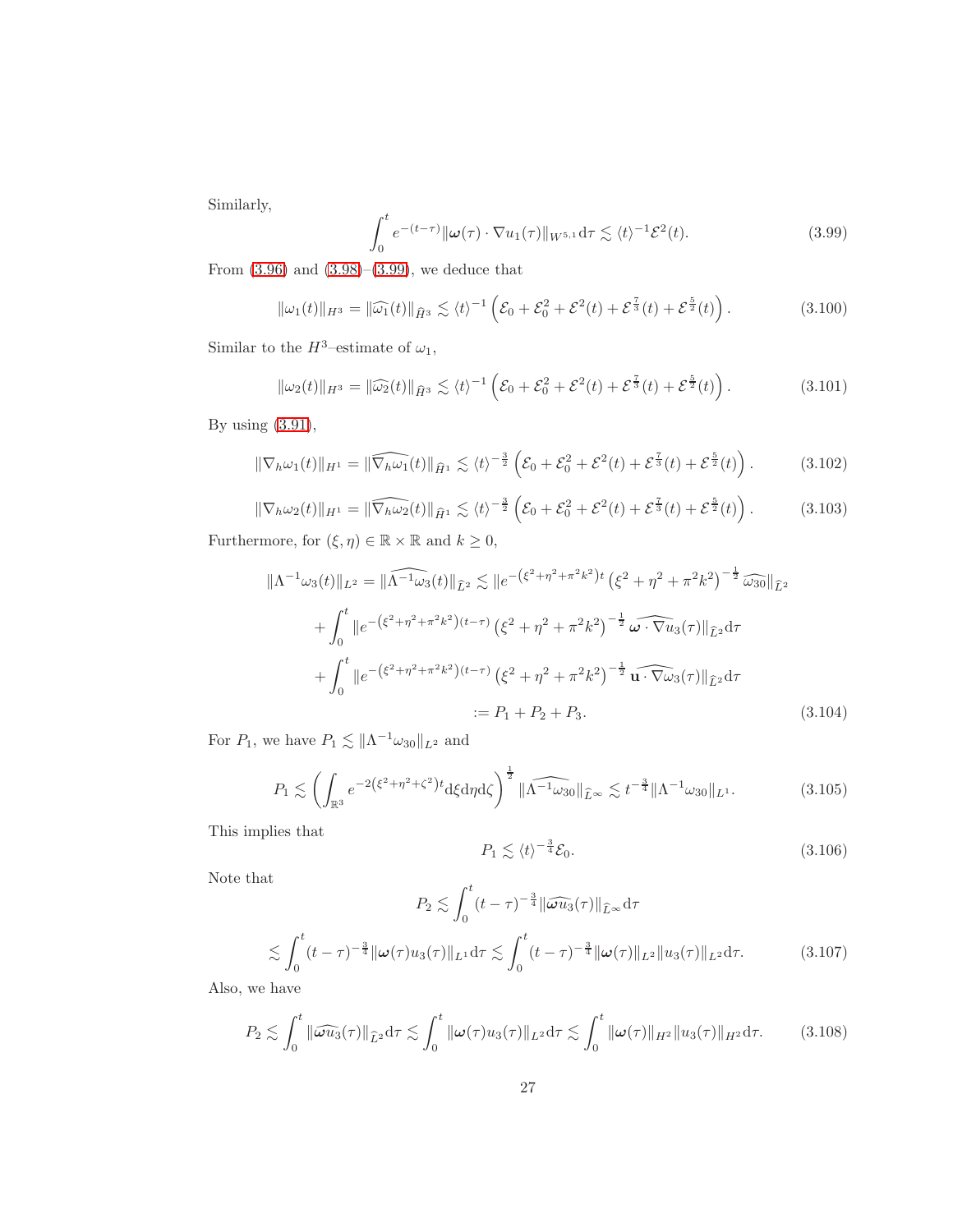From  $(3.107)$ – $(3.108)$ , it follows that

<span id="page-27-0"></span>
$$
P_2 \lesssim \int_0^t \langle t - \tau \rangle^{-\frac{3}{4}} \langle \tau \rangle \langle \tau \rangle^{-1} \|\omega(\tau)\|_{H^2} \langle \tau \rangle^{-\frac{3}{2}} \langle \tau \rangle^{\frac{3}{2}} \|u_3(\tau)\|_{H^2} d\tau \lesssim \langle t \rangle^{-\frac{3}{4}} \mathcal{E}^2(t). \tag{3.109}
$$

Similarly,

<span id="page-27-1"></span>
$$
P_3 \lesssim \langle t \rangle^{-\frac{3}{4}} \mathcal{E}^2(t). \tag{3.110}
$$

By substituting [\(3.106\)](#page-26-3) and [\(3.109\)](#page-27-0)–[\(3.110\)](#page-27-1) into [\(3.104\)](#page-26-4),

<span id="page-27-3"></span>
$$
\|\Lambda^{-1}\omega_3(t)\|_{L^2} = \|\widehat{\Lambda^{-1}\omega_3}(t)\|_{\widehat{L}^2} \lesssim \langle t \rangle^{-\frac{3}{4}} \left(\mathcal{E}_0 + \mathcal{E}^2(t)\right). \tag{3.111}
$$

Note that

$$
\|\omega_3(t)\|_{L^2} = \|\widehat{\omega_3}(t)\|_{\widehat{L}^2}
$$
  
\n
$$
\leq \|e^{-(\xi^2 + \eta^2 + \pi^2 k^2)t} (\xi^2 + \eta^2 + \pi^2 k^2)^{\frac{1}{2}} (\xi^2 + \eta^2 + \pi^2 k^2)^{-\frac{1}{2}} \widehat{\omega_{30}}\|_{\widehat{L}^2}
$$
  
\n
$$
+ \int_0^t \|e^{-(\xi^2 + \eta^2 + \pi^2 k^2)(t-\tau)} (\xi^2 + \eta^2 + \pi^2 k^2)^{\frac{1}{2}} (\xi^2 + \eta^2 + \pi^2 k^2)^{-\frac{1}{2}} \widehat{\omega \cdot \nabla u_3}(\tau)\|_{\widehat{L}^2} d\tau
$$
  
\n
$$
+ \int_0^t \|e^{-(\xi^2 + \eta^2 + \pi^2 k^2)(t-\tau)} (\xi^2 + \eta^2 + \pi^2 k^2)^{\frac{1}{2}} (\xi^2 + \eta^2 + \pi^2 k^2)^{-\frac{1}{2}} \widehat{\mathbf{u} \cdot \nabla \omega_3}(\tau)\|_{\widehat{L}^2} d\tau.
$$

Here  $(\xi, \eta) \in \mathbb{R} \times \mathbb{R}$  and  $k \geq 0$ . Similarly,

$$
\|\omega_3(t)\|_{L^2} = \|\widehat{\omega_3}(t)\|_{\widehat{L}^2} \lesssim \langle t \rangle^{-\frac{5}{4}} \mathcal{E}_0 + \int_0^t \langle t - \tau \rangle^{-\frac{5}{4}} \langle \tau \rangle \langle \tau \rangle^{-1} \|\omega(\tau)\|_{H^2} \langle \tau \rangle^{-\frac{3}{2}} \langle \tau \rangle^{\frac{3}{2}} \|u_3(\tau)\|_{H^2} d\tau
$$
  
+ 
$$
\int_0^t \langle t - \tau \rangle^{-\frac{5}{4}} \langle \tau \rangle^{-\frac{3}{4}} \|\mathbf{u}(\tau)\|_{H^2} \langle \tau \rangle^{-\frac{5}{4}} \langle \tau \rangle^{\frac{5}{4}} \|\omega_3(\tau)\|_{H^2} d\tau \lesssim \langle t \rangle^{-\frac{5}{4}} (\mathcal{E}_0 + \mathcal{E}^2(t)). \tag{3.112}
$$

<span id="page-27-2"></span>In the similar way,

$$
\|\omega_{3}(t)\|_{\dot{H}^{1}} = \|\left(\xi^{2} + \eta^{2} + \pi^{2}k^{2}\right)^{\frac{1}{2}}\widehat{\omega_{3}}(t)\|_{\widehat{L}^{2}} \lesssim \langle t \rangle^{-\frac{7}{4}}\mathcal{E}_{0}
$$
\n
$$
+ \int_{0}^{t} \langle t - \tau \rangle^{-\frac{7}{4}}\langle \tau \rangle \langle \tau \rangle^{-1} \|\omega(\tau)\|_{H^{2}}\langle \tau \rangle^{-\frac{3}{2}}\langle \tau \rangle^{\frac{3}{2}}\|u_{3}(\tau)\|_{H^{2}}d\tau
$$
\n
$$
+ \int_{0}^{t} \langle t - \tau \rangle^{-\frac{7}{4}}\langle \tau \rangle^{\frac{3}{4}}\|u(\tau)\|_{H^{2}}\langle \tau \rangle^{-\frac{5}{4}}\langle \tau \rangle^{\frac{5}{4}}\|\omega_{3}(\tau)\|_{H^{2}}d\tau \lesssim \langle t \rangle^{-\frac{7}{4}}\left(\mathcal{E}_{0} + \mathcal{E}^{2}(t)\right), \quad (3.113)
$$
\n
$$
\|\omega_{3}(t)\|_{\dot{H}^{2}} = \|\left(\xi^{2} + \eta^{2} + \pi^{2}k^{2}\right)\widehat{\omega_{3}}(t)\|_{\widehat{L}^{2}} \lesssim \langle t \rangle^{-\frac{9}{4}}\mathcal{E}_{0}
$$
\n
$$
+ \int_{0}^{t} \langle t - \tau \rangle^{-\frac{9}{4}}\langle \tau \rangle \langle \tau \rangle^{-1} \|\omega(\tau)\|_{H^{3}}\langle \tau \rangle^{-\frac{3}{2}}\langle \tau \rangle^{\frac{3}{2}}\|u_{3}(\tau)\|_{H^{3}}d\tau
$$
\n
$$
+ \int_{0}^{t} \langle t - \tau \rangle^{-\frac{9}{4}}\langle \tau \rangle^{-\frac{3}{4}}\langle \tau \rangle^{\frac{3}{4}}\|u(\tau)\|_{H^{3}}\langle \tau \rangle^{-\frac{5}{4}}\langle \tau \rangle^{\frac{5}{4}}\|\omega_{3}(\tau)\|_{H^{3}}d\tau \lesssim \langle t \rangle^{-2}\left(\mathcal{E}_{0} + \mathcal{E}^{2}(t)\right). \quad (3.114)
$$
\nwhormor

Furthermore,

$$
\|\omega_3(t)\|_{\dot{H}^3} = \|\left(\xi^2 + \eta^2 + \pi^2 k^2\right)^{\frac{3}{2}} \widehat{\omega_3}(t)\|_{\widehat{L}^2} \lesssim \langle t \rangle^{-\frac{11}{4}} \mathcal{E}_0
$$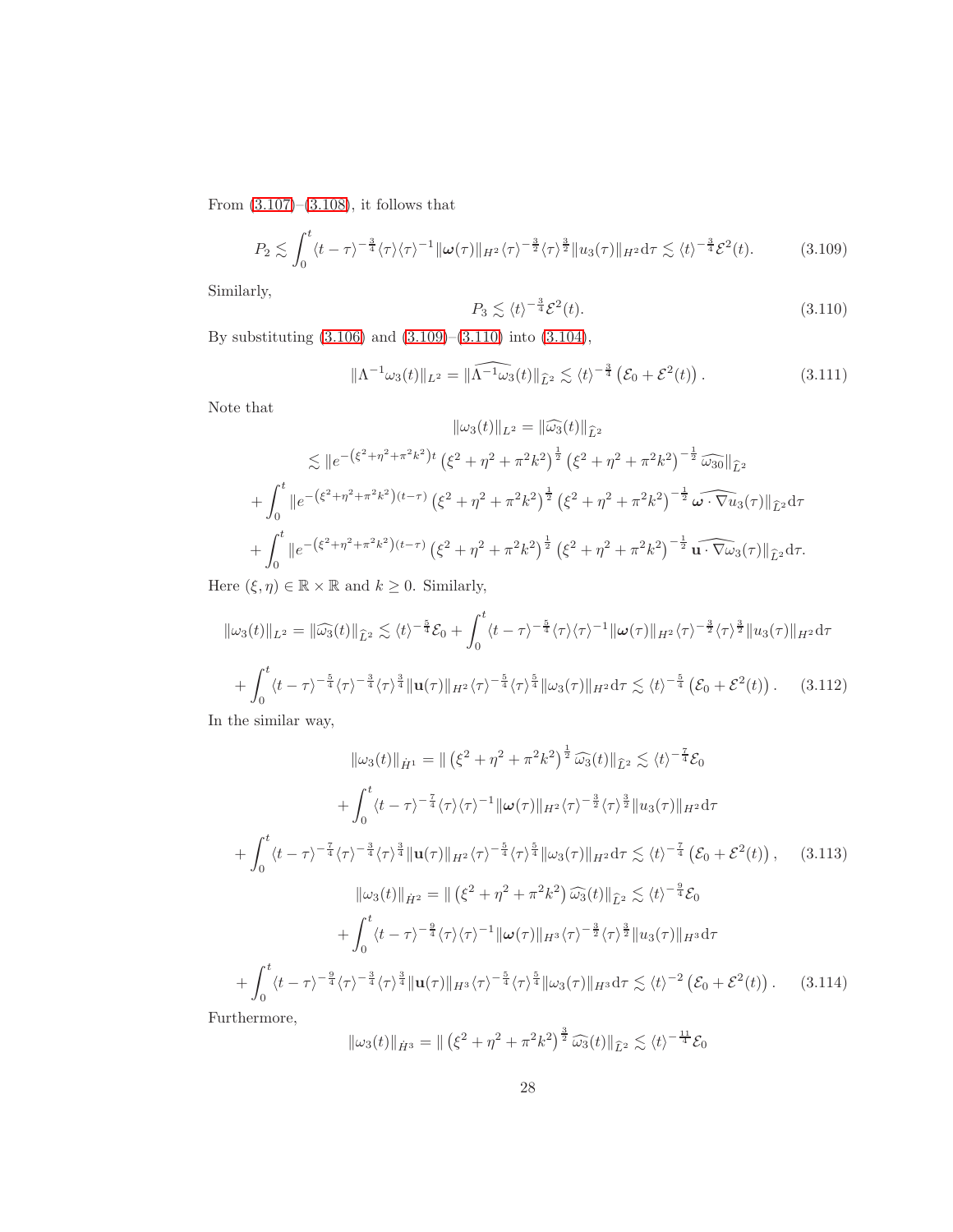$$
+\int_{0}^{t} \langle t-\tau\rangle^{-\frac{11}{4}} \langle \tau \rangle \langle \tau \rangle^{-1} \|\omega(\tau)\|_{H^{3}} \langle \tau \rangle^{-\frac{3}{4}} \langle \tau \rangle^{\frac{3}{4}} \|u_{3}(\tau)\|_{H^{3}}^{\frac{1}{2}} \|u_{3}(\tau)\|_{H^{5}}^{\frac{1}{2}} d\tau + \int_{0}^{t} \langle t-\tau \rangle^{-\frac{11}{4}} \langle \tau \rangle^{-\frac{3}{4}} \langle \tau \rangle^{\frac{3}{4}} \|\mathbf{u}(\tau)\|_{H^{3}} \langle \tau \rangle^{-\frac{5}{8}} \langle \tau \rangle^{\frac{5}{8}} \|\omega_{3}(\tau)\|_{H^{3}}^{\frac{1}{2}} d\tau \|\omega_{3}(\tau)\|_{H^{5}}^{\frac{1}{2}} \lesssim \langle t \rangle^{-\frac{11}{8}} (\mathcal{E}_{0} + \mathcal{E}^{2}(t)). \tag{3.115}
$$

From  $(3.112)$ – $(3.115)$ , it follows that

<span id="page-28-4"></span><span id="page-28-0"></span>
$$
\|\omega_3(t)\|_{H^3} = \|\widehat{\omega_3}(t)\|_{\widehat{H}^3} \lesssim \langle t \rangle^{-\frac{5}{4}} \left(\mathcal{E}_0 + \mathcal{E}^2(t)\right). \tag{3.116}
$$

According to  $(1.8)_3$ , one gets

<span id="page-28-3"></span>
$$
||u_1(t)||_{H^4} = ||\widehat{u_1}(t)||_{\widehat{H}^4} \lesssim ||\mathcal{F}(\partial_2(-\Delta)^{-1}\omega_3)(t)||_{\widehat{H}^4} + ||\mathcal{F}(\partial_3(-\Delta)^{-1}\omega_2)(t)||_{\widehat{H}^4}.
$$
 (3.117)

Moreover,

<span id="page-28-1"></span>
$$
\|\mathcal{F}\left(\partial_2(-\Delta)^{-1}\omega_3\right)(t)\|_{\widehat{H}^4} = \left\|\frac{i\eta}{\xi^2 + \eta^2 + \pi^2 k^2}\widehat{\omega_3}(t)\right\|_{\widehat{H}^4}
$$
  
\n
$$
\lesssim \|\widehat{\Lambda^{-1}\omega_3}(t)\|_{\widehat{L}^2} + \|\widehat{\omega_3}(t)\|_{\widehat{H}^3}, \ (\xi, \eta) \in \mathbb{R} \times \mathbb{R}, \ k \ge 0,
$$
  
\n
$$
\|\mathcal{F}\left(\partial_3(-\Delta)^{-1}\omega_2\right)(t)\|_{\widehat{H}^4} = \left\|\frac{k}{\xi^2 + \eta^2 + \pi^2 k^2}\widehat{\omega_2}(t)\right\|_{\widehat{H}^4}
$$
  
\n
$$
\lesssim \|\widehat{\omega_2}(t)\|_{\widehat{H}^3}, \ (\xi, \eta, k) \in \mathbb{R} \times \mathbb{R}, \ k \ge 1.
$$
  
\n(3.119)

By substituting [\(3.118\)](#page-28-1)–[\(3.119\)](#page-28-2) into [\(3.117\)](#page-28-3) and combining [\(3.101\)](#page-26-5), [\(3.111\)](#page-27-3), [\(3.116\)](#page-28-4),

<span id="page-28-2"></span>
$$
||u_1(t)||_{H^4} = ||\widehat{u_1}(t)||_{\widehat{H}^4} \lesssim \langle t \rangle^{-\frac{3}{4}} \left( \mathcal{E}_0 + \mathcal{E}_0^2 + \mathcal{E}^2(t) + \mathcal{E}^{\frac{7}{3}}(t) + \mathcal{E}^{\frac{5}{2}}(t) \right).
$$
 (3.120)

In the similar way,

$$
||u_2(t)||_{H^4} = ||\widehat{u_2}(t)||_{\widehat{H}^4} \lesssim \langle t \rangle^{-\frac{3}{4}} \left( \mathcal{E}_0 + \mathcal{E}_0^2 + \mathcal{E}^2(t) + \mathcal{E}^{\frac{7}{3}}(t) + \mathcal{E}^{\frac{5}{2}}(t) \right).
$$
 (3.121)

Note that

$$
||u_3(t)||_{H^3} = ||\widehat{u_3}(t)||_{\widehat{H}^3} \lesssim ||\mathcal{F}(\partial_1(-\Delta)^{-1}\omega_2)(t)||_{\widehat{H}^4} + ||\mathcal{F}(\partial_2(-\Delta)^{-1}\omega_1)(t)||_{\widehat{H}^4}
$$

$$
\lesssim ||\widehat{\partial_1\omega_2}(t)||_{\widehat{H}^1} + ||\widehat{\partial_2\omega_1}(t)||_{\widehat{H}^1}.
$$
(3.122)

From [\(3.102\)](#page-26-6)–[\(3.103\)](#page-26-7),

$$
||u_3(t)||_{H^3} = ||\widehat{u_3}(t)||_{\widehat{H}^3} \lesssim \langle t \rangle^{-\frac{3}{2}} \left( \mathcal{E}_0 + \mathcal{E}_0^2 + \mathcal{E}^2(t) + \mathcal{E}^{\frac{7}{3}}(t) + \mathcal{E}^{\frac{5}{2}}(t) \right).
$$

Thus, we conclude the proof of Lemma [3.6.](#page-23-2)  $\hfill \Box$ 

Lemma 3.7 Let  $m \geq 31$ . Then

<span id="page-28-5"></span>
$$
\mathcal{E}_3(t) \lesssim \mathcal{E}_0 + \mathcal{E}_0^2 + \mathcal{E}^2(t) + \mathcal{E}^{\frac{7}{3}}(t) + \mathcal{E}^{\frac{5}{2}}(t). \tag{3.123}
$$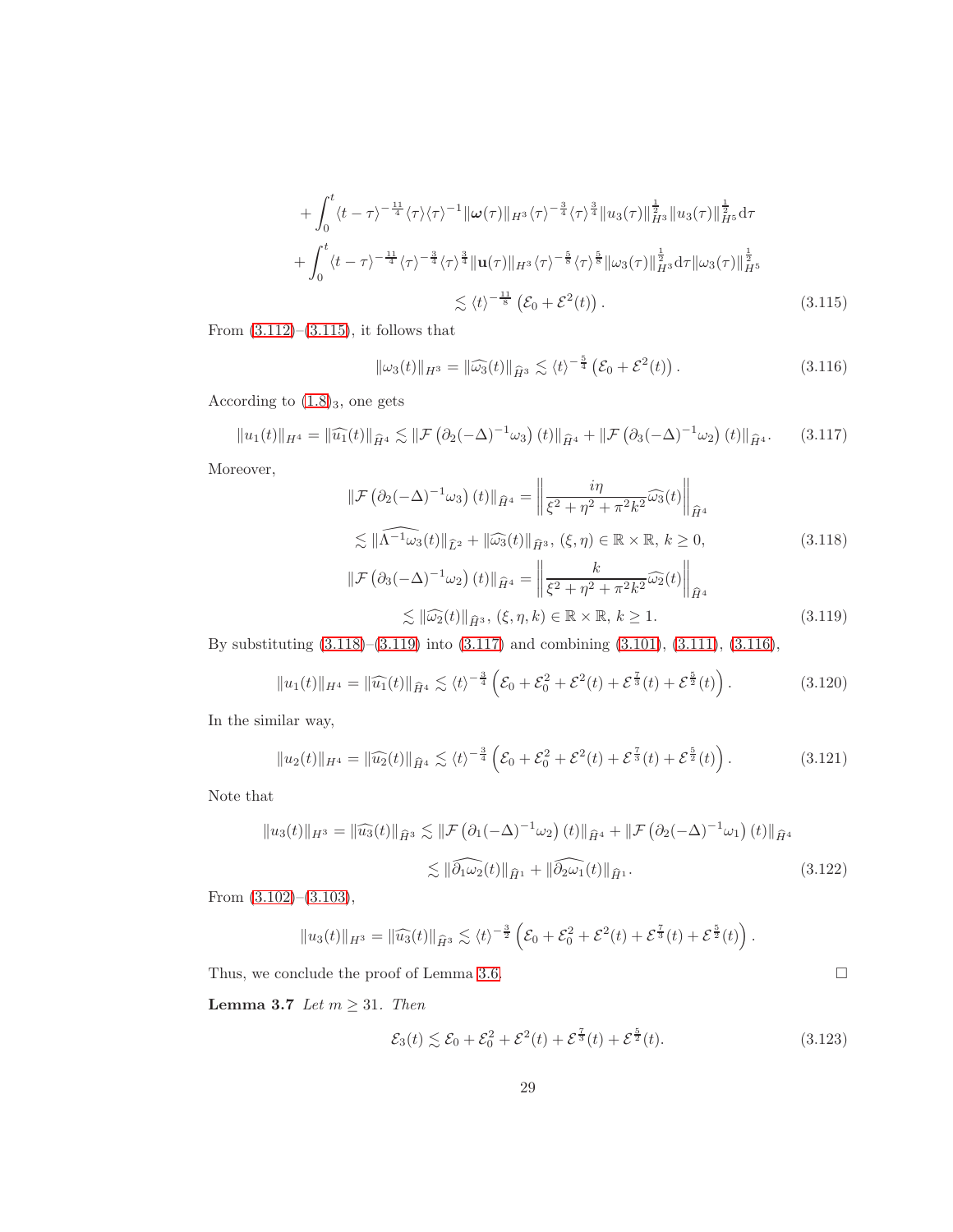**Proof.** Using the fact that  $\mathcal{L}_2(0) = 0$ , one deduces from [\(3.35\)](#page-14-2) that

$$
\partial_t \theta(t, \mathbf{x}) = \partial_t \mathcal{L}_1(t) \theta_0(\mathbf{x}) + \partial_t \mathcal{L}_2(t) \left( \frac{1}{2} (-\Delta) \theta_0(\mathbf{x}) + \partial_t \theta(0, \mathbf{x}) \right)
$$

$$
+ \int_0^t \partial_\tau \mathcal{L}_2(t - \tau) f_2(\tau, \mathbf{x}) d\tau.
$$
(3.124)

By applying Lemma [3.3,](#page-11-2)

$$
\|\partial_t \theta(t)\|_{H^4} = \|\widehat{\partial_t \theta}(t)\|_{\widehat{H}^4}
$$
  
\n
$$
\lesssim \langle t \rangle^{-\frac{3}{2}} \|\omega_0\|_{W^{7,1}} + \langle t \rangle^{-\frac{3}{2}} \|\theta_0\|_{W^{10,1}} + \langle t \rangle^{-1} \|\theta_0\|_{H^m} (\|\omega_0\|_{H^m} + \|\Lambda^{-1} \omega_{30}\|_{L^2})
$$
  
\n
$$
+ \int_0^t \langle t - \tau \rangle^{-\frac{3}{2}} \|\partial_\tau \mathbf{u}(\tau) \cdot \nabla \theta(\tau) \|_{W^{8,1}} d\tau + \int_0^t \langle t - \tau \rangle^{-\frac{3}{2}} \|\mathbf{u}(\tau) \cdot \nabla \partial_\tau \theta(\tau) \|_{W^{8,1}} d\tau
$$
  
\n
$$
+ \int_0^t \langle t - \tau \rangle^{-\frac{3}{2}} \|\mathbf{u}(\tau) \cdot \nabla \theta(\tau) \|_{W^{10,1}} d\tau + \int_0^t \langle t - \tau \rangle^{-\frac{3}{2}} \|\partial_1 (\mathbf{u} \cdot \nabla \omega_2)(\tau) \|_{W^{6,1}} d\tau
$$
  
\n
$$
+ \int_0^t \langle t - \tau \rangle^{-\frac{3}{2}} \|\partial_2 (\mathbf{u} \cdot \nabla \omega_1)(\tau) \|_{W^{6,1}} d\tau + \int_0^t \langle t - \tau \rangle^{-\frac{3}{2}} \|\partial_1 (\omega \cdot \nabla u_2)(\tau) \|_{W^{6,1}} d\tau
$$
  
\n
$$
+ \int_0^t \langle t - \tau \rangle^{-\frac{3}{2}} \|\partial_2 (\omega \cdot \nabla u_1)(\tau) \|_{W^{6,1}} d\tau.
$$
 (3.125)

Similar to the  $L^\infty\mathrm{-estimate}$  of  $\nabla_h\theta$  in Lemma [3.5,](#page-17-2)

<span id="page-29-1"></span>
$$
\|\partial_t \theta(t)\|_{H^4} = \|\widehat{\partial_t \theta}(t)\|_{\widehat{H}^4} \lesssim \langle t \rangle^{-\frac{3}{2}} \left(\mathcal{E}_0 + \mathcal{E}_0^2 + \mathcal{E}^2(t) + \mathcal{E}^{\frac{7}{3}}(t) + \mathcal{E}^{\frac{5}{2}}(t)\right). \tag{3.126}
$$

From  $(3.31)<sub>1</sub>$  $(3.31)<sub>1</sub>$  $(3.31)<sub>1</sub>$ , we take time derivative to obtain

$$
\partial_{tt}\omega_1 - \Delta \partial_t \omega_1 = \partial_2 \partial_t \theta + \partial_t (\boldsymbol{\omega} \cdot \nabla u_1) - \partial_t (\mathbf{u} \cdot \nabla \omega_1).
$$
 (3.127)

$$
\partial_{tt}\omega_2 - \Delta\partial_t\omega_2 = -\partial_1\partial_t\theta + \partial_t\left(\boldsymbol{\omega}\cdot\nabla u_2\right) - \partial_t\left(\mathbf{u}\cdot\nabla\omega_2\right). \tag{3.128}
$$

By the Duhamel's principle

$$
\partial_t \omega_1(t, \mathbf{x}) = e^{t\Delta} \partial_t \omega_1(0, \mathbf{x}) + \int_0^t e^{(t-\tau)\Delta} \left( \partial_2 \partial_\tau \theta + \partial_\tau (\boldsymbol{\omega} \cdot \nabla u_1) - \partial_\tau (\mathbf{u} \cdot \nabla \omega_1) \right) (\tau, \mathbf{x}) d\tau, (3.129)
$$

$$
\partial_t \omega_2(t, \mathbf{x}) = e^{t\Delta} \partial_t \omega_2(0, \mathbf{x}) + \int_0^t e^{(t-\tau)\Delta} \left( -\partial_1 \partial_\tau \theta + \partial_\tau (\boldsymbol{\omega} \cdot \nabla u_2) - \partial_\tau (\mathbf{u} \cdot \nabla \omega_2) \right) (\tau, \mathbf{x}) d\tau.
$$
\n(3.130)

Moreover,

<span id="page-29-0"></span>
$$
\partial_t \boldsymbol{\omega}(0, \mathbf{x}) = \Delta \boldsymbol{\omega}_0(\mathbf{x}) - \mathbf{u}_0 \cdot \nabla \boldsymbol{\omega}_0(\mathbf{x}) + \boldsymbol{\omega}_0 \cdot \nabla \mathbf{u}_0(\mathbf{x}) + (\partial_2 \theta_0(\mathbf{x}), -\partial_1 \theta_0(\mathbf{x}), 0). \tag{3.131}
$$

Note that

$$
\|\partial_t \omega_1(t)\|_{L^2} = \|\widehat{\partial_t \omega_1}(t)\|_{\widehat{L}^2}
$$
  

$$
\lesssim \|e^{-(\xi^2 + \eta^2 + \pi^2 k^2)t} \widehat{\partial_t \omega_1}(0)\|_{\widehat{L}^2} + \int_0^t \|e^{-(\xi^2 + \eta^2 + \pi^2 k^2)(t-\tau)} \partial_\tau (\widehat{\omega \cdot \nabla u_1})(\tau)\|_{\widehat{L}^2} d\tau
$$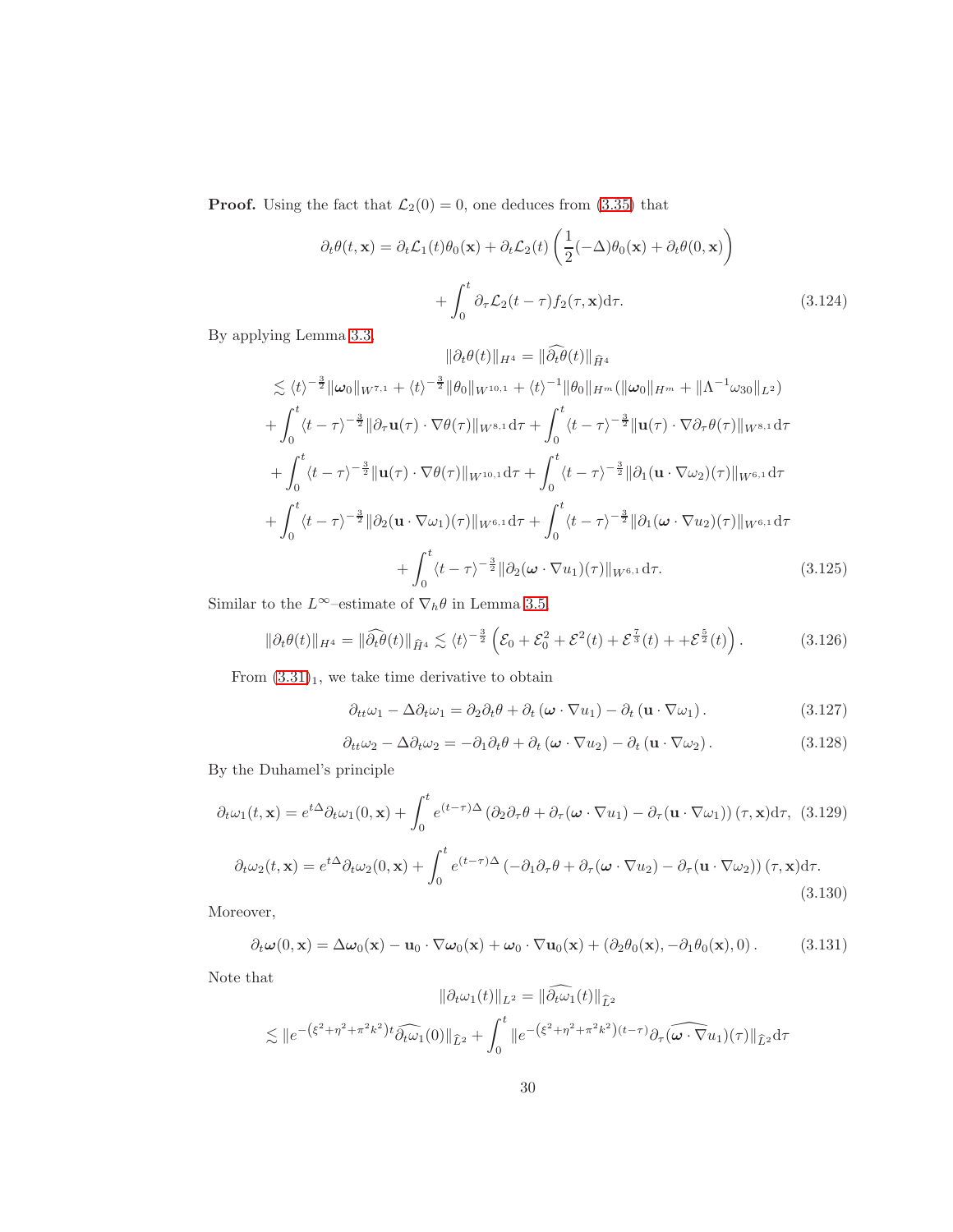$$
+ \int_0^t \|e^{-(\xi^2 + \eta^2 + \pi^2 k^2)(t-\tau)} \partial_\tau \widehat{(\mathbf{u} \cdot \nabla \omega_1)}(\tau) \|_{\widehat{L}^2} d\tau + \int_0^t \|e^{-(\xi^2 + \eta^2 + \pi^2 k^2)(t-\tau)} \widehat{\partial_2 \partial_\tau \theta}(\tau) \|_{\widehat{L}^2} d\tau
$$
  

$$
\lesssim e^{-t} \|\partial_t \omega_1(0, \mathbf{x})\|_{L^2} + \int_0^t e^{-(t-\tau)} \|\partial_\tau (\boldsymbol{\omega} \cdot \nabla u_1)(\tau) \|_{L^2} d\tau
$$
  

$$
+ \int_0^t e^{-(t-\tau)} \|\partial_\tau (\mathbf{u} \cdot \nabla \omega_1)(\tau) \|_{L^2} d\tau + \int_0^t e^{-(t-\tau)} \|\partial_2 \partial_\tau \theta(\tau) \|_{L^2} d\tau
$$
  

$$
:= M_1 + M_2 + M_3 + M_4.
$$
 (3.132)

By using [\(3.131\)](#page-29-0),

<span id="page-30-2"></span><span id="page-30-0"></span>
$$
M_1 \lesssim e^{-t} (\mathcal{E}_0 + \mathcal{E}_0^2). \tag{3.133}
$$

For  $M_2$ ,

$$
\begin{aligned} \|\partial_t(\boldsymbol{\omega}\cdot\nabla u_1)\|_{L^2} &\lesssim \|\partial_t\boldsymbol{\omega}\cdot\nabla u_1\|_{L^2} + \|\boldsymbol{\omega}\cdot\nabla\partial_t u_1\|_{L^2} \\ &\lesssim \|\partial_t\boldsymbol{\omega}\|_{L^2} \|\nabla u_1\|_{H^2} + \|\boldsymbol{\omega}\|_{H^2} \|\nabla\partial_t u_1\|_{L^2} .\end{aligned}
$$

Then

$$
M_2 \lesssim \int_0^t e^{-(t-\tau)} \langle \tau \rangle^{-\frac{3}{2}} \langle \tau \rangle^{\frac{3}{2}} \|\partial_\tau \omega(\tau)\|_{L^2} \langle \tau \rangle^{-\frac{3}{4}} \langle \tau \rangle^{\frac{3}{4}} \|u_1(\tau)\|_{H^3} d\tau
$$
  
+ 
$$
\int_0^t e^{-(t-\tau)} \langle \tau \rangle^{-1} \langle \tau \rangle \|\omega(\tau)\|_{H^2} \langle \tau \rangle^{-\frac{3}{2}} \langle \tau \rangle^{\frac{3}{2}} \|\partial_\tau u_1(\tau)\|_{H^1} d\tau
$$
  

$$
\lesssim \left(\langle t \rangle^{-\frac{9}{4}} + \langle t \rangle^{-2}\right) \mathcal{E}^2(t) \lesssim \langle t \rangle^{-\frac{3}{2}} \mathcal{E}^2(t). \tag{3.134}
$$

Similarly,

$$
M_3 \lesssim \int_0^t e^{-(t-\tau)} \langle \tau \rangle^{-\frac{3}{2}} \langle \tau \rangle^{\frac{3}{2}} \|\partial_\tau \mathbf{u}(\tau)\|_{L^2} \langle \tau \rangle^{-\frac{3}{4}} \langle \tau \rangle^{\frac{3}{4}} \|\omega_1(\tau)\|_{H^3} d\tau
$$
  
+ 
$$
\int_0^t e^{-(t-\tau)} \langle \tau \rangle^{-1} \langle \tau \rangle \|\mathbf{u}(\tau)\|_{L^2} \langle \tau \rangle^{-\frac{3}{4}} \langle \tau \rangle^{\frac{3}{4}} \|\partial_\tau \omega_1(\tau)\|_{L^2}^{\frac{1}{2}} \|\partial_\tau \omega_1(\tau)\|_{H^6}^{\frac{1}{2}} d\tau
$$
  

$$
\lesssim \left( \langle t \rangle^{-\frac{9}{4}} + \langle t \rangle^{-\frac{7}{4}} \right) \mathcal{E}^2(t) \lesssim \langle t \rangle^{-\frac{3}{2}} \mathcal{E}^2(t). \tag{3.135}
$$

From [\(3.126\)](#page-29-1), it follows that

<span id="page-30-1"></span>
$$
M_4 \lesssim \int_0^t e^{-(t-\tau)} \langle \tau \rangle^{-\frac{3}{2}} \langle \tau \rangle^{\frac{3}{2}} ||\partial_2 \partial_\tau \theta(\tau)||_{L^2} d\tau
$$
  

$$
\lesssim \langle t \rangle^{-\frac{3}{2}} \left( \mathcal{E}_0 + \mathcal{E}_0^2 + \mathcal{E}^2(t) + \mathcal{E}^{\frac{7}{3}}(t) + \mathcal{E}^{\frac{5}{2}}(t) \right).
$$
 (3.136)

Inserting [\(3.133\)](#page-30-0)–[\(3.136\)](#page-30-1) into [\(3.132\)](#page-30-2) yields

<span id="page-30-4"></span>
$$
\|\partial_t \omega_1(t)\|_{L^2} = \|\widehat{\partial_t \omega_1}(t)\|_{\widehat{L}^2} \lesssim \langle t \rangle^{-\frac{3}{2}} \left(\mathcal{E}_0 + \mathcal{E}_0^2 + \mathcal{E}^2(t) + \mathcal{E}^{\frac{7}{3}}(t) + \mathcal{E}^{\frac{5}{2}}(t)\right). \tag{3.137}
$$

Similarly,

<span id="page-30-3"></span>
$$
\|\partial_t \omega_2(t)\|_{L^2} = \|\widehat{\partial_t \omega_2}(t)\|_{\widehat{L}^2} \lesssim \langle t \rangle^{-\frac{3}{2}} \left(\mathcal{E}_0 + \mathcal{E}_0^2 + \mathcal{E}^2(t) + \mathcal{E}^{\frac{7}{3}}(t) + \mathcal{E}^{\frac{5}{2}}(t)\right). \tag{3.138}
$$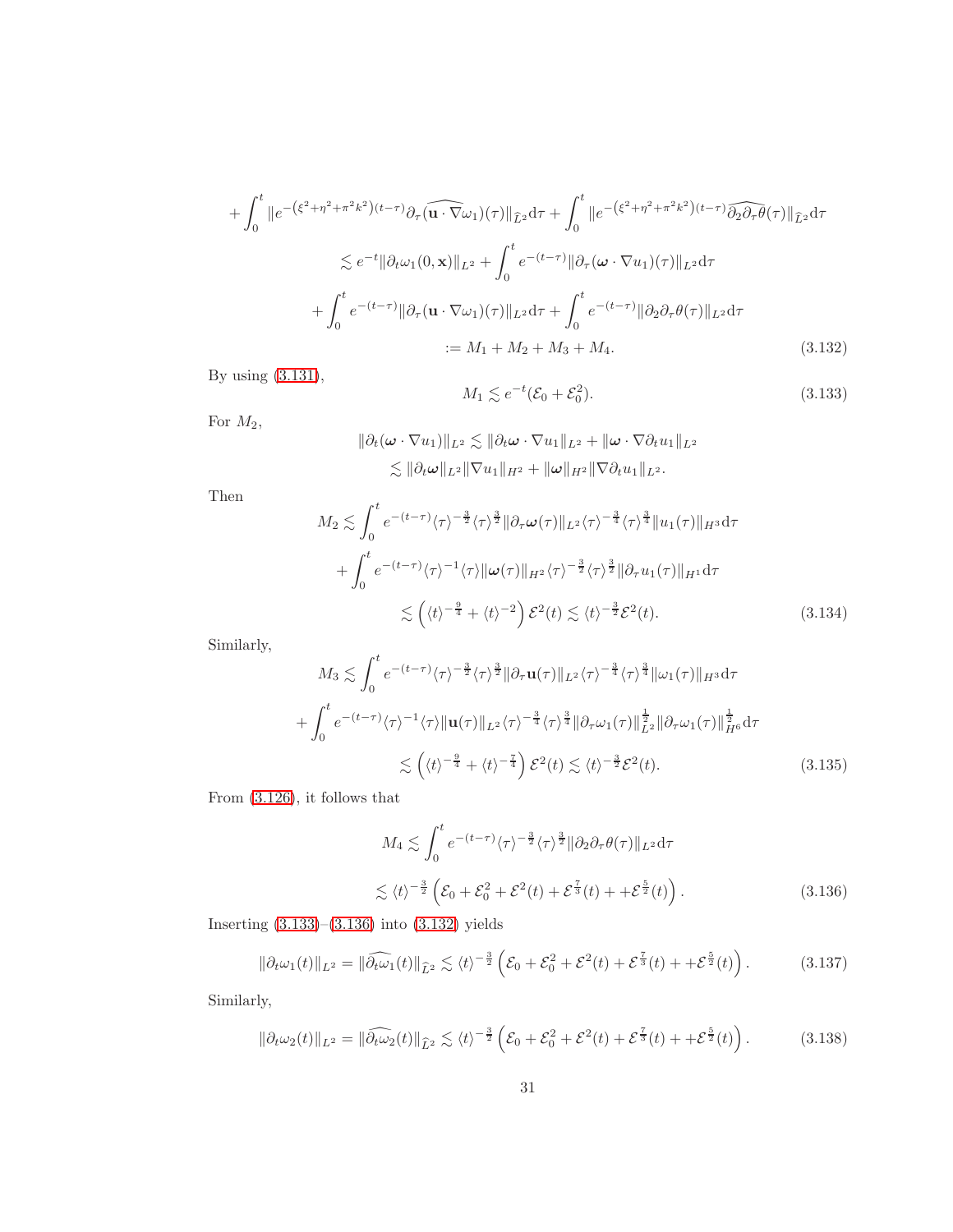Note that

$$
\omega_3(t, \mathbf{x}) = e^{t\Delta}\omega_{30}(\mathbf{x}) + \int_0^t e^{(t-\tau)\Delta} \left( (\boldsymbol{\omega} \cdot \nabla u_3)(\tau, \mathbf{x}) - (\mathbf{u} \cdot \nabla \omega_3)(\tau, \mathbf{x}) \right) d\tau.
$$
 (3.139)

Then

$$
\partial_t \omega_3(t, \mathbf{x}) = \Delta e^{t\Delta} \omega_{30}(\mathbf{x}) + \int_0^t \Delta e^{(t-\tau)\Delta} \left( (\boldsymbol{\omega} \cdot \nabla u_3)(\tau, \mathbf{x}) - (\mathbf{u} \cdot \nabla \omega_3)(\tau, \mathbf{x}) \right) d\tau + (\boldsymbol{\omega} \cdot \nabla u_3)(t, \mathbf{x}) - (\mathbf{u} \cdot \nabla \omega_3)(t, \mathbf{x}).
$$
\n(3.140)

For  $(\xi, \eta) \in \mathbb{R} \times \mathbb{R}$  and  $k \geq 0$ ,

$$
\|\partial_t \Lambda^{-1} \omega_3(t)\|_{L^2} = \|\mathcal{F} (\partial_t \Lambda^{-1} \omega_3) (t)\|_{\hat{L}^2}
$$
  
\n
$$
\lesssim \|e^{-(\xi^2 + \eta^2 + \pi^2 k^2)t} (\xi^2 + \eta^2 + \pi^2 k^2) \widehat{\Lambda^{-1} \omega_{30}}\|_{\hat{L}^2}
$$
  
\n
$$
+ \int_0^t \|e^{-(\xi^2 + \eta^2 + \pi^2 k^2)(t-\tau)} (\xi^2 + \eta^2 + \pi^2 k^2) (\xi^2 + \eta^2 + \pi^2 k^2)^{-\frac{1}{2}} \widehat{\omega \cdot \nabla u_3}(\tau)\|_{\hat{L}^2} d\tau
$$
  
\n
$$
+ \int_0^t \|e^{-(\xi^2 + \eta^2 + \pi^2 k^2)(t-\tau)} (\xi^2 + \eta^2 + \pi^2 k^2) (\xi^2 + \eta^2 + \pi^2 k^2)^{-\frac{1}{2}} \widehat{\mathbf{u} \cdot \nabla \omega_3}(\tau)\|_{\hat{L}^2} d\tau
$$
  
\n
$$
+ \|(\xi^2 + \eta^2 + \pi^2 k^2)^{-\frac{1}{2}} \widehat{\omega \cdot \nabla u_3}(t)\|_{\hat{L}^2} + \|(\xi^2 + \eta^2 + \pi^2 k^2)^{-\frac{1}{2}} \widehat{\mathbf{u} \cdot \nabla \omega_3}(\tau)\|_{\hat{L}^2}
$$
  
\n
$$
:= Y_1 + Y_2 + Y_3 + Y_4 + Y_5. \tag{3.141}
$$

For  $Y_1$ , one gets  $Y_1 \lesssim \|\omega_{30}\|_{H^1}$  and

$$
Y_1 \lesssim \|e^{-(\xi^2 + \eta^2 + \pi^2 k^2)t} (\xi^2 + \eta^2 + \pi^2 k^2) \widehat{\Lambda^{-1} \omega_{30}}\|_{\widehat{L}^2} \lesssim t^{-\frac{7}{4}} \|\Lambda^{-1} \omega_{30}\|_{L^1}.
$$

This implies that

<span id="page-31-4"></span><span id="page-31-2"></span>
$$
Y_1 \lesssim \langle t \rangle^{-\frac{7}{4}} \mathcal{E}_0. \tag{3.142}
$$

Note that

<span id="page-31-0"></span>
$$
Y_2 \lesssim \int_0^t \|(\boldsymbol{\omega} \cdot \nabla u_3)(\tau)\|_{H^2} d\tau.
$$
 (3.143)

Moreover,

<span id="page-31-1"></span>
$$
Y_2 \lesssim \int_0^t \langle t - \tau \rangle^{-\frac{7}{4}} \| (\boldsymbol{\omega} \cdot \nabla u_3)(\tau) \|_{L^1} d\tau \lesssim \int_0^t \langle t - \tau \rangle^{-\frac{7}{4}} \| \boldsymbol{\omega}(\tau) \|_{L^2} \| \nabla u_3(\tau) \|_{L^2} d\tau.
$$
 (3.144)

Combining [\(3.143\)](#page-31-0) with [\(3.144\)](#page-31-1) gives

<span id="page-31-3"></span>
$$
Y_2 \lesssim \int_0^t \langle t - \tau \rangle^{-\frac{7}{4}} \|\omega(\tau)\|_{H^2} \|u_3(\tau)\|_{H^3} d\tau
$$
  

$$
\lesssim \int_0^t \langle t - \tau \rangle^{-\frac{7}{4}} \langle \tau \rangle^{-1} \langle \tau \rangle \|\omega(\tau)\|_{H^2} \langle \tau \rangle^{-\frac{3}{2}} \langle \tau \rangle^{\frac{3}{2}} \|u_3(\tau)\|_{H^3} d\tau \lesssim \langle t \rangle^{-\frac{7}{4}} \mathcal{E}^2(t). \tag{3.145}
$$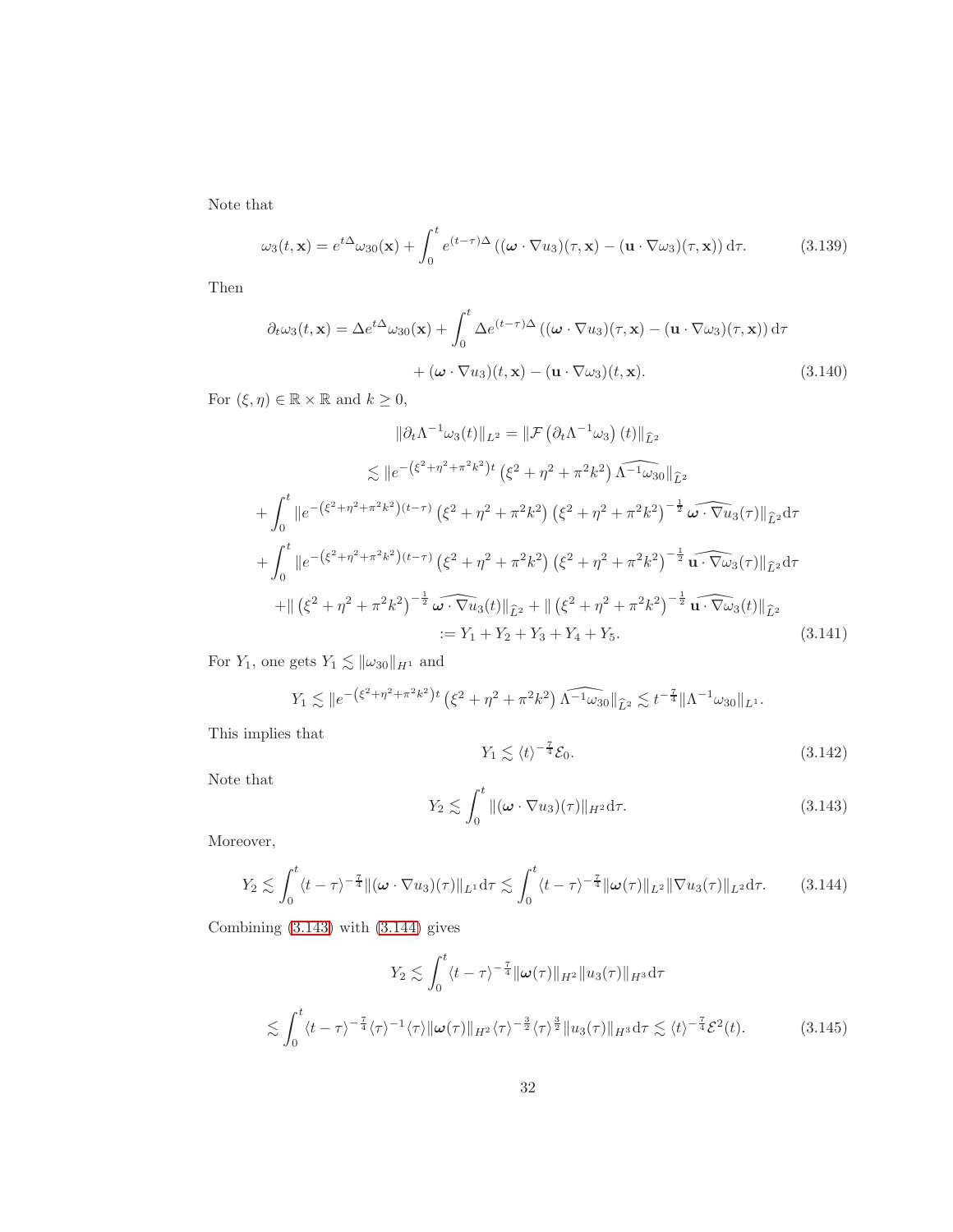In the similar way,

$$
Y_3 \lesssim \langle t \rangle^{-\frac{7}{4}} \mathcal{E}^2(t). \tag{3.146}
$$

For  $Y_4$ , we have  $Y_4 \lesssim ||\boldsymbol{\omega} u_3(t)||_{L^2} \lesssim \mathcal{E}^2(t)$ . Then

$$
Y_4 \lesssim \langle t \rangle^{-1} \langle t \rangle \|\omega(t)\|_{H^2} \langle t \rangle^{-\frac{3}{2}} \langle t \rangle^{\frac{3}{2}} \|u_3(t)\|_{H^2} \lesssim \langle t \rangle^{-\frac{5}{2}} \mathcal{E}^2(t). \tag{3.147}
$$

Similarly for  $Y_5$ ,

<span id="page-32-0"></span>
$$
Y_5 \lesssim \langle t \rangle^{-2} \mathcal{E}^2(t). \tag{3.148}
$$

Plugging [\(3.142\)](#page-31-2) and [\(3.145\)](#page-31-3)–[\(3.148\)](#page-32-0) into [\(3.141\)](#page-31-4) yields

<span id="page-32-1"></span>
$$
\|\partial_t \Lambda^{-1} \omega_3(t)\|_{L^2} = \|\mathcal{F}\left(\partial_t \Lambda^{-1} \omega_3\right)(t)\|_{\widehat{L}^2} \lesssim \langle t \rangle^{-\frac{7}{4}} \left(\mathcal{E}_0^2 + \mathcal{E}^2(t)\right). \tag{3.149}
$$

Now we turn to estimate  $L^2$ -estimate of  $\partial_t \omega_3$ . For  $(\xi, \eta) \in \mathbb{R} \times \mathbb{R}$  and  $k \geq 0$ ,

$$
\|\partial_t \omega_3(t)\|_{L^2} = \|\tilde{\partial}_t \tilde{\omega_3}(t)\|_{\tilde{L}^2}
$$
  
\n
$$
\lesssim \|e^{-(\xi^2 + \eta^2 + \pi^2 k^2)t} (\xi^2 + \eta^2 + \pi^2 k^2) \widehat{\omega_{30}}\|_{\tilde{L}^2}
$$
  
\n
$$
+ \int_0^t \|e^{-(\xi^2 + \eta^2 + \pi^2 k^2)(t-\tau)} (\xi^2 + \eta^2 + \pi^2 k^2) \widehat{\omega \cdot \nabla u_3}(\tau)\|_{\tilde{L}^2} d\tau
$$
  
\n
$$
+ \int_0^t \|e^{-(\xi^2 + \eta^2 + \pi^2 k^2)(t-\tau)} (\xi^2 + \eta^2 + \pi^2 k^2) \widehat{\mathbf{u} \cdot \nabla \omega_3}(\tau)\|_{\tilde{L}^2} d\tau
$$
  
\n
$$
+ \|\widehat{\omega \cdot \nabla u_3}(t)\|_{\tilde{L}^2} + \|\widehat{\mathbf{u} \cdot \nabla \omega_3}(t)\|_{\tilde{L}^2}.
$$

Similarly,

$$
\|\partial_t \omega_3(t)\|_{L^2} = \|\widehat{\partial_t \omega_3}(t)\|_{\widehat{L}^2} \lesssim \langle t \rangle^{-\frac{9}{4}} \mathcal{E}_0
$$
  
+  $\int_0^t \langle t - \tau \rangle^{-\frac{9}{4}} \|\omega(\tau)\|_{H^3} \|u_3(\tau)\|_{H^3} d\tau + \int_0^t \langle t - \tau \rangle^{-\frac{9}{4}} \|\mathbf{u}(\tau)\|_{H^3} \|\omega_3(\tau)\|_{H^3} d\tau$   
+  $\|\omega(t)\|_{H^2} \|\nabla u_3(t)\|_{L^2} + \|\mathbf{u}(t)\|_{H^2} \|\nabla \omega_3(t)\|_{L^2}$   
 $\lesssim \langle t \rangle^{-\frac{9}{4}} \mathcal{E}_0 + \int_0^t \langle t - \tau \rangle^{-\frac{9}{4}} \langle \tau \rangle^{-1} \langle \tau \rangle \|\omega(\tau)\|_{H^3} \langle \tau \rangle^{-\frac{3}{2}} \langle \tau \rangle^{\frac{3}{2}} \|u_3(\tau)\|_{H^3} d\tau$   
+  $\int_0^t \langle t - \tau \rangle^{-\frac{9}{4}} \langle \tau \rangle^{-\frac{3}{4}} \langle \tau \rangle^{\frac{3}{4}} \|\mathbf{u}(\tau)\|_{H^3} \langle \tau \rangle^{-\frac{5}{4}} \langle \tau \rangle^{-\frac{5}{4}} \|\omega_3(\tau)\|_{H^3} d\tau$   
+  $\langle t \rangle^{-1} \langle t \rangle \|\omega(t)\|_{H^2} \langle t \rangle^{-\frac{3}{2}} \langle t \rangle^{\frac{3}{2}} \|\nabla u_3(t)\|_{L^2} + \langle t \rangle^{-\frac{3}{4}} \langle t \rangle^{\frac{3}{4}} \|\mathbf{u}(t)\|_{H^2} \langle t \rangle^{-\frac{5}{4}} \langle t \rangle^{-\frac{5}{4}} \|\nabla \omega_3(t)\|_{L^2}$   
 $\lesssim \langle t \rangle^{-2} (\mathcal{E}_0 + \mathcal{E}^2(t)) .$  (3.150)

By using [\(3.138\)](#page-30-3), [\(3.149\)](#page-32-1) and [\(3.150\)](#page-32-2),

 $\|\partial_t u_1\|_{H^1} \lesssim \|\partial_t\omega_h\|_{L^2} + \|\partial_t\Lambda^{-1}\omega_3\|_{L^2} \lesssim \langle t \rangle^{-\frac{3}{2}} \left(\mathcal{E}_0 + \mathcal{E}_0^2 + \mathcal{E}^2(t) + \mathcal{E}^{\frac{7}{3}}(t) + + \mathcal{E}^{\frac{5}{2}}(t)\right).$ In the similar way,

<span id="page-32-2"></span>
$$
\|\partial_t u_2\|_{H^1} \lesssim \langle t \rangle^{-\frac{3}{2}} \left(\mathcal{E}_0 + \mathcal{E}_0^2 + \mathcal{E}^2(t) + \mathcal{E}^{\frac{7}{3}}(t) + + \mathcal{E}^{\frac{5}{2}}(t)\right).
$$

By using [\(3.137\)](#page-30-4)–[\(3.138\)](#page-30-3),

$$
\|\partial_t u_3\|_{H^1} \lesssim \|\partial_t \omega_2\|_{L^2} + \|\partial_t \omega_1\|_{L^2} \lesssim \langle t \rangle^{-\frac{3}{2}} \left(\mathcal{E}_0 + \mathcal{E}_0^2 + \mathcal{E}^2(t) + \mathcal{E}^{\frac{7}{3}}(t) + + \mathcal{E}^{\frac{5}{2}}(t)\right).
$$

Thus, the proof of Lemma [3.7](#page-28-5) is completed.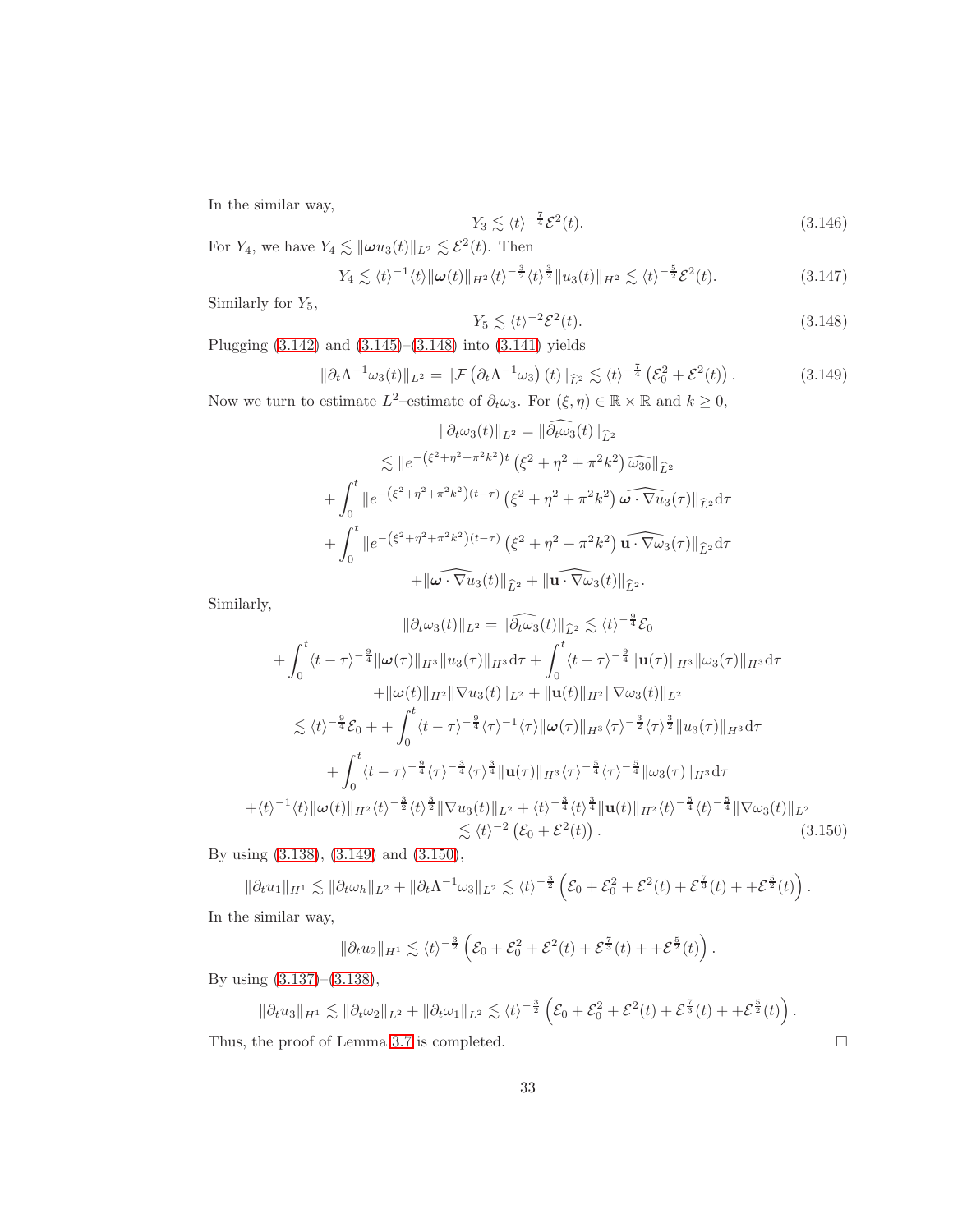## 3.4 Proof of Theorem [1.1](#page-2-0)

We now apply the bootstrap argument. According to Lemma [3.4–](#page-14-3)[3.7,](#page-28-5) there exists a constant  $C_0 \geq 1$  such that

<span id="page-33-5"></span>
$$
\mathcal{E}(t) \leq C_0 \left( \mathcal{E}_0 + \mathcal{E}_0^2 \right) + C_0 \left( \mathcal{E}^2(t) + \mathcal{E}^{\frac{7}{3}}(t) + \mathcal{E}^{\frac{5}{2}}(t) \right). \tag{3.151}
$$

Assume that

<span id="page-33-6"></span>
$$
\|\theta_0\|_{W^{10,1}} + \|\theta_0\|_{H^{m+1}} + \|\omega_0\|_{W^{7,1}} + \|\omega_0\|_{H^m} + \|\Lambda^{-1}\omega_{3_0}\|_{L^2} + \|\Lambda^{-1}\omega_{3_0}\|_{L^1} \le \epsilon_0 \qquad (3.152)
$$

with  $\epsilon_0 \in (0,1)$  to be determined later. Then by the definition of  $E_i(t)$ ,  $i = 1, 2, 3, 4$ , there exists  $C_1 \geq 2C_0$  such that

$$
\mathcal{E}(0) = \mathcal{E}_1(0) + \mathcal{E}_2(0) + \mathcal{E}_3(0) + \mathcal{E}_4(0) \le C_1 \mathcal{E}_0 \le C_1 \epsilon_0.
$$
\n(3.153)

From Proposition [3.1,](#page-7-0) there exists  $0 < T < T^*$  such that

$$
(\boldsymbol{\omega}, \Lambda^{-1} \omega_3, \theta) \in C([0, T]; H^m) \times C([0, T]; L^2) \times C([0, T]; H^{m+1}).
$$

Now we assume that

<span id="page-33-7"></span>
$$
\mathcal{E}(t) \le 4C_1\epsilon_0 \le 1, \text{ for all } t \in [0, T].\tag{3.154}
$$

By using  $(3.151)$ – $(3.152)$  and the bootstrap hypothesis  $(3.154)$ ,

$$
\mathcal{E}(t) \le 2C_0 \mathcal{E}_0 + 3C_0 \mathcal{E}^2(t) \le C_1 \epsilon_0 + 48C_0 C_1^2 \epsilon_0^2, \text{ for all } t \in [0, T]. \tag{3.155}
$$

Then taking  $\epsilon_0$  so small that  $48C_0C_1\epsilon_0 \leq 1$ ,

$$
\mathcal{E}(t) \le 2C_1\epsilon_0, \text{ for all } t \in [0, T].\tag{3.156}
$$

This means the bootstrap is closed. Furthermore, we prolong the solution and then repeat the argument for all time. Finally, we finish the proof of Theorem [1.1.](#page-2-0)

#### Acknowledgement

The research is supported by NSFC under grants No. 12071211, 11771206.

# <span id="page-33-0"></span>References

- [1] ABIDI, H., HMIDI, T.: On the global well-posedness for Boussinesq system. J. Differ. Equ. 233(1), 199–220, 2007
- <span id="page-33-1"></span>[2] Abidi, H., Hmidi, Keraani, S.: On the global regularity of axisymmetric Navier-Stokes-Boussinesq system. Discrete Contin. Dyn. Syst. 29(3), 737–756, 2011
- <span id="page-33-4"></span>[3] ADAMS, R.A., FOURNIER, J.F.: Sobolev spaces. 2nd edition. Pure and Applied Mathematics (Amsterdam), Vol. 140. Elsevier/Academic Press, Amsterdam, 2003
- <span id="page-33-3"></span><span id="page-33-2"></span>[4] BERGÉ, P., DUBOIS, M.: Rayleigh-Bénard Convection. Contemp. Phys. 25(6), 535–582, 1984
- [5] CASTRO, A., CÓRDOBA, D., LEAR, D.: Global existence of quasi-stratified solutions for the confined IPM equation. Arch. Ration. Mech. Anal. 232(1), 437-471, 2019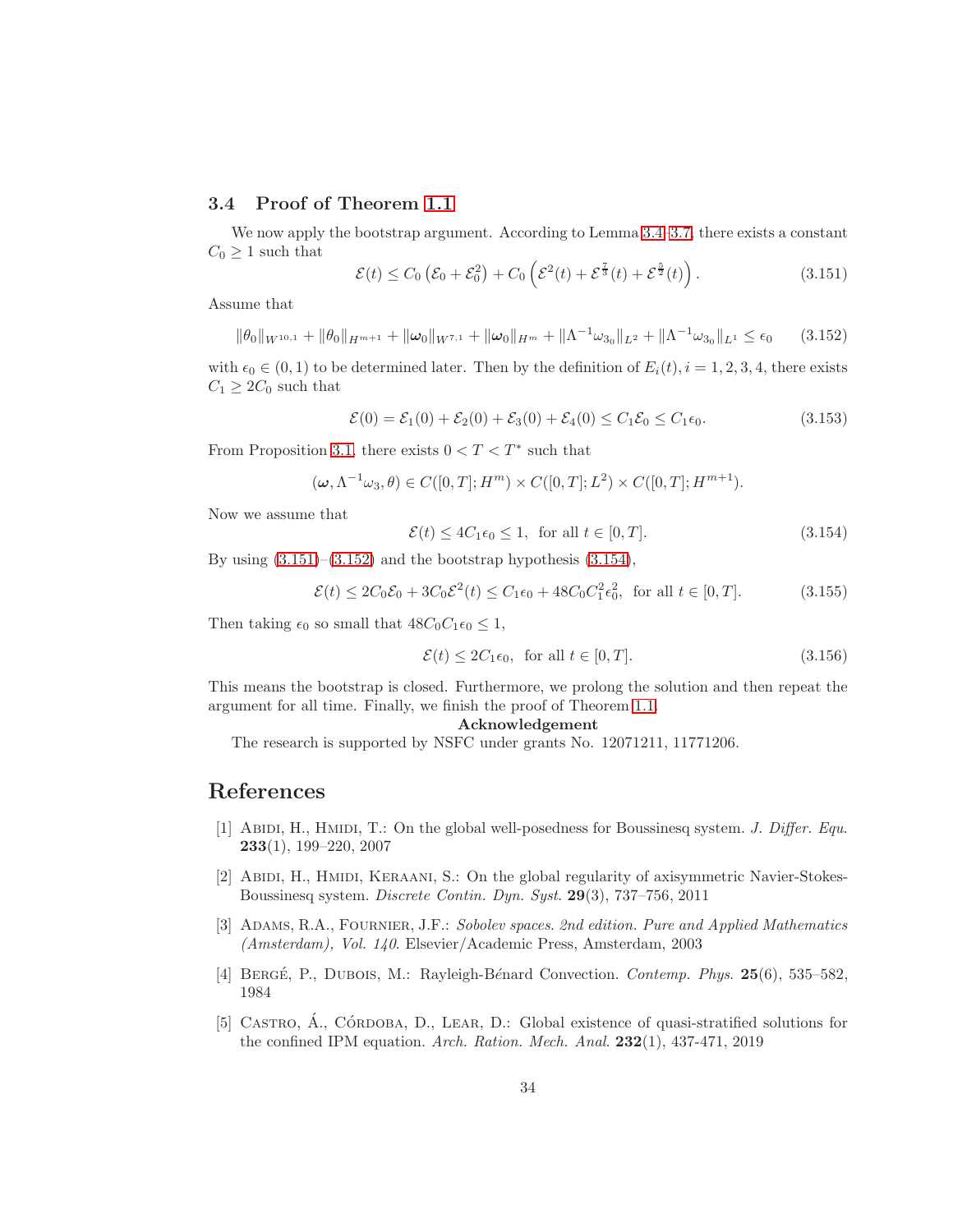- <span id="page-34-14"></span> $[6]$  CASTRO, A., CÓRDOBA, D., LEAR, D.: The asymptotic stability of stratified solutions for the 2D Boussinesq equations with a velocity damping term. Math. Models Methods Appl. Sci. 29(7), 1227–1277, 2019
- <span id="page-34-0"></span>[7] Chae, D.: Global regularity for the 2D Boussinesq equations with partial viscosity terms. Adv. Math. 203(2), 497–513, 2006
- <span id="page-34-1"></span>[8] DANCHIN, R., PAICU, M.: Les théorèmes de Leray et de Fujita-Kato pour le système de Boussinesq partiellement visqueux. Bull. Soc. Math. France. 136(2), 261–309, 2008
- <span id="page-34-9"></span><span id="page-34-8"></span>[9] Doering, C.R., Wu, J., Zhao, K., Zheng, X.: Long time behavior of the two-dimensional Boussinesq equations without buoyancy diffusion. Phys. D. 376-377, 144–159, 2018
- [10] Dong, L.: On stability of Boussinesq equations without thermal conduction. Z. Angew. Math. Phy. 72(3), 128, 2021
- <span id="page-34-13"></span><span id="page-34-10"></span>[11] Dong, L., Sun, Y., Asymptotic stability of the 2D Boussinesq equations without thermal conduction, submitted.
- <span id="page-34-15"></span>[12] Drazin, P.G.: Introduction to hydrodynamic stability. Cambridge Texts in Applied Mathematics, 2002
- [13] ELGINDI, T.M.: On the asymptotic stability of stationary solutions of the inviscid incompressible porous medium equation. Arch. Ration. Mech. Anal. 225(2), 573–599, 2017
- <span id="page-34-12"></span>[14] ELGINDI, T.M. and WIDMAYER, K., Sharp decay estimates for an anisotropic linear semigroup and applications to the surface quasi-geostrophic and inviscid Boussinesq systems. SIAM J. Math. Anal., 47(6), 4672–4684, 2015
- <span id="page-34-2"></span>[15] He, L.: Smoothing estimates of 2d incompressible Navier-Stokes equations in bounded domains with applications. J. Funct. Anal. 262(7), 3430–3464, 2012
- <span id="page-34-3"></span>[16] Hmidi, T., Keraani, S.: On the global well-posedness of the two-dimensional Boussinesq system with a zero diffusivity. Adv. Differ. Equ.  $12(4)$ ,  $461-480$ ,  $2007$
- <span id="page-34-11"></span>[17] HMIDI, T., ROUSSET, F.: Global well-posedness for the Navier-Stokes-Boussinesq system with axisymmetric data, Ann. Inst. H. Poincaré Anal. Non Linéaire,  $27(5)$ , 1227–1246, 2010
- <span id="page-34-4"></span>[18] Hou, T., Li, C.: Global well-posedness of the viscous Boussinesq equations. Discrete Contin. Dyn. Syst.  $12(1)$ ,  $1-12$ , 2005
- <span id="page-34-5"></span>[19] Hu, W., Kukavica, I., Ziane, M.: On the regularity for the Boussinesq equations in a bounded domain. J. Math. Phys. 54(8), 081507, 10, 2013
- <span id="page-34-6"></span>[20] Ju, N.: Global regularity and long-time behavior of the solutions to the 2D Boussinesq equations without diffusivity in a bounded domain. J. Math. Fluid Mech.  $19(1)$ ,  $105-121$ , 2017
- <span id="page-34-7"></span>[21] Kukavica, I., Wang, W.: Long time behavior of solutions to the 2D Boussinesq equations with zero diffusivity. *J. Dyn. Differ. Equ.* **32**(4), 2061–2077, 2020